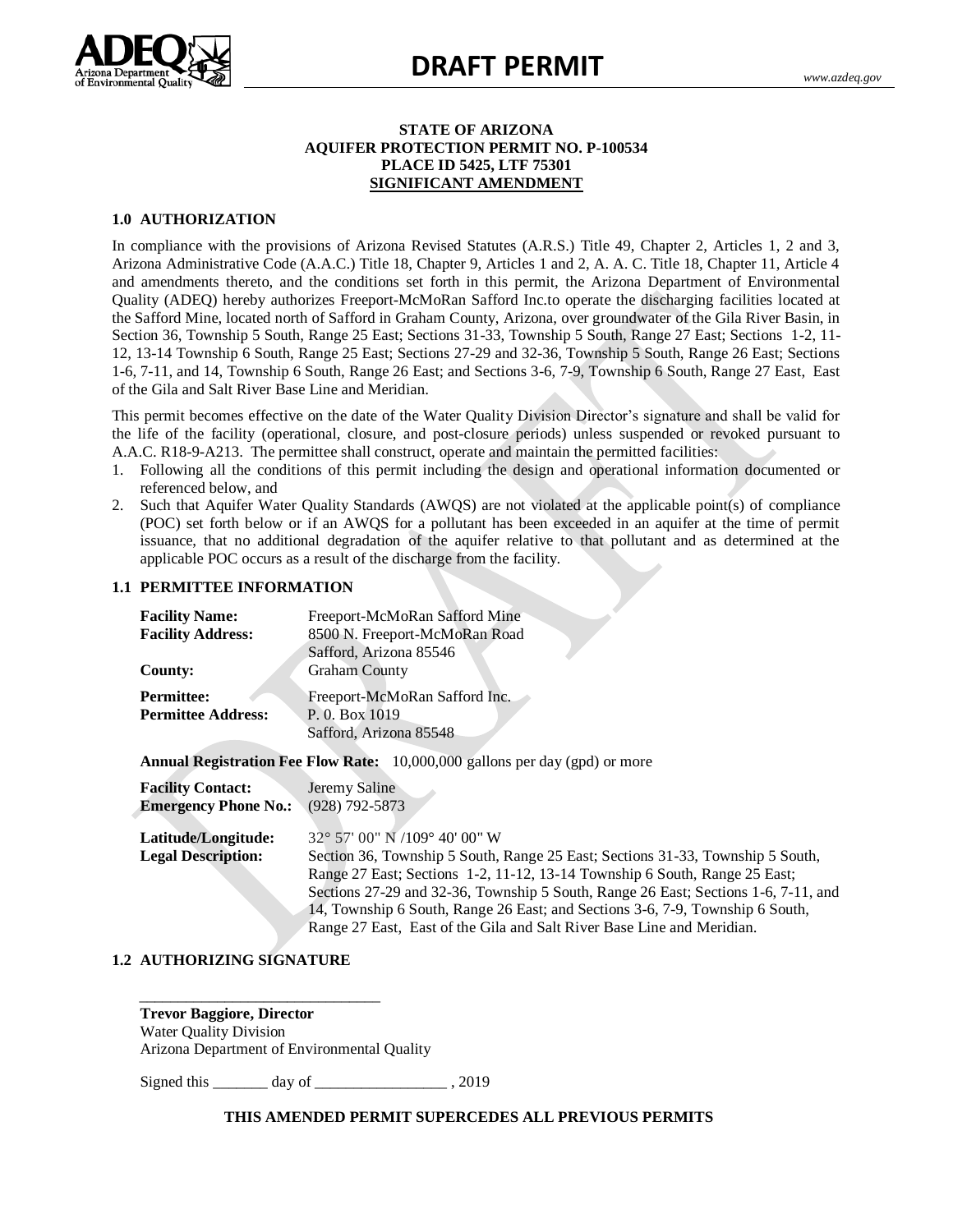# **2.0 SPECIFIC CONDITIONS [A.R.S. §§ 49-203(4), 49-241(A)]**

# **2.1 Facility / Site Description [A.R.S. § 49-243(K)(8)]**

The Freeport-McMoRan Safford Mine is located in Graham County, Arizona, approximately eight miles north of the City of Safford, in the foothills of the Gila Mountains. The project is located on Freeport-McMoRan Safford Inc. (FMSI) patented land. This site involves open-pit copper mining and leaching of the ore on a lined leach pad. The resulting pregnant leach solution is processed at an on-site solvent extraction/electrowinning (SX/EW) plant. Existing Dos Pobres/San Juan Project facilities include the Dos Pobres and San Juan pits, Heap Leach Pad (Pad), Excess Process Solution Impoundment (EPSI), Non-stormwater Impoundment (NSI), San Juan Non-stormwater Evaporation Impoundment (SJNEI), SX/EW plant, and infrastructure and support facilities associated with copper mining. Recent Lone Star Project facilities include the Lone Star Pit, Lone Star Heap Leach Facility (HLF), North Process Solution Impoundment (NPSI), Process Solution Tank, North Non-Stormwater Impoundment (NNSI), and South Non-Stormwater Impoundment (SNSI). Domestic wastewater discharges are authorized separately under Type 4 general aquifer protection permits.

This permit authorizes the operation of the discharging facilities described below:

# **2.1.1 Heap Leach Pad (Pad)**

The Pad is utilized for the storage and leaching of copper ore and other solid, copper-bearing materials, sediment and wash water generated from the mine vehicle wash facilities, and sulfuric acid and petroleum contaminated soil, rock, and aggregate resulting from accidental spills. The Pad will have an area of approximately 748 acres, with an ultimate height of the ore pile of up to 600 feet above the liner surface. Raffinate will be applied to the ore pile, with the resulting leachate being collected in a series of leachate collection pipes installed on top of the geomembrane liner. Pregnant leach solution (PLS) will be routed through the collection pipe system into a stainless steel PLS tank at the downgradient edge of the Pad, and from there to the SX/EW process plant.

# **2.1.2 Excess Process Solution Impoundment (EPSI)**

The EPSI is designed to capture excess solution and stormwater from the PLS tank and from the Heap Leach Pad. It has a design capacity of 53.8 acre-feet (ac-ft) to the spillway, 47.9 ac-ft with 2 feet of freeboard. It is double-lined, with a leakage collection and recovery system. The primary liner is a minimum 80-mil high density polyethylene (HDPE). The secondary (bottom) liner is a 60-mil HDPE composite liner. Collected fluid is pumped to the PLS tank, SX/EW Plant, or back into the operations cycle. Overflow will pass through an HDPE lined channel into the Non-stormwater Impoundment (NSI).

# **2.1.3 Non-stormwater Impoundment (NSI)**

The NSI receives overflow through the spillway from the Excess Process Solution Impoundment. It has a composite liner consisting of a minimum 60-mil HDPE liner in the general impoundment area overlying a minimum 6 inches of 3/8 inch minus bedding soil compacted to 95 percent maximum dry density and a 100-mil HDPE liner in the area of pump operation. The total storage capacity at the emergency spillway elevation is 430 acre-feet, with a maximum depth below the spillway of 47.5 feet and a storage capacity of 390 ac-ft with 2 feet of freeboard. Accumulated fluid is pumped back into the operations cycle.

# **2.1.4 San Juan Non-stormwater Evaporation Impoundment (SJNEI)**

The SJNEI captures stormwater and seepage from the historic San Juan leach stockpiles. The impoundment is an existing unlined facility that has been upgraded with a composite liner system consisting of a 60-mil HDPE liner over 6 inches minimum thickness of compacted low permeability clay. The maximum storage capacity of the impoundment is 7.7 acre-feet at the crest elevation and 5.4 ac-ft with 2 feet of freeboard. Seepage is collected in a lined intercept trench equipped with 6 reclaim wells located downgradient of the stockpiles and upgradient of the impoundment, from which water is pumped into the impoundment. Accumulated fluid in the impoundment is evaporated.

# **2.1.5 Lone Star Heap Leach Facility (HLF)**

The HLF is similar in design to the existing Heap Leach Pad that is currently in use at the Safford Mine (see section 2.1.l) and is utilized for the storage and leaching of copper ore and other solid, copper-bearing materials,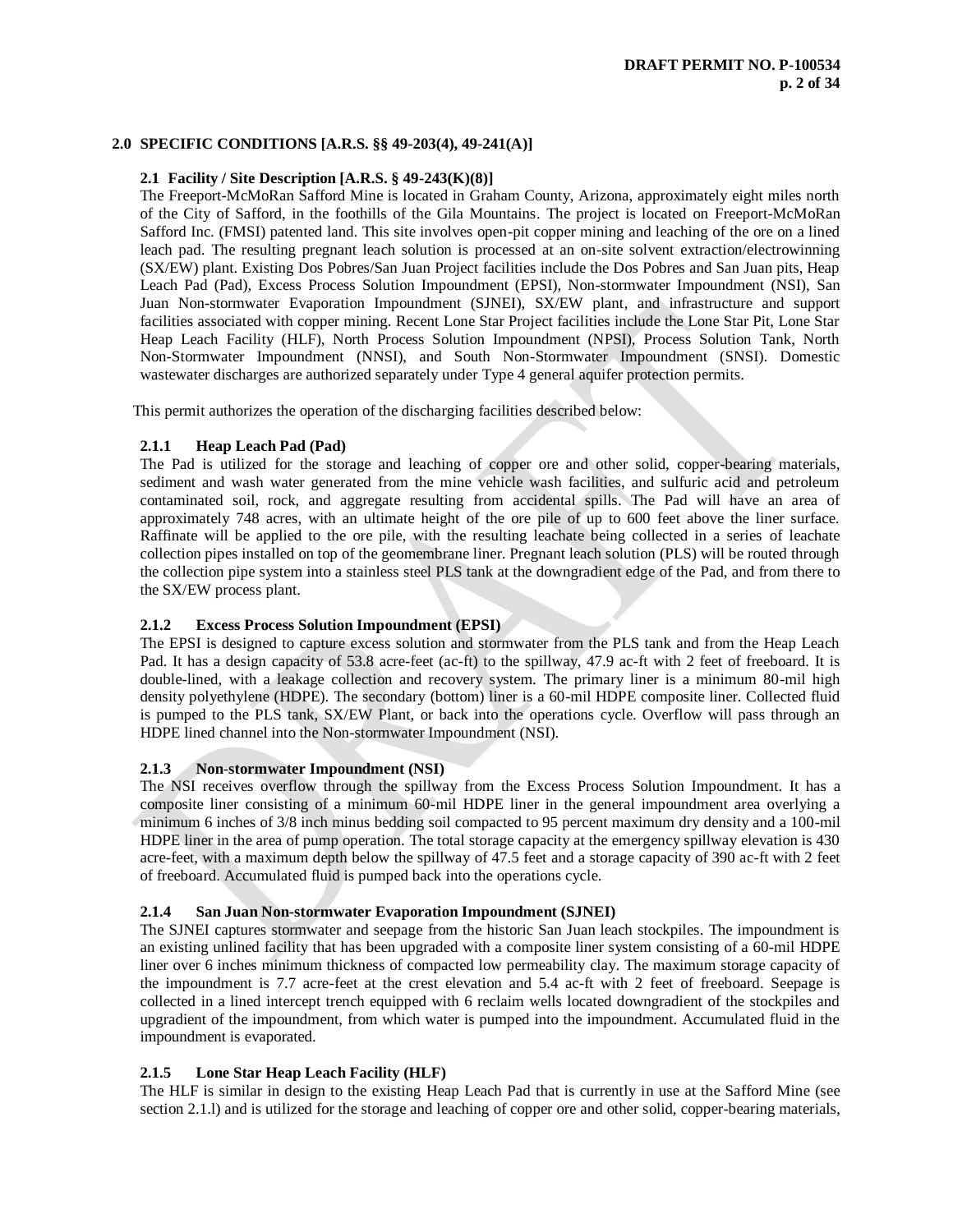sediment and wash water generated from the mine vehicle wash facilities, and sulfuric acid and petroleum contaminated soil, rock, and aggregate resulting from accidental spills. The HLF will be constructed in three phases, ultimately covering an area of approximately 1,610 acres, or approximately 2.5 square miles. Construction of the HLF will begin with Phase l on the southeast side of the proposed HLF footprint, proceed with Phase 2 in the center of the facility, and conclude with Phase 3, which will form the northwest side of the facility. The HLF will be isolated from the surrounding area by stormwater diversions upstream of the HLF and a containment berm around its perimeter. The HLF foundation will be prepared by clearing and grubbing the site before grading to construct a planar surface with a uniform drainage gradient of approximately 3 percent from the northeast to the southwest. A composite liner system will be constructed over the prepared subgrade consisting of a minimum of 1 foot of low-permeability (maximum lxl0-6 centimeters per second (cm/s)) Underliner Fill overlain by either a 60-mil or 80-mil smooth low density polyethylene (LLDPE) geomembrane. The LLDPE geomembrane will be overlain by a minimum of 2 feet of Fine Overliner Fill and a minimum of 2 feet of run of mine (ROM) Overliner Fill. A network of perforated HDPE pipes will be installed directly on top of the geomembrane before the placement of the Fine Overliner Fill to collect and carry PLS to a system of solid-walled HDPE pipes installed along the southeast toe of the HLF to carry the PLS to either the NPSI or the new Process Solution Tank located to the west of the NPSI. Crushed and agglomerated ore will be delivered to the HLF via conveyor and placed in lifts of approximately 16 feet in height. The outer slope of each lift will be constructed at the angle of repose which is estimated to be 1.3H:lV based on current stacking data. The toe of each subsequent lift will be offset from the crest of the prior lift by approximately 21 feet, resulting in a composite outer slope of approximately 2.6H:1V. The ultimate height of the HLF at full construction will be approximately 350 feet.

# **2.1.6 North Process Solution Impoundments (NPSI)**

The NPSI is being relocated approximately 1,700 feet to the northwest and will be constructed down-gradient of the HLF. Pumping of the process solution will now be by an inclined riser and pump system within the NPSI and all solution will be pumped from the NPSI to the new Process Solution Tank located to the west of the NPSI. Process solution will be pumped from the Process Solution Tank to the solution extraction electrowinning (SX/EW) plant for processing. The NPSI is sized to contain 12 hours of the nominal PLS flows of 50,000 gpm, or 110.5 ac-ft with two (2) feet of freeboard. The total design storage capacity is 122.5 ac-ft. Flows in excess of storage capacity will flow out of the NPSI via an HDPE-lined channel to the North Non-Stormwater Solution Impoundment (NNSI). The impoundment will be constructed entirely by excavation below the existing grade with 3:1 slopes, have a bottom drainage grade of 2-percent, and employ a composite, double liner with an integrated leakage collection and recovery system (LCRS). The excavated and prepared subgrade will be overlain by a minimum of 12 inches of low-permeability (maximum lxl0-6 cm/s) Underliner Fill in preparation for the installation of the double liner and LCRS. The double liner will consist of an 80-mil HDPE primary (upper) geomembrane and a 60-mil HDPE secondary (lower) geomembrane with a HDPE geonet installed between the two geomembrane components. Any leakage through the primary liner will pass between the two liners via the geonet to a collection sump located at the lowest spot in the NPSI. A pump installed in a riser pipe will allow for the removal of any collected seepage.

# **2.1.7 North Non-Stormwater Impoundment (NNSI)**

The NNSI receives and contains PLS and non-stormwater flows from the HLF, the NPSI, and the Process Solution Tank due to upset conditions resulting from power failure, storm events, or other abnormal conditions. The NNSI will be formed by excavating to a maximum depth of approximately 77 feet below grade with 2.5H:1V side slopes. The interior of the NNSI will employ a composite liner consisting of 6 inches of lowpermeability underliner fill and an 80-mil HDPE geomembrane. The total design storage capacity is 753 ac-ft at the spillway and 717 ac-ft with 2 feet of freeboard. Flows in excess of the capacity provided by the NNSI will flow into the adjoining SNSI via an HDPE-lined spillway constructed between the two impoundments. A submersible pump placed in an HDPE carrier pipe will be installed in the NNSI. The pump will be used to transfer solution from the NNSI to an intermediate booster tank, where another pump will deliver the solution to the existing raffinate tank as make-up water for leaching operations.

#### **2.1.8 South Non-Stormwater Impoundment (SNSI)**

 The SNSI serves to receive and contain PLS and non-stormwater flows from the HLF, the NPSI, the NNSI and the Process Solution Tank due to upset conditions resulting from power failure, storm events, or other abnormal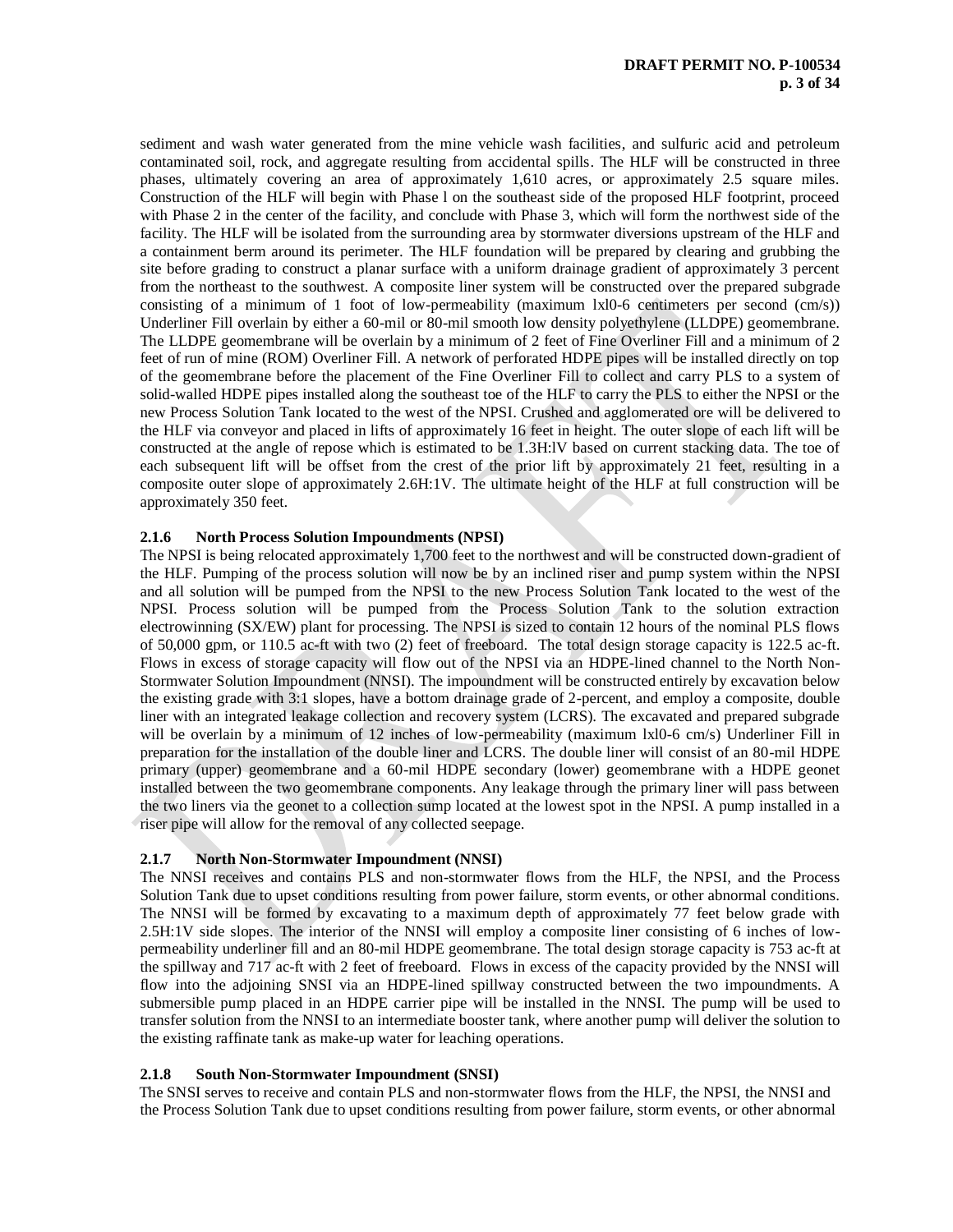conditions. The SNSI will be formed by excavating to a maximum depth of approximately 42 feet below grade with 2.5H:1V side slopes. The interior of the SNSI will employ a composite liner consisting of 6 inches of lowpermeability underliner fill and an 80- mil HDPE geomembrane. The total design storage capacity is 219 ac-ft at the crest elevation, 203 ac-ft with 2 feet of freeboard. Flows will report to the SNSI via a HDPE-lined solution collection channel. An inclined submersible pump placed in an HDPE carrier pipe will be installed in the SNSI. The pump will be used to transfer solution from the SNSI to an intermediate booster tank, where another pump will deliver the solution to the existing raffinate tank as make-up water for leaching operations.

| <b>Facility Name</b>                                    | <b>Latitude</b>        | Longitude               |
|---------------------------------------------------------|------------------------|-------------------------|
| Heap Leach Pad (Pad)                                    | 32° 56' 45" N          | 109° 41' 00" W          |
| Excess Process Solution Impoundment (EPSI)              | 32° 56'15"N            | 109° 41' 15" W          |
| Non-stormwater Impoundment (NSI)                        | $32^{\circ}$ 56' 00" N | $109^{\circ}$ 41' 30" W |
| San Juan Non-stormwater Evaporation Impoundment (SJNEI) | 32° 56' 30" N          | 109° 39' 15" W          |
| Lone Star Heap Leach Facility (HLF)                     | 32° 56' 03" N          | 109° 44' 07" W          |
| North Process Solution Impoundment (NPSI)               | $32^{\circ}$ 55' 15" N | 109° 44' 44" W          |
| North Non-Stormwater Impoundment (NNSI)                 | 32° 55' 11" N          | $109^{\circ}$ 44' 51" W |
| South Non-Stormwater Impoundment (SNSI)                 | 32° 55' 04" N          | $109^{\circ}$ 44' 46" W |

The site includes the following permitted discharging facilities:

# **Annual Registration Fee [A.R.S. § 49-242 and A.A.C. R18-14-104]**

The annual registration fee for this permit is payable to ADEQ each year. The annual registration fee flow rate is established in Section 1.1. If the facility is not yet constructed or is incapable of discharge at this time, the permittee may be eligible for reduced fees under the rule. Send all correspondence requesting reduced fees to the Water Quality Division of ADEQ. Please reference the permit number, LTF number and why reduced fees are requested under the rule.

# **Financial Capability [A.R.S. § 49-243(N) and A.A.C. R18-9-A203 ]**

The Permittee shall be required to demonstrate financial capability under A.R.S. § 49-243(N) and A.A.C. R18- 9-A203. The Permittee shall be required to maintain financial capability throughout the life of the facility. The closure costs are \$69,159,569.00, post-closure costs are \$246,250.00, for a total of \$69,405,816.00. The permittee provided financial capability for the estimated Net Present Value (NPV) of the closure and postclosure costs in the amount of \$32,672,186.00. The financial assurance mechanism was demonstrated through a Guarantee per A.A.C. R18-9-A203(C)(8).

#### **2.2 Best Available Demonstrated Control Technology (BADCT) [A.R.S. § 49-243(B) and A.A.C. R18-9-A202(A)(5)]**

The permittee is authorized to operate the permitted facilities listed in Section 4, Table 4.1.1. The facilities shall be constructed, operated, and maintained in accordance with the construction details in the initial application, dated October 2, 1998 and subsequent amendment applications and supplemental documents including the February 4, 2019 amendment application, and the February 14, 2019 and June 5, 2019 application addenda.

# **2.2.1 Engineering Design**

The list of permitted facilities and a description of BADCT is included in Section 4, Table 4.1.1.

# **2.2.2 Site-specific Characteristics**

Not applicable

# **2.2.3 Pre-operational Requirements**

Not applicable

# **2.2.4 Operational Requirements**

The permitted facilities shall be inspected for performance levels listed in Section 4.2, Table 4.2.1. Results of these inspections shall be documented and maintained on location for at least 10 years from the date of each inspection, as required by Section 2.7.2 of this permit. If damage is identified during an inspection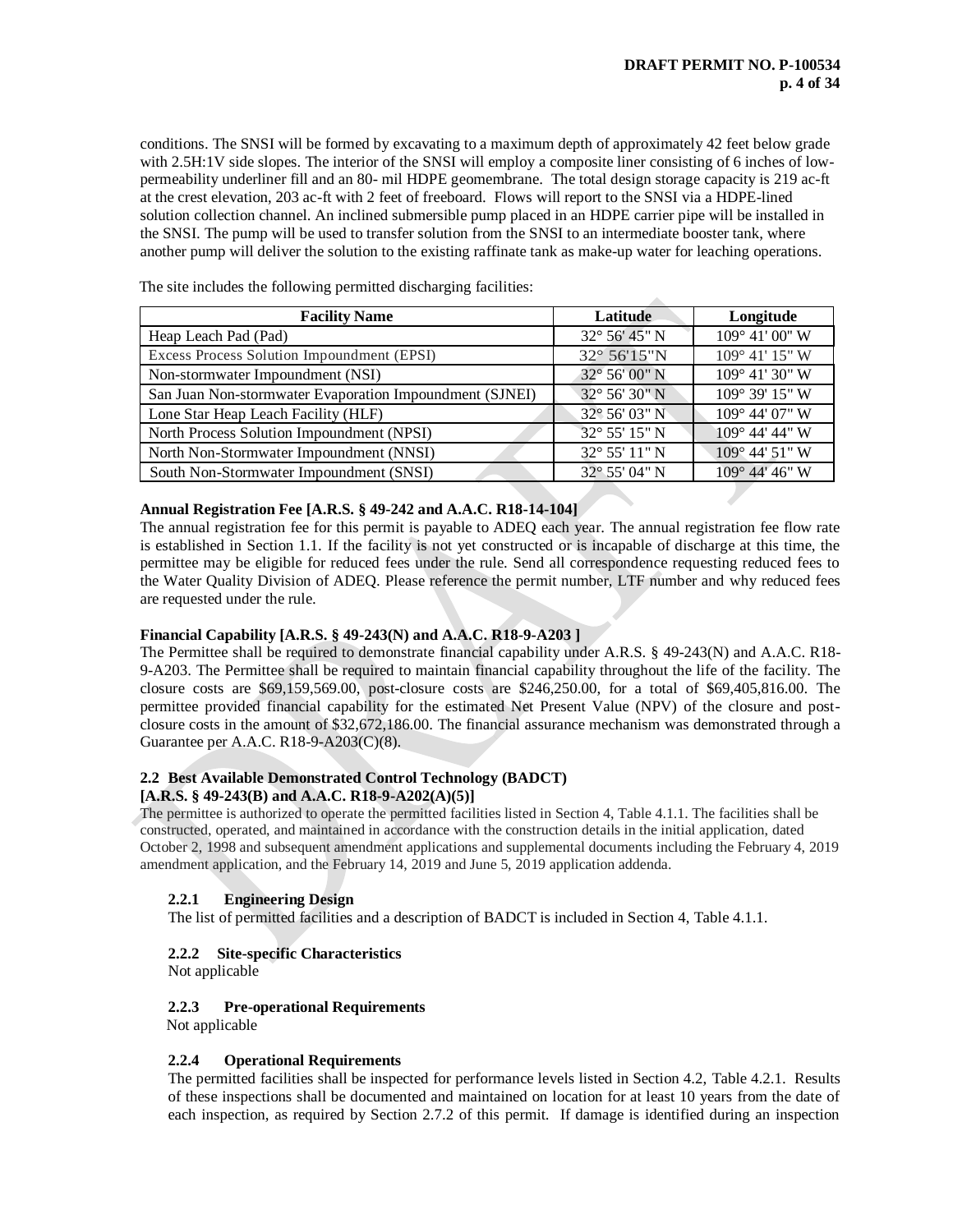that could cause or contribute to a discharge, proper repairs shall be promptly performed and documented as described in Section 2.5.2 and Section 2.7.2.

## **2.3 Discharge Limitations [A.R.S. § 49-201(14), 49-243 and A.A.C. R18-9-A205(B)]**

The permittee shall operate and maintain all permitted facilities to prevent unauthorized discharges as defined in A.R.S. § 49-201(12) resulting from failure or bypassing of BADCT pollutant control technologies including liner failure, uncontrollable leakage, berm breaches that result in an unexpected loss of fluid, or accidental spills. Liner failure in a single-lined impoundment is any condition that would result in leakage exceeding 550 gallons per day per acre. The discharge limitations in this section are not applicable to any discharge caused by precipitation in excess of a single 100-year/24 hour storm event or process overflow during a power outage exceeding 24 hours in duration.

# **2.3.1 Heap Leach Pad (Pad)**

The Pad is designed and authorized for the storage and leaching of copper ore and other solid, copperbearing materials, sediment and wash water generated from the mine vehicle wash facilities and sulfuric acid and petroleum contaminated soil, rock, and aggregate resulting from accidental spills. Per Section 4.2, Table 4.1.1, the Pad shall have a maximum capacity of 618 million tons of (oxide and sulfide) copper ore, and the ultimate height of the ore pile shall not exceed a maximum of 600 feet above the leach pad liner surface elevation.

# **2.3.2 Excess Process Solution Impoundment (EPSI)**

The EPSI is designed and authorized for the storage of process solutions and stormwater. Flows through the spillway of the EPSI into the NSI are not considered to be a discharge limitation violation.

# **2.3.3 Non-stormwater Impoundment (NSI)**

The NSI is designed and authorized to receive stormwater and process solutions as a result of storm events or process upset events.

# **2.3.4 San Juan Non-stormwater Evaporation Impoundment (SJNEI)**

The SJNEI is designed and authorized to receive stormwater and seepage from the closed San Juan leach stockpiles.

# **2.3.5 Lone Star Heap Leach Facility (HLF)**

The HLF is designed and authorized for the storage and leaching of copper ore and other solid, copperbearing materials, sediment and wash water generated from the mine vehicle wash facilities, and sulfuric acid and petroleum contaminated soil, rock, and aggregate resulting from accidental spills. The HLF will have a maximum surface area of approximately 1,610 acres. The HLF will be constructed in three phases starting at the southeast third of the facility and ending with the northwest third. Per Section 4.2, Table 4.1.1, the HLF shall have a maximum capacity of 980 million tons of (oxide and sulfide) copper ore, and the ultimate height of the ore pile shall not exceed a maximum of 350 feet above the leach pad liner surface elevation.

#### **2.3.6 North Process Solution Impoundment (NPSI)**

The NPSI is a double lined pond with leakage collection and recovery system (LCRS). It is designed and authorized to collect and contain process solution.

#### **2.3.7 North Non-Stormwater Impoundment (NNSI)**

The NNSI is designed and authorized to collect non-stormwater flows and overflows from the HLF and NPSI during upset conditions exceeding the capacity of the NPSI via an HDPE-lined spillway between the two impoundments.

#### **2.3.8 South Non-Stormwater Impoundment (SNSI)**

The SNSI is designed and authorized to collect non-stormwater flows and overflows from the NNSI and the HLF during upset conditions that flow via gravity to the SNSI via a geomembrane-lined channel.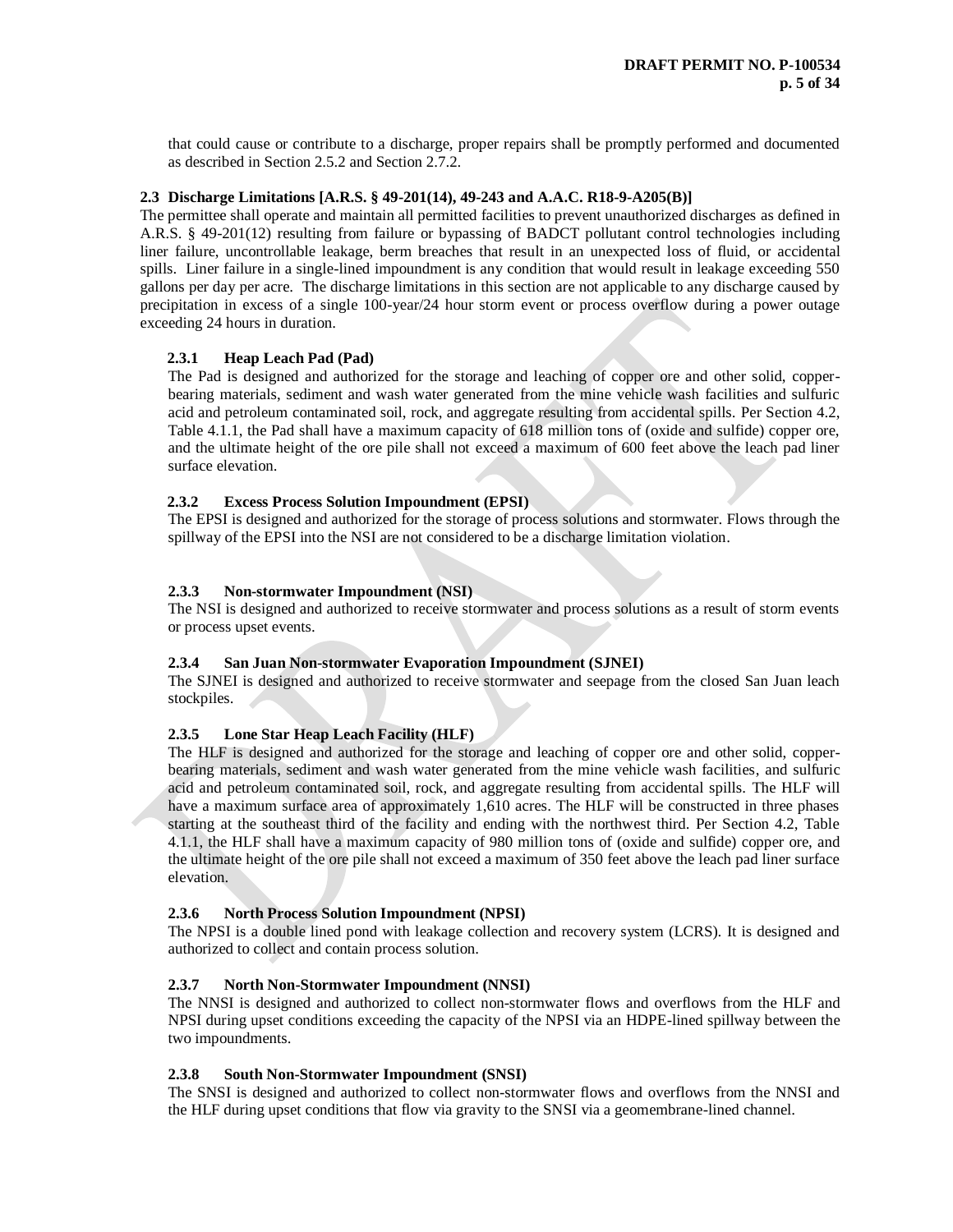# **2.4 Point of Compliances (POCs) [A.R.S. § 49-244]**

The hazardous /non-hazardous points of compliance (POCs) have been established at the following locations:

| Freeport-<br><b>McMoRan Well ID</b> | Latitude (North)           | Longitude (West)            | <b>ADWR Number</b> |
|-------------------------------------|----------------------------|-----------------------------|--------------------|
| $AP-22A1$                           | $32^{\circ}$ 56' 10.468" N | $109^{\circ}$ 41' 04.706" W | 55-920355          |
| $AP-25$                             | 32° 56' 15.830" N          | $109^{\circ}$ 39' 15.580" W | 55-556055          |
| $AP-35B$                            | $32^{\circ}$ 57' 06.600" N | $109^{\circ}$ 41' 31.130" W | 55-919846          |
| $AP-39$                             | 32° 55′ 34.229″ N          | 109° 42′ 05.634″ W          | 55-211962          |
| $AP-51^2$                           | $32^{\circ}$ 55' 54.970" N | 109° 43′ 04.818″ W          | 55-921493          |
| DPW- $123$                          | $32^{\circ}$ 55' 28.564" N | 109° 45' 20.516" W          | 55-539450          |

<sup>1</sup>New POC well to replace AP-22

<sup>2</sup>New POC well northeast of the Lone Star Heap Leach Facility <sup>3</sup>New POC well to replace AP-50

Groundwater monitoring is required at the POC Wells per Section 4.2, Tables 4.2.2 and 4.2.3. The Director may amend this permit to designate an additional point or points of compliance if information on groundwater gradient or groundwater usage indicates the need.

# **2.5 Monitoring Requirements [A.R.S. § 49-243(K)(1), A.A.C. R18-9-A206(A)]**

Unless otherwise specified in this permit, all monitoring required in this permit shall continue for the duration of the permit, regardless of the status of the facility. Unless otherwise provided, monitoring shall commence the first full monitoring period following permit issuance. All sampling, preservation and holding times shall be in accordance with currently accepted standards of professional practice. Trip blanks, equipment blanks and duplicate samples shall also be obtained, and Chain-of-Custody procedures shall be followed, in accordance with currently accepted standards of professional practice. Copies of laboratory analyses and Chain-of-Custody forms shall be maintained at the permitted facility. Upon request, ADEQ personnel shall make these documents immediately available for review.

# **2.5.1 Pre-Operational Monitoring**

Not applicable

# **2.5.2 Facility / Operational Monitoring**

Operational monitoring inspections shall be conducted according to Section 4.2, Table 4.2.1.

If any damage of the pollution control structures is identified during inspection that could cause or contribute to a discharge as defined in A.R.S. § 49-201(12), proper repair procedures shall be performed. All repair procedures and materials used shall be documented in the facility log book as per Section 2.7.2.

# **2.5.3 Compliance Groundwater Monitoring and Sampling Protocols**

Compliance groundwater monitoring is required under the terms of this permit per Section 4.2 Table 4.2.2 for Quarterly Groundwater monitoring and Table 4.2.3 Biennial Groundwater monitoring.

Static water levels shall be measured and recorded prior to sampling. Wells shall be purged of at least three borehole volumes (as calculated using the static water level) or until field parameters (pH, temperature, and conductivity) are stable, whichever represents the greater volume. If evacuation results in the well going dry, the well shall be allowed to recover to 80 percent of the original borehole volume, or for 24 hours, whichever is shorter, prior to sampling. If after 24 hours there is not sufficient water for sampling, the well shall be recorded as "dry" for the monitoring event. An explanation for reduced pumping volumes, a record of the volume pumped, and modified sampling procedures shall b reported and submitted with the SMRF.

The permittee may conduct the sampling using the low-flow purging method as described in the Arizona Water Resources Research Center, March 1995 *Field Manual for Water Quality Sampling*. The well must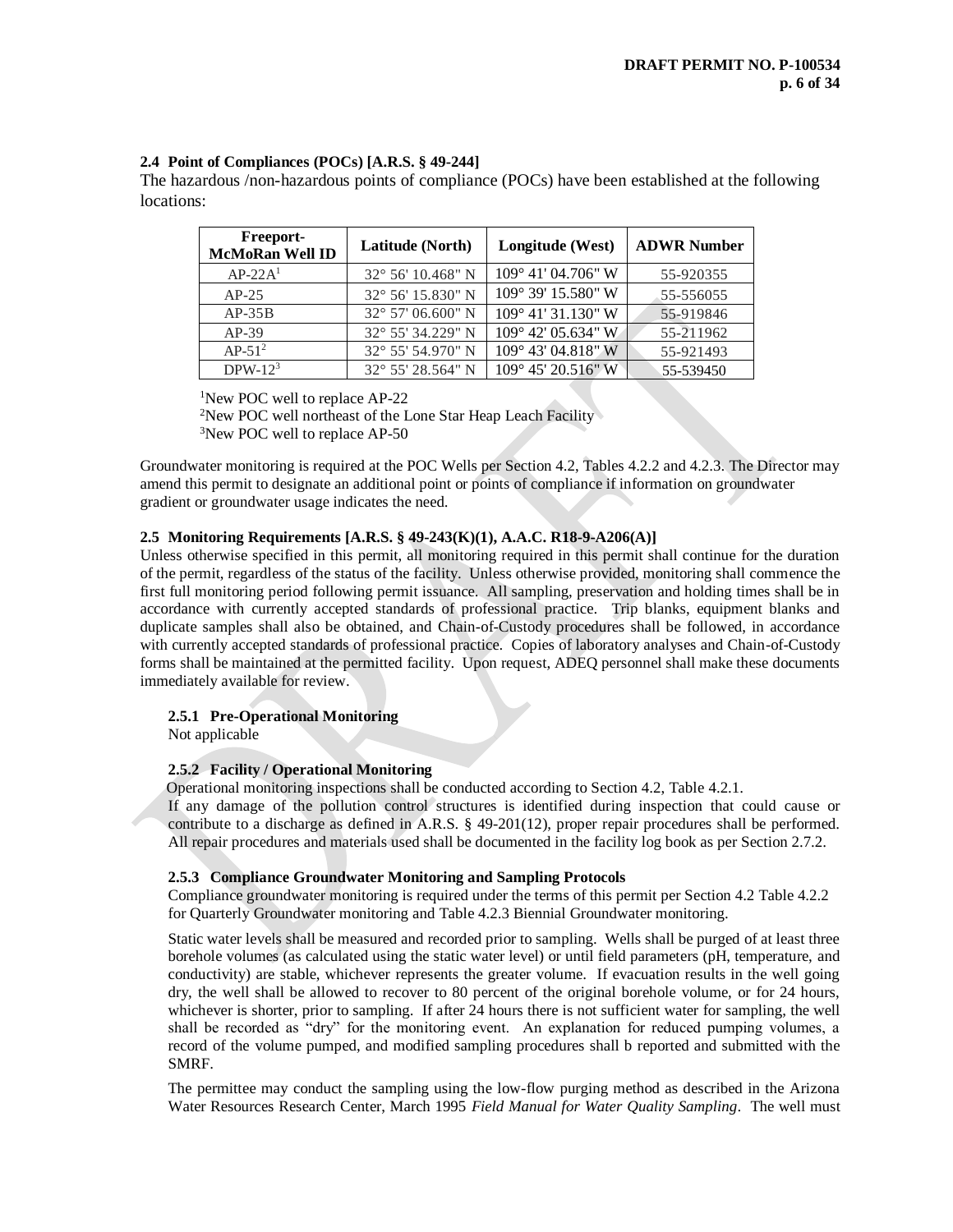be purged until indicator parameters stabilize. Indicator parameters shall include dissolved oxygen, turbidity, pH, temperature, and conductivity.

#### **2.5.3.1 POC Well Replacement**

In the event that one or more of the designated POC wells should become unusable or inaccessible due to damage, insufficient water in the well for more than two (2) sampling events, or any other event, a replacement POC well shall be constructed and installed upon approval by ADEQ. If the replacement well is 50 feet or less from the original well, the ALs and/or aquifer quality limits (AQLs) calculated for the designated POC well shall apply to the replacement well.

#### **2.5.4 Surface Water Monitoring and Sampling Protocols**

Not applicable

#### **2.5.5 Analytical Methodology**

All samples collected for compliance monitoring shall be analyzed using Arizona state-approved methods. If no state-approved method exists, then any appropriate EPA-approved method shall be used. Regardless of the method used, the detection limits must be sufficient to determine compliance with the regulatory limits of the parameters specified in this permit. If all methods have detection limits higher than the applicable limit, the permittee shall follow the contingency requirements of Section 2.6 and may propose "other actions" including amending the permit to set higher limits. Analyses shall be performed by a laboratory licensed by the Arizona Department of Health Services, Office of Laboratory Licensure and Certification unless exempted under A.R.S. § 36-495.02. For results to be considered valid, all analytical work shall meet quality control standards specified in the approved methods. A list of Arizona statecertified laboratories can be obtained at the address below:

> Arizona Department of Health Services Office of Laboratory Licensure and Certification 250 North 17<sup>th</sup> Avenue Phoenix, Arizona 85007 Phone: (602) 364-0720

### **2.5.6 Installation and Maintenance of Monitoring Equipment**

Monitoring equipment required by this permit shall be installed and maintained so that representative samples required by the permit can be collected. If new groundwater wells are determined to be necessary, the construction details shall be submitted to the Groundwater Protection Value Stream for approval prior to installation and the permit shall be amended to include any new monitoring points.

#### **2.6 Contingency Plan Requirements**

**[A.R.S. § 49-243(K)(3), (K)(7) and A.A.C. R18-9-A204 and R18-9-A205]**

#### **2.6.1 General Contingency Plan Requirements**

At least one copy of this permit and the approved contingency and emergency response plan submitted in the application, shall be maintained at the location where day-to-day decisions regarding the operation of the facility are made. The permittee shall be aware of and follow the contingency and emergency plans.

Any AL exceedance, or violation of an AQL, DL, or other permit condition shall be reported to ADEQ following the reporting requirements in Section 2.7.3, unless more specific reporting requirements are set forth in Sections 2.6.2 through 2.6.5.

Some contingency actions involve verification sampling. Verification sampling shall consist of the first follow-up sample collected from a location that previously indicated a violation of a DL or AQL or the exceedance of an AL. Collection and analysis of the verification sample shall use the same protocols and test methods to analyze for the pollutant or pollutants that exceeded an AL or violated an AQL or DL. Where verification sampling is specified in this permit, it is the option of the permittee to perform such sampling. If verification sampling is not conducted within the timeframe allotted, ADEQ and the permittee shall presume the initial sampling result to be confirmed as if verification sampling had been conducted.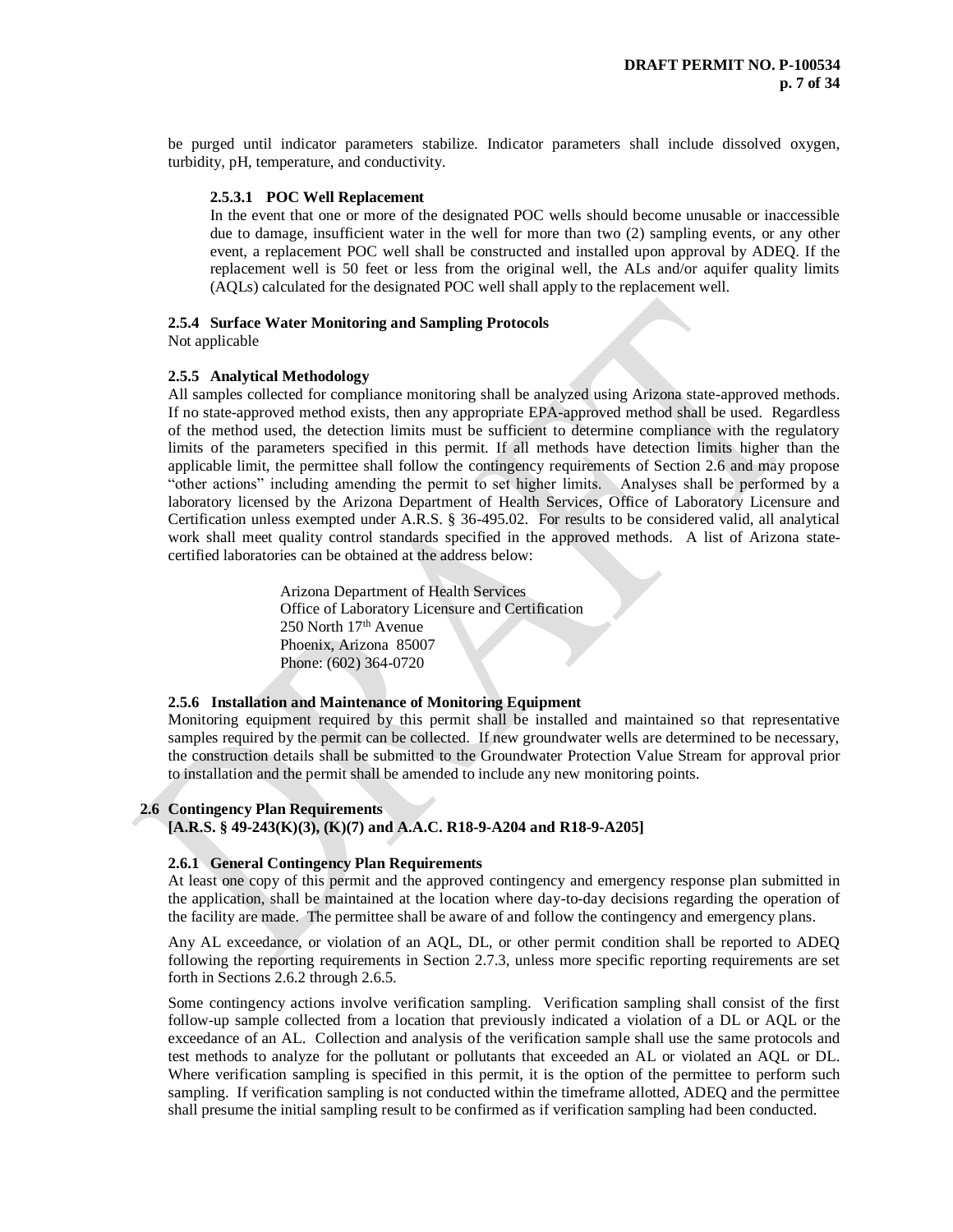The permittee is responsible for compliance with contingency plans relating to the exceedance of an AL or violation of a DL, AQL or any other permit condition. The permittee is subject to enforcement action for the failure to comply with any contingency actions in this permit.

# **2.6.2 Exceeding of Alert Levels and Performance Levels**

#### **2.6.2.1 Exceeding of Performance Levels Set for Freeboard**

In the event that freeboard performance levels in a surface impoundment are not maintained, the permittee shall:

- 1. As soon as practicable and to the extent practicable, cease or reduce discharging to the impoundment to prevent overtopping. Remove and properly dispose or recycle to other operations the excess fluid in the impoundment until the water level is restored at or below the permitted freeboard limit.
- 2. Within five (5) days of discovery, evaluate the cause of the incident and adjust operational conditions as necessary to avoid future occurrences.
- 3. Record in the facility log, the amount of fluid removed, a description of the removal method, and the disposal arrangements. The facility log shall be maintained according to Section 2.7.2 (Operational Inspection / Log Book Recordkeeping).
- 4. The facility is no longer on alert status once the operational indicator no longer indicates that the freeboard performance level is being exceeded. The permittee shall, however, complete all tasks necessary to return the facility to its pre-alert operating condition.

#### **2.6.2.2 Exceeding of Performance Levels, Other than Freeboard**

- 1. If an operational performance level (PL) listed in Section 4.2, Table 4.2.1 has been observed or noted during required inspection and operational monitoring, such that the result could cause or contribute to an unauthorized discharge as defined in A.R.S. § 49-201(12), the permittee shall immediately investigate to determine the cause of the condition. The investigation shall include the following:
	- a. Inspection, testing, and assessment of the current condition of all treatment or pollutant discharge control systems that may have contributed to the operational performance condition.
	- b. Review of recent process logs, reports, and other operational control information to identify any unusual occurrences.
- 2. The PL exceedance, results of the investigation, and any corrective action taken shall be reported to the Groundwater Protection Value Stream, within 30 days of the discovery of the condition. Upon review of the submitted report, the Department may amend the permit to require additional monitoring, increased frequency of monitoring, or other actions.
- 3. The permittee shall initiate actions identified in the approved contingency plan referenced in Section 5 and any necessary contingency measures to resolve problems identified by the investigation which may have led to a PL being exceeded. To implement any other corrective action the permittee may choose to obtain prior approval from ADEQ according to Section 2.6.6.

#### **2.6.2.3 Exceeding of Alert Levels Set for in Discharge Monitoring** Not applicable

#### **2.6.2.4 Exceeding of Alert Levels in Groundwater Monitoring**

#### **2.6.2.4.1 Alert Levels for Pollutants with Numeric Aquifer Water Quality Standards**

1. If an AL for a pollutant set in Section 4.2, Tables 4.2.2 and 4.2.3 has been exceeded, the Permittee may request that the laboratory verify the sample results within five (5) days of becoming aware of an AL exceedance. The permittee may use the results of another sample taken between the date of the last sampling event and the date of receiving the result as verification.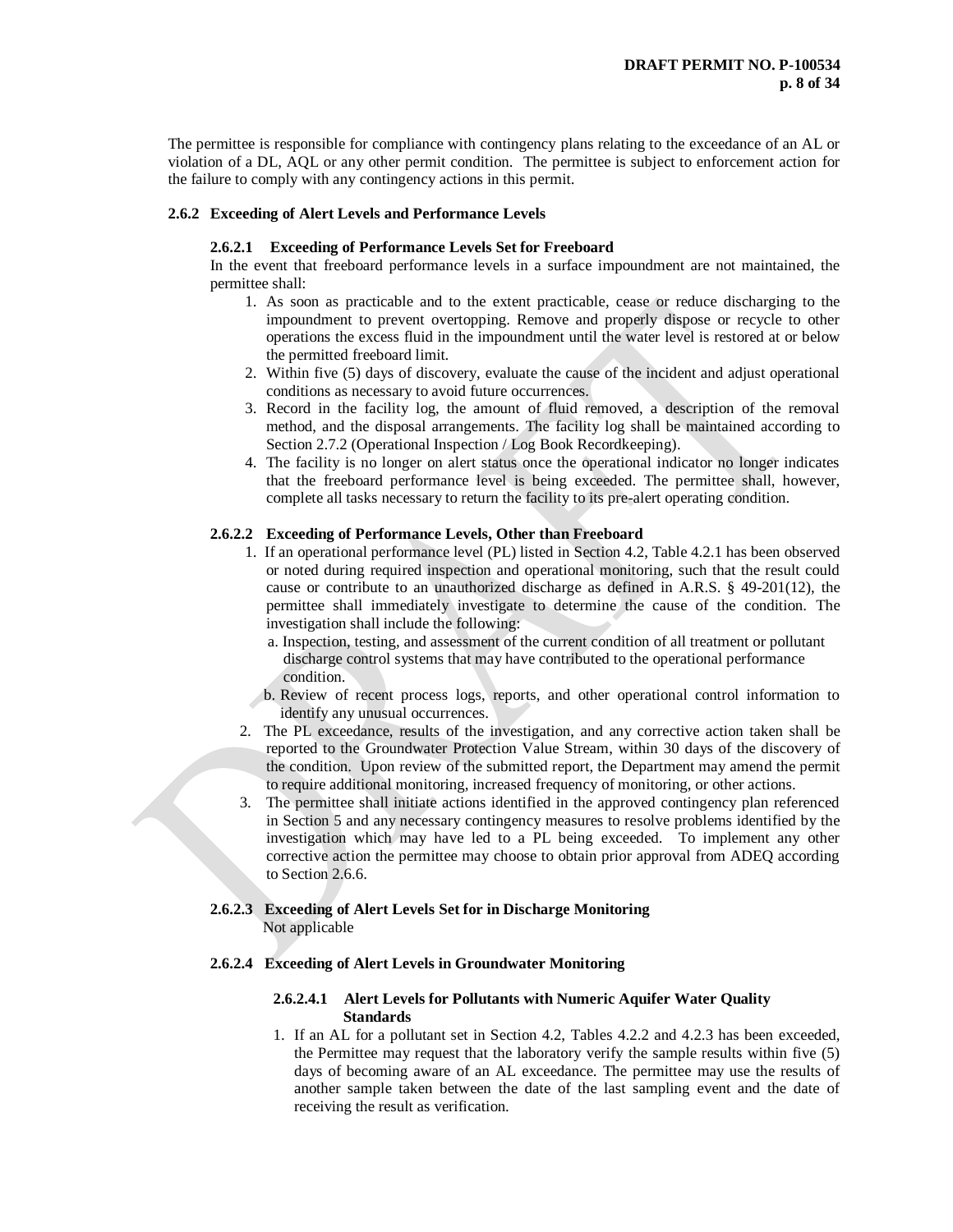- 2. If verification sampling confirms the AL exceedance or if the Permittee opts not to perform verification sampling, then the permittee shall increase the frequency of monitoring for that parameter to Monthly. In addition, the permittee shall immediately initiate an investigation of the cause of the AL exceedance, including inspection of all discharging units and all related pollution control devices, review of any operational and maintenance practices that might have resulted in an unexpected discharge, and hydrologic review of groundwater conditions including upgradient water quality.
- 3. The Permittee shall initiate actions identified in the approved contingency plan referenced in Section 5.0 and specific contingency measures identified in Section 2.6 to resolve any problems identified by the investigation which may have led to an AL exceedance. To implement any other corrective action the permittee shall obtain prior approval from ADEQ according to Section 2.6.6. Alternatively, the permittee may submit a technical demonstration, subject to written approval by the Groundwater Protection Value Stream, that although an AL is exceeded, the pollutant(s) for which the AL is exceeded are not reasonably expected to cause a violation of an AQL at any POC. The demonstration may propose a revised AL or monitoring frequency for approval in writing by the Groundwater Protection Value Stream for any pollutant that exceeded its AL.
- 4. Within 30 days after confirmation of an AL exceedance, the permittee shall submit the laboratory results to the Groundwater Protection Value Stream along with a summary of the findings of the investigation, the cause of the AL exceedance, and actions taken to resolve the problem.
- 5. Upon review of the submitted report, the Department may amend the permit to require additional monitoring, increased frequency of monitoring, or other actions.
- 6. The increased monitoring required as a result of ALs being exceeded may be reduced to the regularly scheduled frequency, if the results of three (3) consecutive monthly sampling events demonstrate that the pollutant(s) which have been monitored for more frequently no longer exceed the AL(s).
- 7. If the increased monitoring required as a result of an AL exceedance continues for more than six (6) sequential sampling events, the Permittee shall submit a second (2nd) report documenting an investigation of the continued AL exceedance within 30 days of the receipt of laboratory results of the sixth (6th) sampling event.

#### **2.6.2.4.2 Alert Levels to Protect Downgradient Users from Pollutants Without Numeric Aquifer Water Quality Standards** Not applicable

 **2.6.2.4.3 Alert Level for Groundwater Level** Not applicable

### **2.6.2.5 Exceedance of Action Leakage Rate for Excess Process Solution Impoundment and North· Process Solution Impoundment**

The permittee shall initiate the following actions within three (3) days of becoming aware of an exceedance of the action leakage rate (ALR) specified is Section 4.2, Table 4.2.4. All information shall be recorded in a log book as described in Section 2.7.2. The permittee shall:

- 1. Drain and/or pump out all fluid collected in the leak collection and recovery system (LCRS) to reduce head on the liner system;
- 2. Quantify and record the amount of fluid pumped from the leak collection and recovery system on a weekly basis until the leakage rate is no longer exceeded;
- 3. Assess the potential for migration of liquids out of the containment system; and,
- 4. Assess the current condition of the liner system.

### **2.6.2.6 Exceedance of Rapid and Large Leakage Rate for Excess Process Solution Impoundment and North Process Solution Impoundment**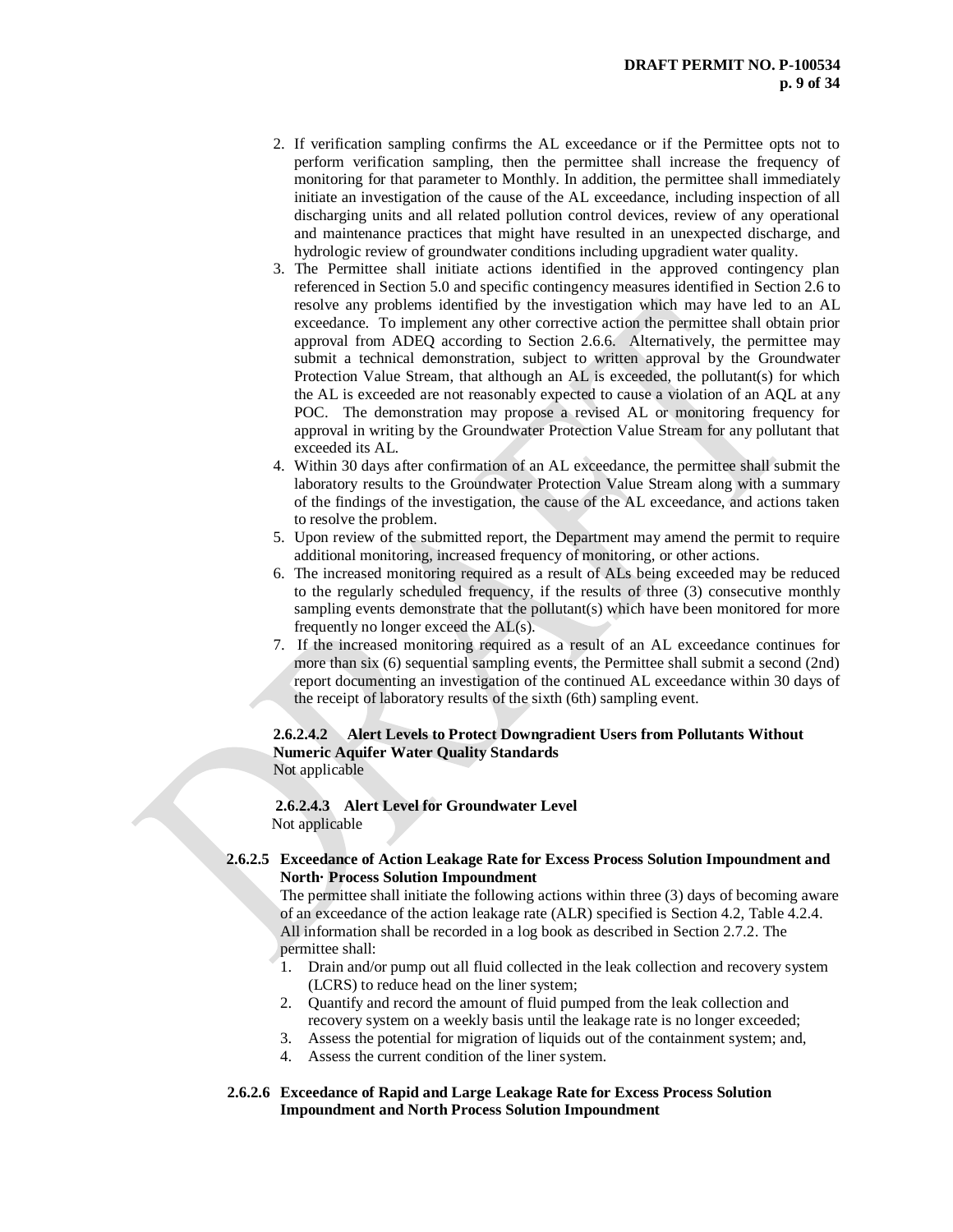If the rapid and large leakage rate specified in Section 4.2, Table 4.2.4 has been exceeded, the permittee shall:

- 1. Notify the Groundwater Protection Value Stream, within 24 hours of becoming aware of the exceedance,
- 2. Reduce the hydraulic head on the liner including emptying of the portion of the impoundment over the affected liner,
- 3. Conduct visual inspection to identify areas of leakage,
- 4. Repair all identified areas of leakage within 90 days of discovery,
- 5. Initiate closure or partial closure of the impoundment if identified areas of leakage cannot be repaired within 90 days of discovery,
- 6. After repairs have been made, monitor the leakage rate on a weekly basis while the impoundment is being filled, and for a period of three (3) months after filling.

Within 30 days of a confirmed RLL exceedance, the permittee shall submit a written report to the Groundwater Protection Value Stream. The written report shall include a description of the exceedance and its potential causes, the period of exceedance and the anticipated time period during which the exceedance is expected to continue, and a description of any actions taken or planned to be taken to eliminate or prevent recurrence of the exceedance and to mitigate the impacts of the exceedance. Upon approval of the Groundwater Protection Value Stream the permittee shall initiate the actions necessary to mitigate the impacts of the exceedance.

### **2.6.3 Discharge Limitation Violation**

#### **2.6.3.1 Liner Failure, Containment Structure Failure, or Unexpected Loss of Fluid**

In the event of liner failure, containment structure failure, or unexpected loss of fluid as described in Section 2.3, the permittee shall take the following actions:

- 1. As soon as practicable, cease all discharges as necessary to prevent any further releases to the environment, including removal of any fluid remaining in the impoundment as necessary to prevent further releases to the subsurface and/or to perform repairs.
- 2. Within 24 hours of discovery, notify the Groundwater Protection Value Stream,
- 3. Within five (5) days of discovery of a failure estimate the quantity released, collect representative samples of the fluid remaining in affected impoundments and drainage structures, analyze sample(s) according to Section 4.3, Table 4.3.1. In the 30-day report required under Section 2.7.3, include a copy of the analytical results and forward the report to Groundwater Protection Value Stream.
- 4. Within 15 days of discovery, initiate an evaluation to determine the cause for the incident. Identify the circumstances that resulted in the failure and assess the condition of the discharging facility and liner system. Implement corrective actions as necessary to resolve the problems identified in the evaluation. Initiate repairs to any failed liner, system, structure, or other component as needed to restore proper functioning of the discharging facility. The permittee shall not resume discharge to the facility until repairs of any failed liner or structure are performed.

Repair procedures, methods, and materials used to restore the system(s) to proper operating condition shall be described in the facility log/recordkeeping file and available for ADEQ review. Record in the facility log/recordkeeping file the amount of fluid released, a description of any removal method and volume of any fluid removed from the impoundment and/or captured from the release area. The facility log/recordkeeping file shall be maintained according to Section 2.7.2 (Operation Inspection / Log Book/Recordkeeping File).

- 5. Within 30 days of discovery of the incident, submit a report to Groundwater Protection Value Stream as specified in Section 2.7.3. Include a description of the actions performed in Subsections 1 through 5 listed above. Upon review of the report, ADEQ may request additional monitoring or remedial actions.
- 6. Within 60 days of discovery, conduct an assessment of the impacts to soil and/or groundwater resulting from the incident. If soil or groundwater is impacted such that it could or did cause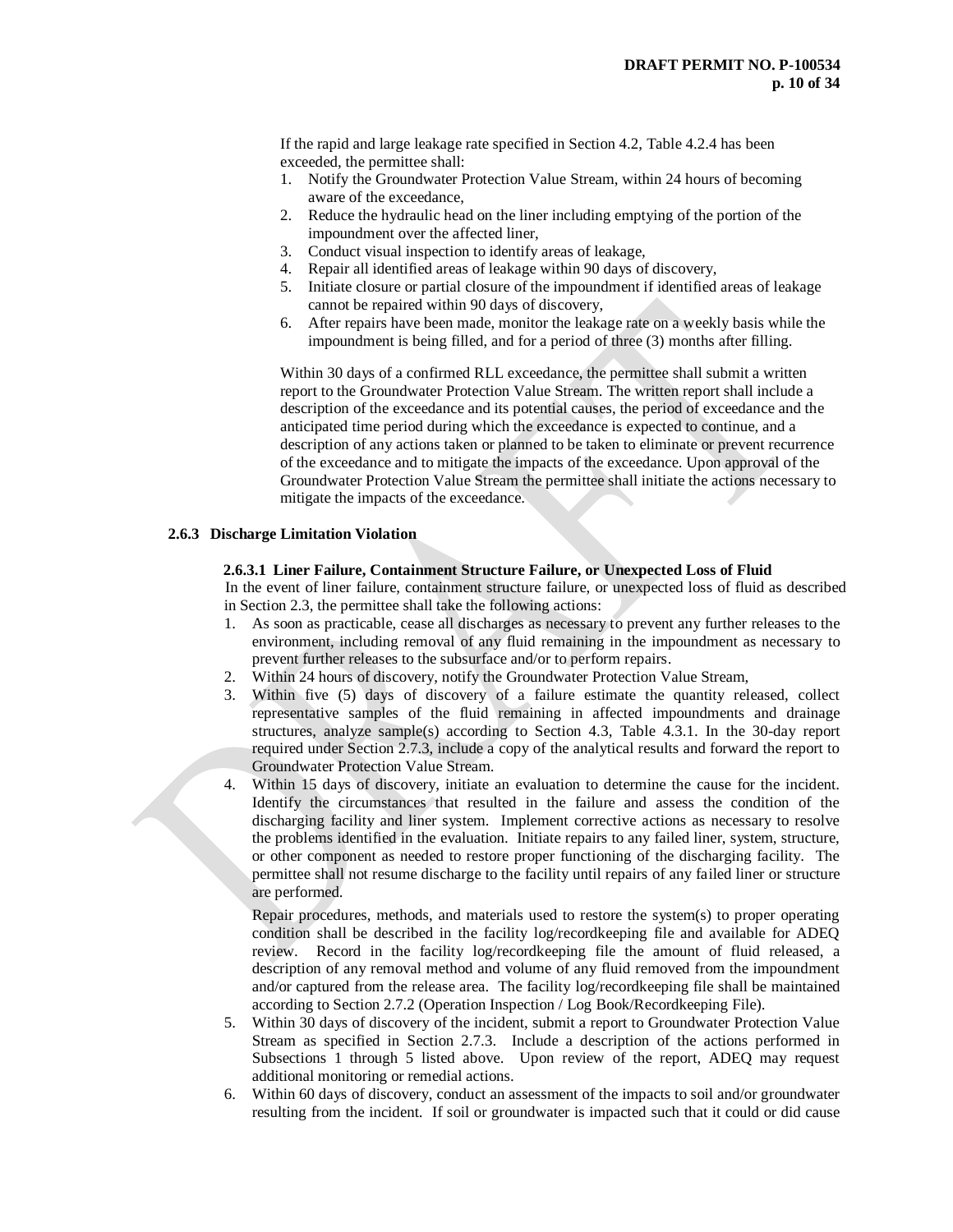or contribute to an exceedance of an AQL at the applicable point of compliance, submit to ADEQ, for approval, a corrective action plan to address such impacts, including identification of remedial actions and a schedule for completion of activities. At the approval of ADEQ, the permittee shall implement the approved plan.

- 7. Within 30 days of completion of corrective actions, submit to Groundwater Protection Value Stream, a written report as specified in Section 2.6.6 (Corrective Actions).
- 8. Upon review of the report, ADEQ may amend the permit to require additional monitoring, increased frequency of monitoring, amendments to permit conditions, or other actions.

#### **2.6.3.2 Overtopping of a Surface Impoundment**

If overtopping of fluid from a permitted surface impoundment occurs, and results in a discharge pursuant to A.R.S. §§ 49-201(12), the permittee shall:

- 1. As soon as practicable, cease all discharges to the surface impoundment to prevent any further releases to the environment.
- 2. Within 24 hours of discovery, notify the Groundwater Protection Value Stream.
- 3. Within five (5) days, collect representative samples of the fluid contained in the surface impoundment. Samples shall be analyzed for the parameters specified in Section 4.3, Table 4.3.1 Within 30 days of the incident, submit a copy of the analytical results to the Groundwater Protection Value Stream.
- 4. As soon as practicable, remove and properly dispose of excess water in the impoundment until the water level is restored at or below the appropriate freeboard as described in Table 4.2.1. Record in the facility log, the amount of fluid removed, a description of the removal method, and the disposal arrangements. The facility log/recordkeeping file shall be maintained according to Section 2.7.2 (Operation Inspection / Log/Recordkeeping File).
- 5. Within 30 days of discovery, evaluate the cause of the overtopping and identify the circumstances that resulted in the incident. Implement corrective actions and adjust operational conditions as necessary to resolve the problems identified in the evaluation. Repair any systems as necessary to prevent future occurrences of overtopping.
- 6. Within 30 days of discovery of overtopping, submit a report to the Groundwater Protection Value Stream, as specified in section 2.7.3.2 (Permit Violation and AL Status Reporting). Include a description of the actions performed in Subsections 1 through 5 listed above. Upon review of the report, the Groundwater Protection Value Stream, may request additional monitoring or remedial actions.
- 7. Within 60 days of discovery, and based on sampling in Subsection 3 above, conduct an assessment of the impacts to the subsoil and/or groundwater resulting from the incident.
- 8. If soil or groundwater is impacted such that it could cause or contribute to an exceedance of an AQL at the applicable point of compliance, submit to the Groundwater Protection Value Stream, for approval, a corrective action plan to address such impacts, including identification of remedial actions and/or monitoring, and a schedule for completion of activities. At the direction of the Groundwater Protection Value Stream, the permittee shall implement the approved plan.
- 9. Within 30 days of completion of corrective actions, submit to the Groundwater Protection Value Stream, a written report as specified in Section 2.6.6 (Corrective Actions). Upon review of the report, the Groundwater Protection Value Stream, may amend the permit to require additional monitoring, increased frequency of monitoring, amendments to permit conditions, or other actions.

# **2.6.3.3 Inflows of Unexpected Materials to a Surface Impoundment**

The types of materials that are expected to be placed in the Surface Impoundments is specified in Section 2.3 (Discharge Limitations). If any unexpected materials flow to the permitted surface impoundment, the permittee shall:

- 1. As soon as practicable, cease all unexpected inflows to the surface impoundment.
- 2. Within 24-hours of discovery, notify the Groundwater Protection Value Stream.
- 3. Within five (5) days of the incident, identify the source of the material and determine the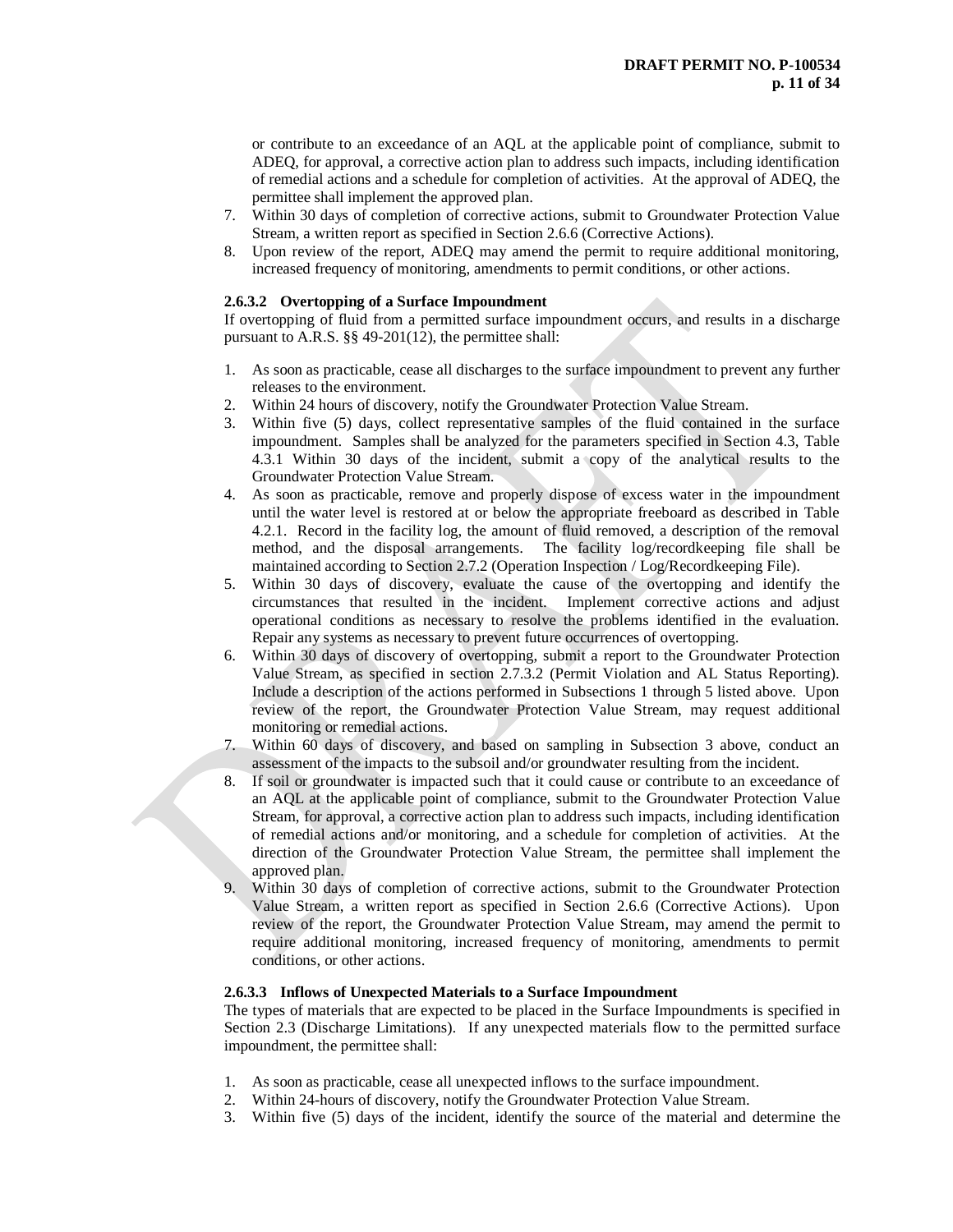cause for the inflow. Characterize the unexpected material and contents of the affected impoundment and evaluate the volume and concentration of the material to determine if it is compatible with the surface impoundment liner. Based on the evaluation of the incident, repair any systems or equipment and/or adjust operations, as necessary to prevent future occurrences of inflows of unexpected materials.

- 4. Within 30 days of an inflow of unexpected materials, submit a report to the Groundwater Protection Value Stream as specified in Section 2.7.3(2) (Permit Violation and Alert Level Status Reporting). Include a description of the actions performed in Subsections 1 through 3 listed above.
- 5. Upon review of the report, the Groundwater Protection Value Stream may amend the permit to require additional monitoring, increased frequency of monitoring, amendments to permit conditions, or other actions including remediation.

#### **2.6.4 Aquifer Quality Limit Violation**

- 1. If an AQL set in Section 4.2 Table 4.2.2 and or 4.2.3 has been exceeded, the permittee may conduct verification sampling for those pollutant(s) that were above their respective AQL(s) within 5 days of becoming aware of an AQL exceedance. The permittee may use the results of another sample taken between the date of the last sampling event and the date of receiving the result as verification.
- 2. If verification sampling confirms that the AQL is violated for those pollutant(s) that were above their respective AQL(s) or if the permittee opts not to perform verification sampling, then the permittee shall increase the frequency of monitoring for those pollutant(s) that were above their respective AQL(s) to Monthly. In addition, the permittee shall immediately initiate an evaluation for the cause of the violation, including inspection of all discharging units and all related pollution control devices, and review of any operational and maintenance practices that might have resulted in unexpected discharge.

The permittee also shall submit a report according to Section  $2.7.3(2)$ , which includes a summary of the findings of the investigation, the cause of the violation, and actions taken to resolve the problem. A verified exceedance of an AQL will be considered a violation unless the permittee demonstrates within 90 days or a longer time period if agreed to by the Groundwater Protection Value Stream that the exceedance was not caused or contributed to by pollutants discharged from the facility. Unless the permittee has demonstrated that the exceedance was not caused or contributed to by pollutants discharged from the facility, the permittee shall consider and the Groundwater Protection Value Stream may require corrective action that may include control of the source of discharge, cleanup of affected soil, surface water or groundwater, and mitigation of the impact of pollutants on existing uses of the aquifer. Corrective actions shall either be specifically identified in this permit, included in the Groundwater Protection Value Stream approved contingency plan, or separately approved according to Section 2.6.6.

- 3. Upon review of the submitted report, the Groundwater Protection Value Stream may amend the permit to require additional monitoring, increased frequency of monitoring, or other actions.
- 4. The permittee shall notify any downstream or downgradient users who may be directly affected by a verified exceedance of the AQL.
- 5. The permittee shall continue monitoring at the increased frequency until the contaminant(s) are below the AQL and AL for three consecutive quarters.

#### **2.6.5 Emergency Response and Contingency Requirements for Unauthorized Discharges pursuant to A.R.S. § 49-201(12) and pursuant to A.R.S. § 49-241 That Are Not Addressed Elsewhere in Section 2.6**

# **2.6.5.1 Duty to Respond**

The permittee shall act immediately to correct any condition resulting from a discharge pursuant to A.R.S. § 49-201(12) if that condition could pose an imminent and substantial endangerment to public health or the environment.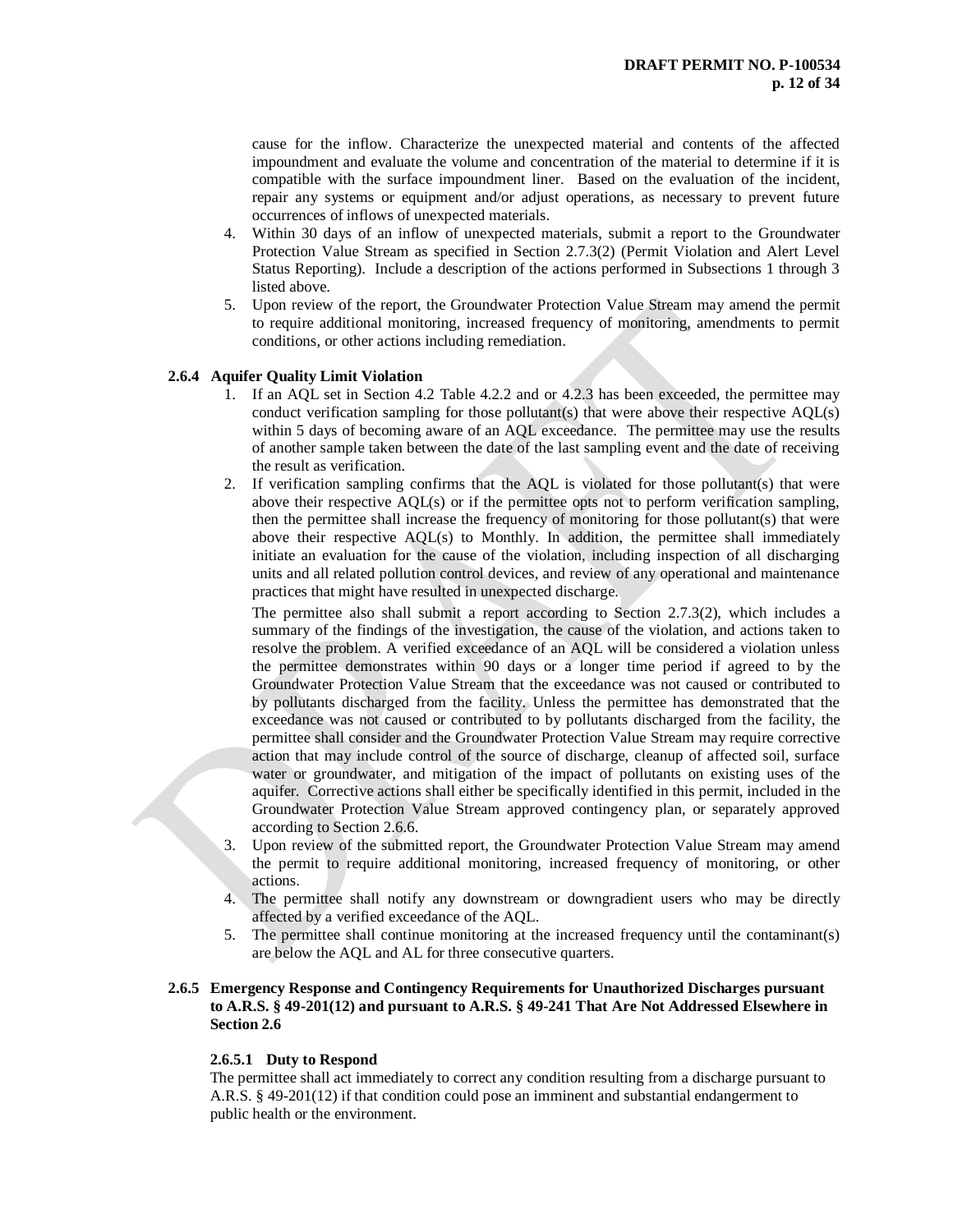## **2.6.5.2 Discharge of Hazardous Substances or Toxic Pollutants**

In the event of any unauthorized discharge as defined in A.R.S. **§** 49-201(12) of suspected hazardous substances (A.R.S. **§** 49-201(19)) or toxic pollutants (A.R.S. **§** 49-243(I)) on the facility site, the permittee shall promptly isolate the area and attempt to identify the discharged material. The permittee shall record information, including name, nature of exposure and follow-up medical treatment, if necessary, on persons who may have been exposed during the incident. The permittee shall notify the Groundwater Protection Value Stream within 24 hours upon discovering the discharge of hazardous material which (a) has the potential to cause an AWQS or AQL to be exceeded, or (b) could pose an endangerment to public health or the environment.

#### **2.6.5.3 Discharge of Non-hazardous Materials**

In the event of any unauthorized discharge as defined in A.R.S. **§** 49-201(12) of non-hazardous materials from the facility, the permittee shall promptly attempt to cease the discharge and isolate the discharged material. Discharged material shall be removed and the site cleaned up as soon as possible. The permittee shall notify the Groundwater Protection Value Stream within 24 hours of discovering the discharge of non-hazardous material which has the potential to cause an AQL exceedance or could pose an endangerment to public health or the environment.

#### **2.6.5.4 Reporting Requirements**

The permittee shall submit a written report for any unauthorized discharges required to be reported under Sections 2.6.5.2 and 2.6.5.3 to the Groundwater Protection Value Stream within 30 days of the discharge or as required by subsequent ADEQ action. The report shall summarize the event, including any human exposure, and facility response activities and include all information specified in Section 2.7.3(2). If a notice is issued by ADEQ subsequent to the discharge notification, any additional information requested in the notice shall also be submitted within the time frame specified in the notice. Upon review of the submitted report, ADEQ may require additional monitoring or corrective actions.

#### **2.6.6 Corrective Actions**

Specific contingency measures identified in Section 2.6 have already been approved by ADEQ and do not require written approval to implement.

With the exception of emergency response actions taken under Section 2.6.5, the permittee shall obtain written approval from the Groundwater Protection Value Stream prior to implementing a corrective action to accomplish any of the following goals in response to exceedance of an AL or violation of an AQL, DL, or other permit condition:

- 1. Control of the source of an unauthorized discharge;
- 2. Soil cleanup;
- 3. Cleanup of affected surface waters;
- 4. Cleanup of affected parts of the aquifer;
- 5. Mitigation to limit the impact of pollutants on existing uses of the aquifer.

Within 30 days of completion of any corrective action, the operator shall submit to the Groundwater Protection Value Stream, a written report describing the causes, impacts, and actions taken to resolve the problem.

# **2.7 Reporting and Recordkeeping Requirements**

**[A.R.S. § 49-243(K)(2) and A.A.C. R18-9-A206(B) and R18-9-A207]**

#### **2.7.1 Self-Monitoring Report Form**

- 1. The permittee shall complete the Self-Monitoring Reporting Forms (SMRFs) through the myDEQ online reporting system.
- 2. The permittee shall complete the SMRF to the extent that the information reported may be entered on the form. If no information is required during a reporting period, the permittee shall enter "not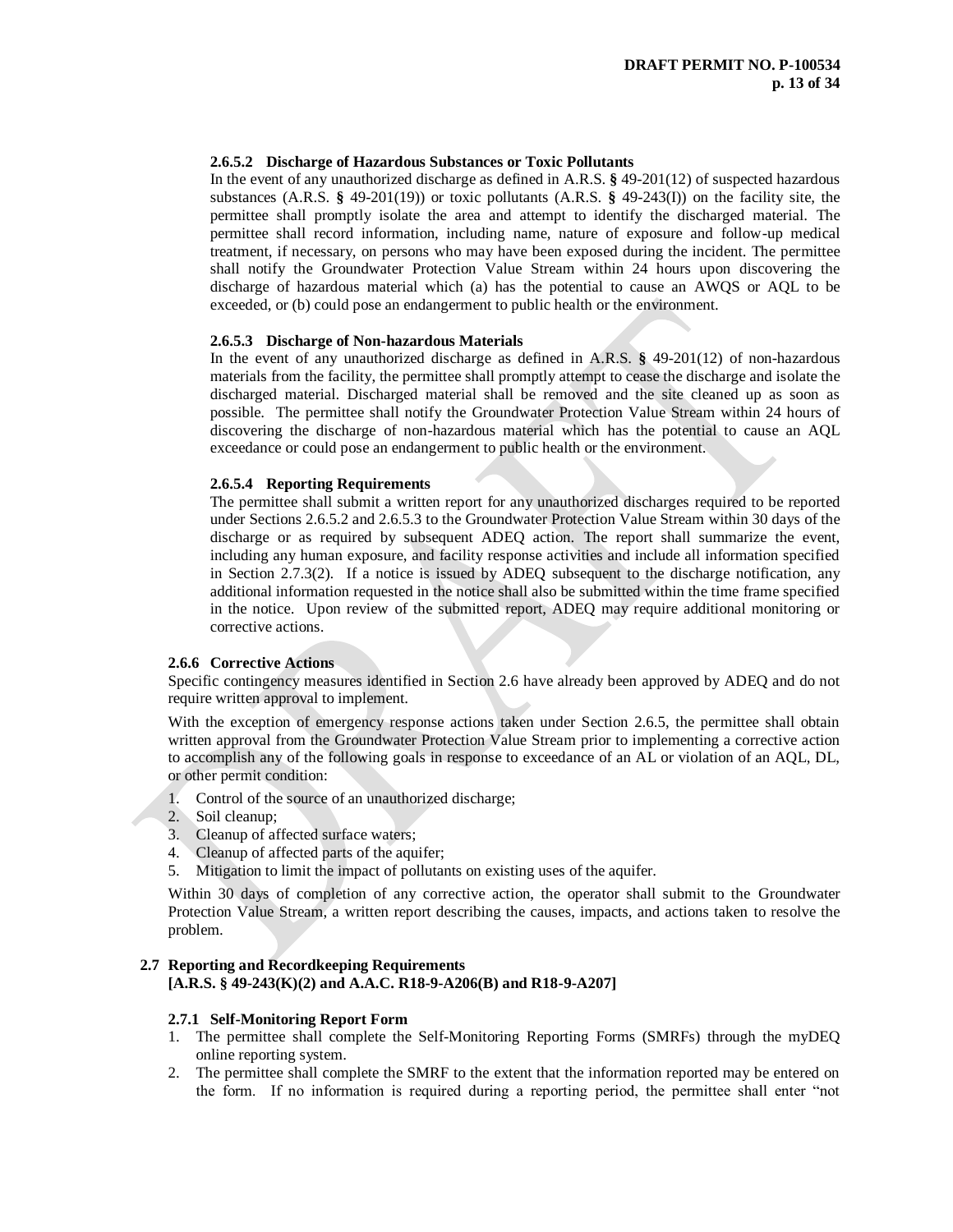required" on the form, include an explanation, and submit the form to the Groundwater Protection Value Stream.

- 3. The tables contained in Section 4.2 list the monitoring parameters and the frequencies for reporting results on the SMRF:
	- Table 4.2.2 Quarterly Groundwater Compliance Monitoring
	- Table 4.2.3 Biennial Groundwater Compliance Monitoring

The parameters listed in the above-identified tables from Section 4.2 are the only parameters for which SMRF reporting is required.

## **2.7.2 Operation Inspection / Log Book Recordkeeping**

A signed copy of this permit shall be maintained at all times at the location where day-to-day decisions regarding the operation of the facility are made. A log book (paper copies, forms, or electronic data) of the inspections and measurements required by this permit shall be maintained at the location where day-to-day decisions are made regarding the operation of the facility. The log book shall be retained for ten years from the date of each inspection, and upon request, the permit and the log book shall be made immediately available for review by ADEQ personnel. The information in the log book shall include, but not be limited to, the following information as applicable:

- 1. Name of inspector;
- 2. Date and time inspection was conducted;
- 3. Condition of applicable facility components;
- 4. Any damage or malfunction, and the date and time any repairs were performed;
- 5. Documentation of sampling date and time; and
- 6. Any other information required by this permit to be entered in the log book.

Monitoring records for each measurement shall comply with A.A.C. R18-9-A206(B)(2).

#### **2.7.3 Permit Violation and Alert Level Status Reporting**

- 1. The permittee shall notify the Groundwater Protection Value Stream in writing within five (5) days (except as provided in Section 2.6.5) of becoming aware of a violation of any permit condition, discharge limitation or of an AL exceedance for which notification requirements are not specified in Sections 2.6.2 through 2.6.5.
- 2. The permittee shall submit a written report to the Groundwater Protection Value Stream within 30 days of becoming aware of the violation of any permit condition or discharge limitation. The report shall document all of the following:
	- a. Identification and description of the permit condition for which there has been a violation and a description of the cause;
	- b. The period of violation including exact date(s) and time(s), if known, and the anticipated time period during which the violation is expected to continue;
	- c. Any corrective action taken or planned to mitigate the effects of the violation, or to eliminate or prevent a recurrence of the violation;
	- d. Any monitoring activity or other information which indicates that any pollutants would be reasonably expected to cause a violation of an AWQS;
	- e. Proposed changes to the monitoring which include changes in constituents or increased frequency of monitoring; and
	- f. Description of any malfunction or failure of pollution control devices or other equipment or processes.

#### **2.7.4. Biennial Sampling Report**

The permittee shall, upon completion of the biennial sampling described in Table 4.2.3 and Section 3.0 Compliance Schedule, item 3.3, submit a monitoring summary report to the Groundwater Protection Value Stream. This report shall be due at the same time as the SMRF form for the biennial sampling event as indicated in Table 2.7.6. The report shall include, but not be limited to the following:

1. A description of any deviations from standard sampling protocols during the reporting period.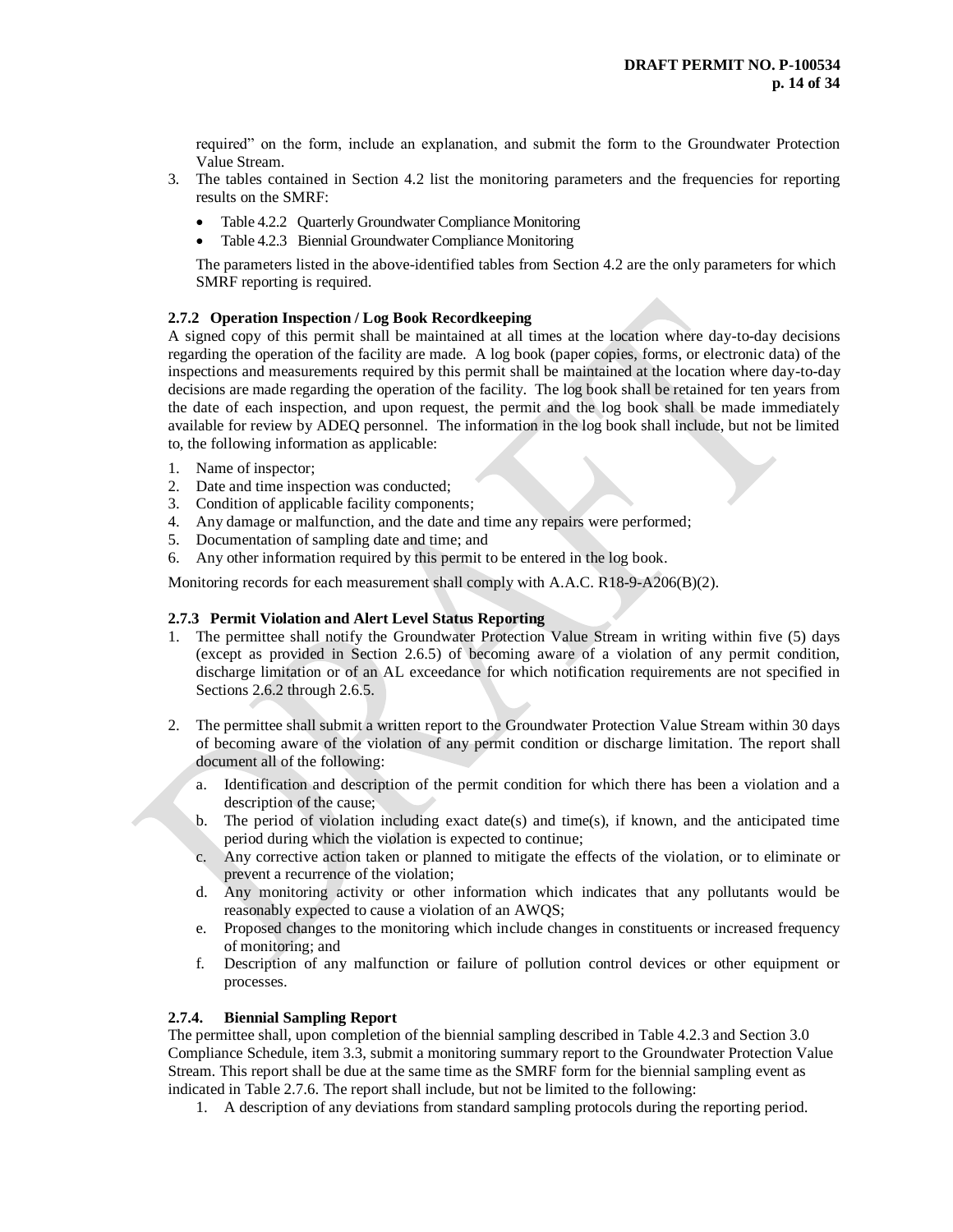- 2. A summary of all exceedances of ALs, AQLs, Action Levels, or operational limits that occurred during the reporting period.
- 3 Graphical time versus concentration plots of field pH, sulfate, total dissolved solids, and any parameter which exceeded an applicable AL or AQL in the past eight quarters at each POC well, and tabulated sampling data for all wells required to be sampled by this permit during the last eight quarters.
- 4. An updated table of all monitor wells and piezometers in the Discharge Impact Area including, but not limited to, location of well, depth of well, depth to water, and water level elevation.
- 5. A summary of any groundwater monitor wells replaced in the reporting period including, but not limited to, location of well, depth of well, depth to water, and screened interval.
- 6. An updated groundwater contour map, based on the most recent groundwater level measurements.

### **2.7.5 Reporting Location**

All Self-Monitoring Report Forms (SMRFs) shall be submitted through the myDEQ portal accessible on the ADEQ website at: <http://www.azdeq.gov/welcome-mydeq>

All other documents required by this permit to be submitted to the Groundwater Protection Value Stream shall be directed to:

Arizona Department of Environmental Quality Groundwater Protection Value Stream Mail Code 5415B-3 1110 West Washington Street Phoenix, Arizona 85007 Phone (602) 771-4449

### **2.7.6 Reporting Deadline**

The following table lists the due dates:

| Monitoring conducted during quarter: | <b>Quarterly Report due by:</b> |
|--------------------------------------|---------------------------------|
| January-March                        | April 30                        |
| April-June                           | July 30                         |
| July-September                       | October 30                      |
| October-December                     | January 30                      |

The following table lists the due date for the Biennial report per Section 2.7.4.

| Monitoring conducted Biennial: | <b>Report due by:</b>            |  |  |
|--------------------------------|----------------------------------|--|--|
| January-December               | January 30 of the following year |  |  |

#### **2.7.7 Changes to Facility Information in Section 1.0**

The Groundwater Protection Value Stream shall be notified within ten days of any change of facility information including Facility Name, Permittee Name, Mailing or Street Address, Facility Contact Person, or Emergency Telephone Number.

#### **2.8 Temporary Cessation [A.R.S. § 49-243(K)(8) and A.A.C. R18-9-A209(A)]**

The permittee shall give written notice to the Groundwater Protection Value Stream before ceasing operation of the facility for a period of 60 days or greater. The permittee shall take the following measures upon temporary cessation:

• Submittal of Self-Monitoring Report Forms (SMRFs) is still required; report "temporary cessation" in the comment section.

At the time of notification the permittee shall submit for ADEQ approval a plan for maintenance of discharge control systems and for monitoring during the period of temporary cessation. Immediately following ADEQ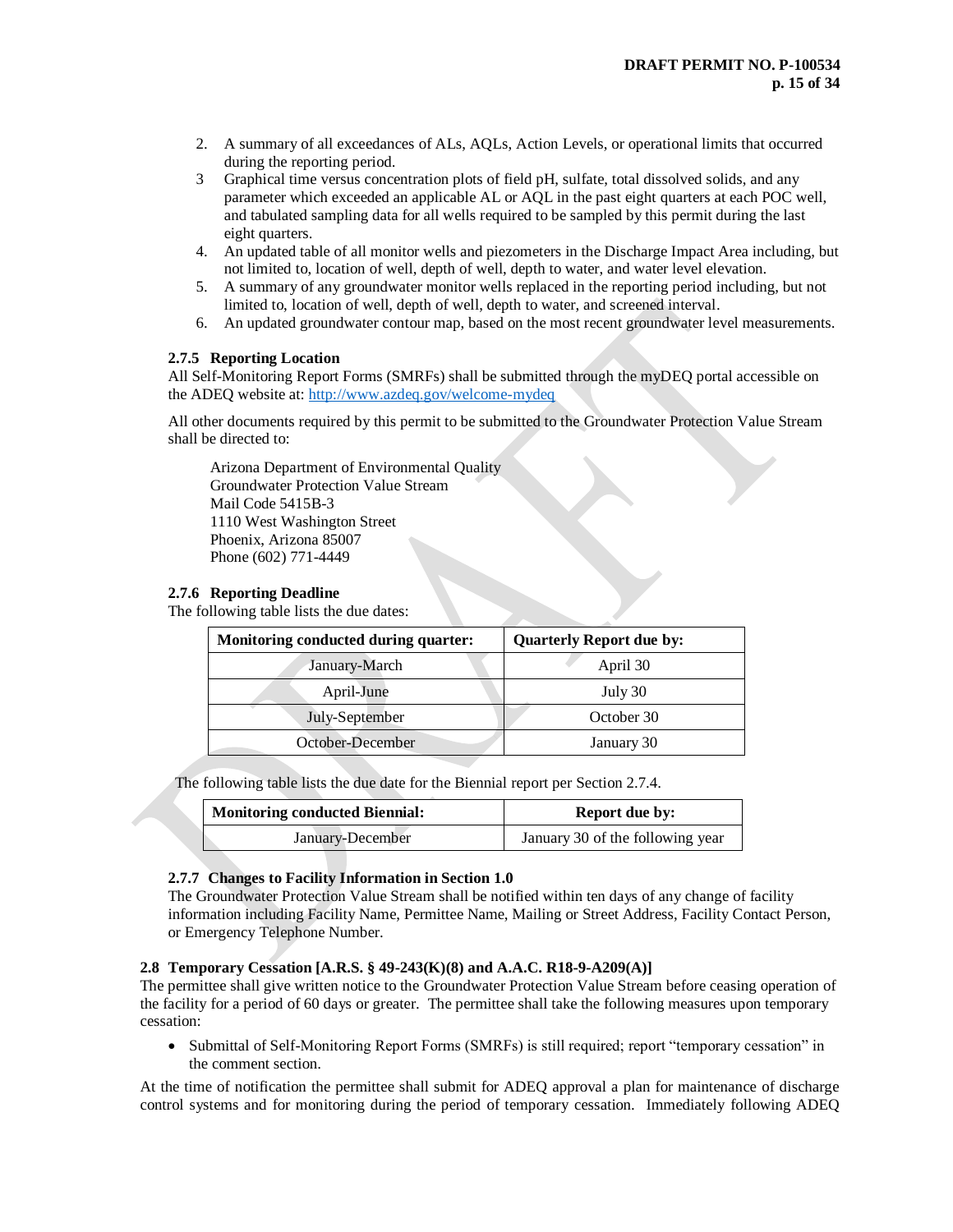approval, the permittee shall implement the approved plan. If necessary, ADEQ shall amend permit conditions to incorporate conditions to address temporary cessation. During the period of temporary cessation, the permittee shall provide written notice to the Groundwater Protection Value Stream of the operational status of the facility every three years. If the permittee intends to permanently cease operation of any facility, the permittee shall submit closure notification, as set forth in Section 2.9 below.

# **2.9 Closure [A.R.S. §§ 49-243(K)(6), 49-252 and A.A.C. R18-9-A209(B)]**

For a facility addressed under this permit, the permittee shall give written notice of closure to the Groundwater Protection Value Stream of the intent to cease operation without resuming activity for which the facility was designed or operated. Submittal of SMRFs is still required; report "closure in process" in the comment section.

### **2.9.1 Closure Plan**

Within 90 days following notification of closure, the permittee shall submit for approval to the Groundwater Protection Value Stream, a closure plan which meets the requirements of A.R.S. § 49-252 and A.A.C. R18-9-A209(B)(3).

If the closure plan achieves clean-closure immediately, ADEQ shall issue a letter of approval to the permittee. If the closure plan contains a schedule for bringing the facility to a clean-closure configuration at a future date, ADEQ may incorporate any part of the schedule as an amendment to this permit.

### **2.9.2 Closure Completion**

Upon completion of closure activities, the permittee shall give written notice to the Groundwater Protection Value Stream indicating that the approved closure plan has been implemented fully and providing supporting documentation to demonstrate that clean-closure has been achieved (soil sample results, verification sampling results, groundwater data, as applicable). If clean-closure has been achieved, ADEQ shall issue a letter of approval to the permittee at that time. If any of the following conditions apply, the permittee shall follow the terms of post-closure stated in this permit:

- 1. Clean-closure cannot be achieved at the time of closure notification or within one year thereafter under a diligent schedule of closure actions;
- 2. Further action is necessary to keep the facility in compliance with the AWQS at the applicable POC or, for any pollutant for which the AWQS was exceeded at the time this permit was issued, further action is necessary to prevent the facility from further degrading the aquifer at the applicable POC with respect to that pollutant;
- 3. Activities are necessary to verify that actions or controls specified as closure requirements in an approved closure plan or strategy are routinely inspected or maintained;
- 4. Remedial, mitigative or corrective actions or controls are necessary to comply with A.R.S. § 49- 201(30) and Title 49, Chapter 2, Article 3; and
- 5. Further action is necessary to meet property use restrictions.

# **2.10 Post-closure [A.R.S. §§ 49-243(K)(6), 49-252 and A.A.C. R18-9 A209(C)]**

Post-closure requirements shall be established based on a review of facility closure actions and will be subject to review and approval by the Groundwater Protection Value Stream.

In the event clean-closure cannot be achieved pursuant to A.R.S. § 49-252, the permittee shall submit for approval to the Groundwater Protection Value Stream a post-closure plan that addresses post-closure maintenance and monitoring actions at the facility. The post-closure plan shall meet all requirements of A.R.S. §§ 49-201(30) and 49-252 and A.A.C. R18-9-A209(C). Upon approval of the post-closure plan, this permit shall be amended or a new permit shall be issued to incorporate all post-closure controls and monitoring activities of the post-closure plan.

#### **2.10.1 Post-Closure Plan**

A specific post-closure plan may be required upon the review of the closure plan.

# **2.10.2 Post-Closure Completion**

Not required at the time of permit issuance.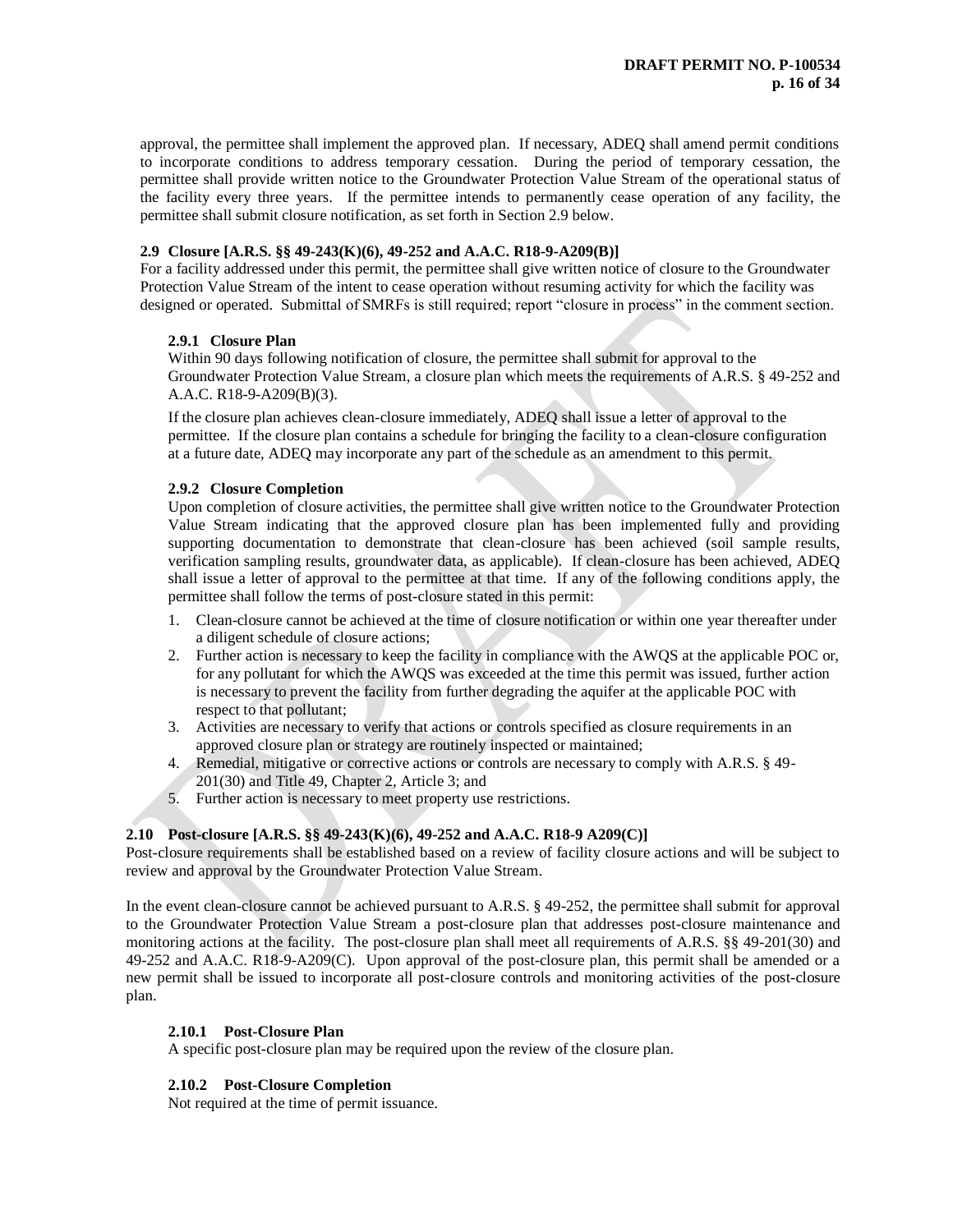# **3.0 COMPLIANCE SCHEDULE [A.R.S. § 49-243(K)(5) and A.A.C. R18-9-A208]**

Unless otherwise indicated, for each compliance schedule item listed below, the permittee shall submit the required information to the Groundwater Protection Value Stream.

| No. | <b>Description</b>                                                                                                                                                                                                                                                                                                                                                                                                                                                                                                                                                                                                                                                                                                                                                                                    | Due by:                                                                  | <b>Permit Amendment</b><br><b>Required?</b> |
|-----|-------------------------------------------------------------------------------------------------------------------------------------------------------------------------------------------------------------------------------------------------------------------------------------------------------------------------------------------------------------------------------------------------------------------------------------------------------------------------------------------------------------------------------------------------------------------------------------------------------------------------------------------------------------------------------------------------------------------------------------------------------------------------------------------------------|--------------------------------------------------------------------------|---------------------------------------------|
| 3.1 | The permittee shall submit a demonstration that the financial<br>assurance mechanism listed in Section 2.1, Financial Capability, is<br>being maintained as per A.R.S. 49-243.N.4 and A.A.C. R18-9-<br>A203(H) for all estimated closure and post-closure costs<br>including updated costs submitted under Section 3.0, No. 2<br>below. The demonstration shall include a statement that the<br>closure and post-closure strategy has not changed, the discharging<br>facilities listed in the permit have not been altered in a manner<br>that would affect the closure and post-closure costs, and<br>discharging facilities have not been added. The demonstration<br>shall also include information in support of the self-assurance<br>demonstration as required in A.A.C. R18-9- $A203(C)(8)$ . | August 30, 2021<br>every 2 years<br>thereafter.                          | No                                          |
| 3.2 | The permittee shall submit updated cost estimates for facility<br>closure and post-closure, as per A.A.C. R18-9-A201(B)(5) and<br>A.R.S. 49-243.N.2.a.                                                                                                                                                                                                                                                                                                                                                                                                                                                                                                                                                                                                                                                | January 1, 2025, and<br>every 6 years<br>thereafter.                     | <b>Yes</b>                                  |
| 3.3 | The permittee shall submit the biennial monitoring summary<br>report required by Section 2.7.4 of the permit.                                                                                                                                                                                                                                                                                                                                                                                                                                                                                                                                                                                                                                                                                         | Within 90 days of<br>the completion of<br>the biennial<br>sampling event | N <sub>0</sub>                              |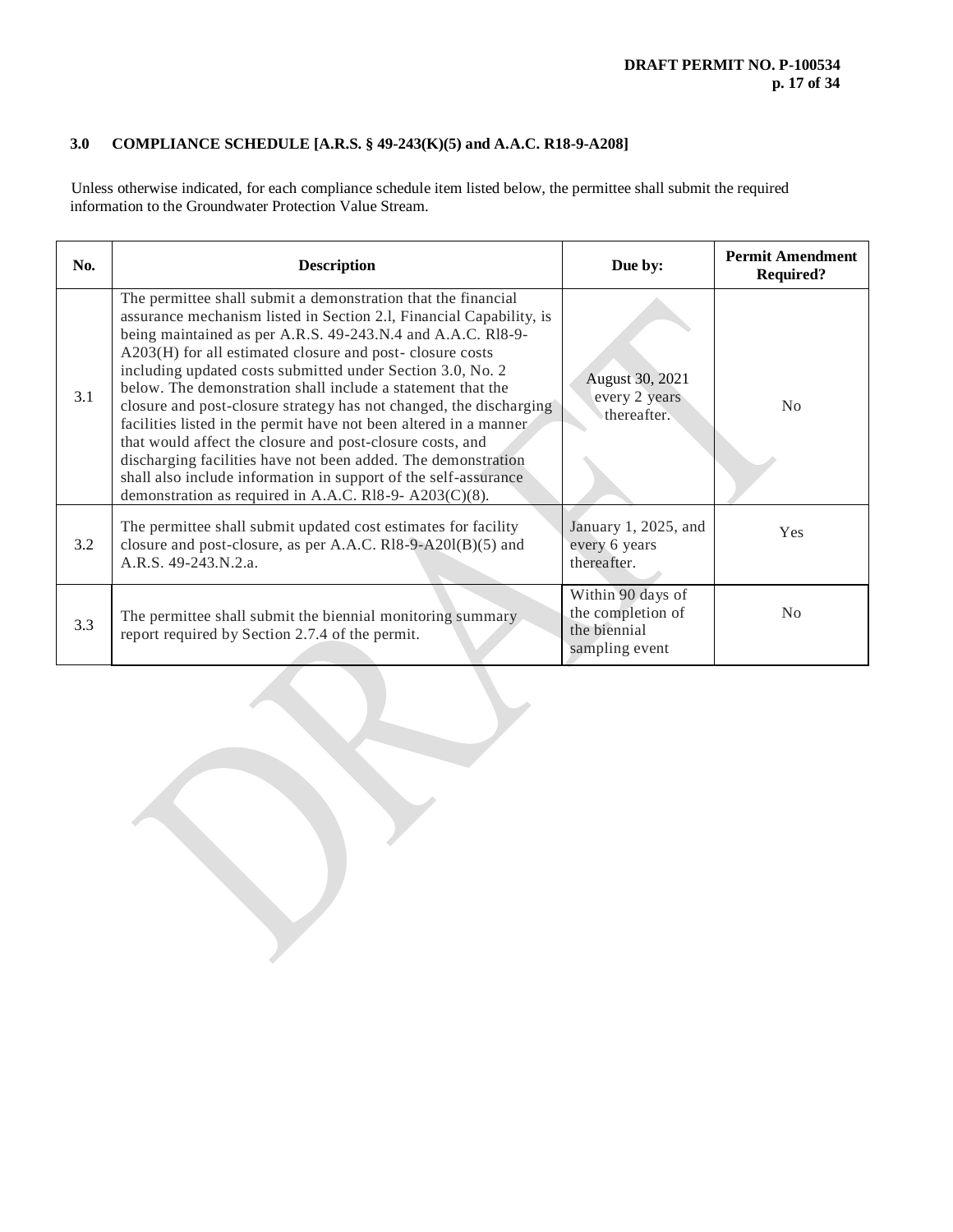# **TABLES OF MONITORING REQUIREMENTS**

# **4.1 FACILITY AND POINT of COMPLIANCE TABLES**

Table 4.1.1 Permitted Facilities and BADCT Table 4.1.2 Required Inspections and Operational Monitoring

# **4.2 COMPLIANCE AND OPERATIONAL MONITORING TABLES**

Table 4.2.1 Required Inspections and Operational Monitoring Table 4.2.2 Quarterly Compliance Groundwater Monitoring Requirements Table 4.2.3 Biennial Compliance Groundwater Monitoring Requirements Table 4.2.4 Leakage Rates for Collection Recovery Monitoring Requirements

# **4.3 CONTINGENCY MONITORING TABLE**

Table 4.3.1 Groundwater Contingency Monitoring **(Reserved)**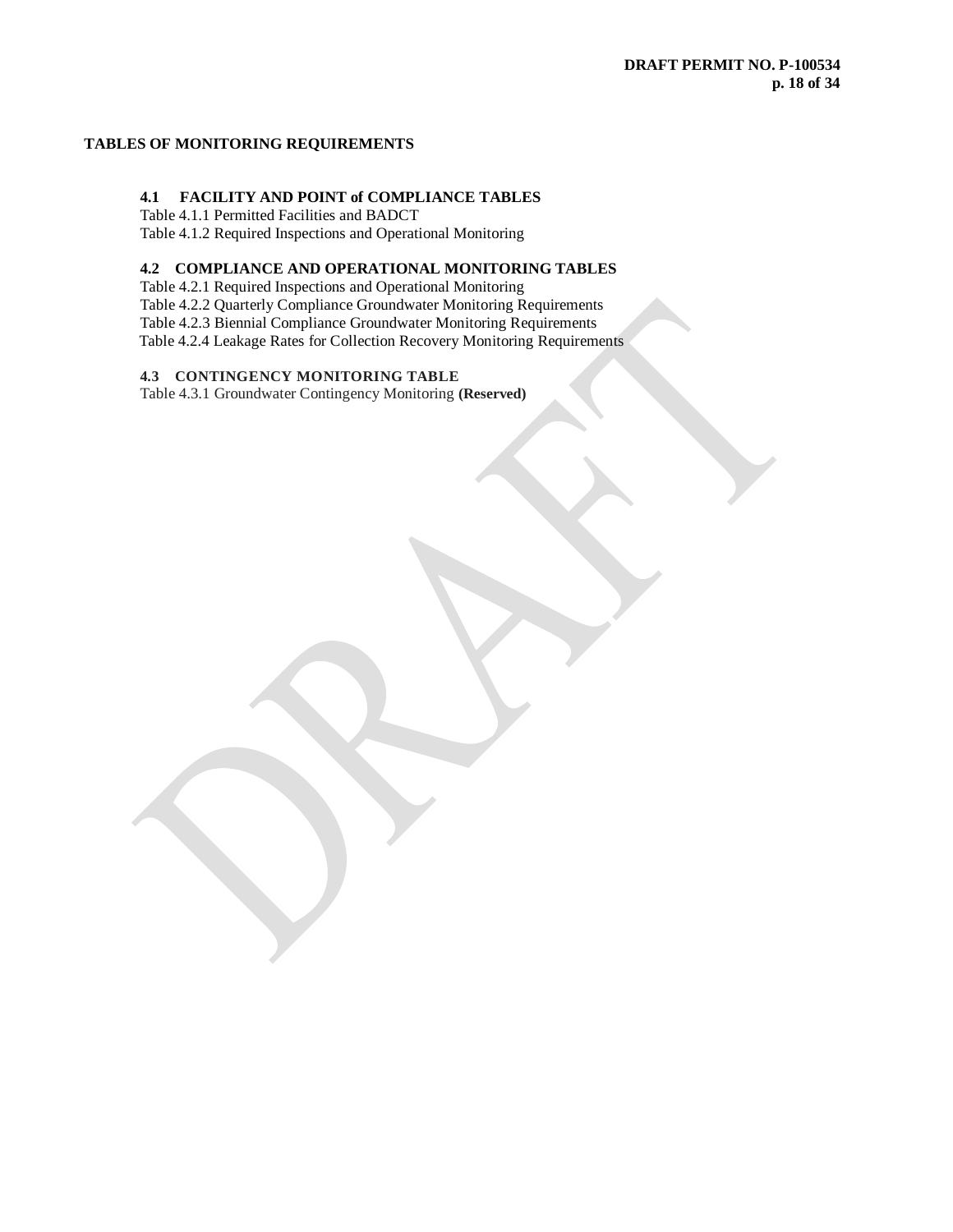# **4.0 TABLES OF MONITORING REQUIREMENTS and BADCT DEMONSTRATIONS**

# **4.1 FACILITY AND POINT of COMPLIANCE TABLES**

### **Table 4.1.1 Permitted Facilities and BADCT**

#### **Heap Leach Pad (Pad):**

The Pad has been constructed to prescriptive BADCT standards using a composite liner system over a prepared subgrade. The composite liner system design consists of a 60-mil and 80-mil Linear Low Density Polyethylene (LLDPE) geomembrane underlain by a minimum of 12 inches of compacted 3/8-inch minus, low permeability soil (hydraulic conductivity no greater than 10-{j cm/sec). The LLDPE geomembrane varies in thickness with an 80-mil-thick liner material within the center area of the pad and a 60-mil thick (minimum) liner material underlying the slopes of the stockpile. The geomembrane is covered by approximately 24 inches of nominal 1.5 inch crushed material, overlying a network of leachate collection pipes laid on top of the geomembrane. The geomembrane is secured by an engineered trench. The Pad footprint has been prepared to a relatively planar surface with a slope of approximately 3 percent by excavating and filling before the liner system is installed. Surface water run-on from the 100-year, 24-hr storm event is diverted around the operational phase of the facility. The design and construction details of the Leach Pad and heap, approved by ADEQ, are contained in the APP Amendment Application, dated April 19, 2011.

The Pad will be loaded primarily with agglomerated ore using a conveyor/stacking system, with supplemental run-of-mine ore transported to the pad via trucks. The Pad has a maximum capacity of 618 million tons (oxide and sulfide) copper ore. The ultimate height of the ore pile will not exceed a maximum of 600 feet above the leach pad liner surface elevation. The maximum areal extent of the Pad will not exceed the foot print shown in the approved design plans provided in the APP Amendment Application dated April 19, 2011.

## **Excess Process Solution Impoundment (EPSI):**

The EPSI is constructed to prescriptive BADCT standards using a double liner incorporating a LCRS. The primary liner is a minimum 80-mil-thick high density polyethylene (HDPE) which overlies a geonet for the rapid collection of leakage through the primary liner. The geonet and LCRS are underlain by a 60-mil thick HDPE secondary liner. The secondary liner is a composite liner placed directly over a minimum 12-inch layer of compacted 3/8-inch minus soil underliner with a saturated hydraulic conductivity no greater than 10-6 cm/sec. The design and construction details of the EPSI, approved by ADEQ, are contained in the APP Amendment Application, dated March 2007.

The EPSI's maximum design capacity of 53.8 ac-ft of process solution and stormwater corresponds to a spillway elevation of approximately 3484.7 feet amsl. The EPSI storage capacity is 47.9 ac-ft with 2 feet of freeboard. The EPSI will have a minimum of two (2) feet of embankment above the spillway elevation with a minimum depth of approximately 25 feet below the spillway. The spillway for the EPSI is designed to pass the peak flow from the I00-year, 24-hour storm event, plus operational flow at 960 cubic feet per second, with a minimum of 12 inches of freeboard. Overflow from the EPSI is conveyed through the HDPE lined channel to the NSI.

# **Non- Stormwater Impoundment (NSI):**

The NSI is designed and has been constructed to prescriptive BADCT standards with a composite liner system that consists of a single 60-mil thick (minimum) HDPE geomembrane overlying a minimum of 6 inches of 3/8 inch minus bedding soil compacted to 95 percent maximum dry density and a 100-mil HDPE liner in the area of pump operation. The NSI receives fluid overflow from the spillway of the EPSI through an HDPE-lined channel and concrete inlet structure. Total storage capacity of the NSI is approximately 390 acre-feet (ac-ft) at an elevation two (2) feet below the emergency spillway, and 430 ac-ft at the emergency spillway elevation. The NSI is designed to accommodate the 100-year, 24-hour storm event plus process upset flows during a 24-hour power outage, with a minimum of 2 feet of freeboard. The maximum depth of the NSI below the emergency spillway is approximately 47.5 feet. The stormwater from the NSI reports to the raffinate tanks through an outlet (HDPE) pipe via pumping. The design and construction details of the NSI, including the overflow channel and inlet structure, approved by ADEQ, are contained in the APP Amendment Application, dated March 2007.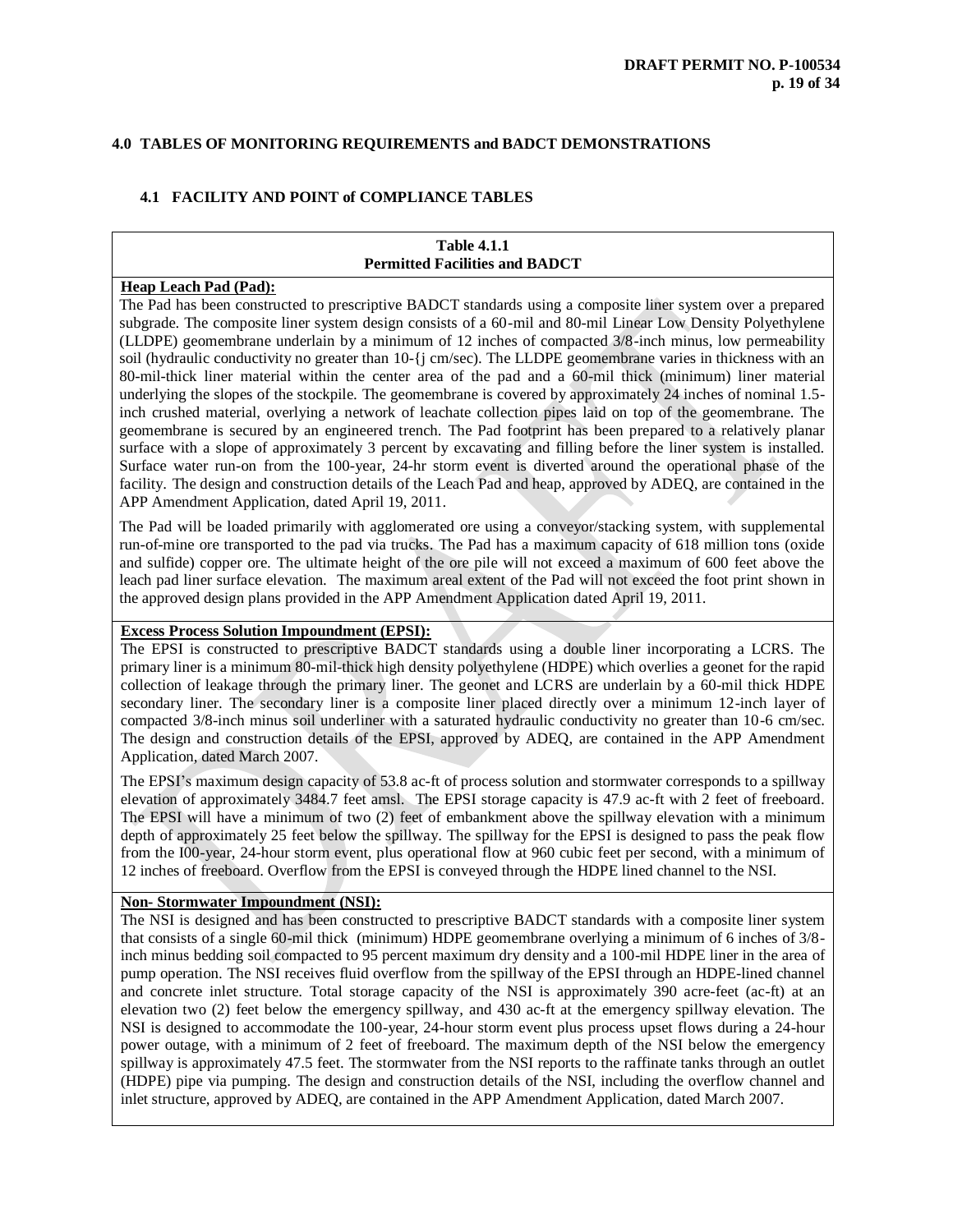# **Table 4.1.1 Permitted Facilities and BADCT**

**San Juan Non- Stormwater Evaporation Impoundment (SJNEI):**

The SJNEI was an unlined existing facility that was upgraded with a composite liner system consisting of 60-mil HDPE geomembrane over 6 inches minimum thickness of compacted low permeability soil (clay). The liner is extended into the upgradient gravel-filled trench to capture shallow, subsurface seepage from the closed San Juan leach stockpiles. The intercept trench, excavated into competent bedrock, is lined on the down-gradient face with 60-mil HDPE geomembrane, with a 10-oz geotextile placed above and underneath the geomembrane. Seepage collected from the intercept trench by six up-gradient reclaim wells is pumped into the impoundment and allowed to evaporate. Each well is equipped with an automatic pump to discharge a maximum of 3 gpm into the impoundment. The impoundment is designed to contain the surface water run-on generated from the 100-yr, 24-hr storm event. A "witness" drain is installed underneath the geomembrane liner to detect leakage through the liner. To capture seepage from the SJNEI, the seepage collection system is installed downgradient of the impoundment. The seepage collection system consists of a concrete intercept curb and an HDPE lined concrete sump placed in bedrock. The sump is equipped with an automatic pump to transfer solution from the sump to the SJNEI. The impoundment has a storage capacity of 5.4 ac-ft, with a minimum of 2 feet of freeboard. The maximum storage capacity of the impoundment at the crest elevation is 7.7 ac-ft. The design and construction details of the facility upgrades, approved by ADEQ, are contained in the APP Application, dated October 1998.

# **Lone Star Heap Leach Facility (HLF):**

The HLF has a prescriptive BADCT design similar to the existing Pad. The HLF will be constructed in three phases, ultimately covering an area of approximately 1,610 acres, or approximately 2.5 square miles. Construction of the HLF began with Phase 1 on the southeast side of the proposed HLF footprint, will proceed with Phase 2 in the center of the facility, and conclude with Phase 3, which will form the northwest side of the facility. The HLF will be constructed using a composite liner system over a prepared subgrade. The composite liner system design will consist of a 60-mil and 80-mil Linear Low Density Polyethylene (LLDPE) geomembrane underlain by a minimum of 12 inches of compacted 3/8-inch minus, low permeability soil (hydraulic conductivity no greater than 10<sup>-6</sup> cm/sec). The geomembrane will be covered by approximately 24 inches of nominal 1.5-inch crushed material, overlying a network of leachate collection pipes laid on top of the geomembrane. The geomembrane will be secured by an engineered trench. The Pad footprint will be prepared to a relatively planar surface with a slope of appro ximately 3 percent by excavating and filling before the liner system is installed. Surface water run-on from the 100 year, 24-hr storm event will be diverted around the operational phase of the facility. The design and construction details of the HLF, approved by ADEQ, are contained in the APP Amendment Application, dated March 31, 2016.

The HLF has a maximum a capacity of 980 million tons of copper ore. The ultimate height of the ore pile will not exceed a maximum of 350 feet above the leach pad liner surface elevation. The overall external slope of the ore heap will vary from approximately 2.6(H): l (V). The maximum areal extent of the HLF will not exceed approximately 1,610 acres or about 2.5 square miles. The HLF will be loaded primarily with agglomerated ore using a conveyor/stacking system, with supplemental run-of-mine ore transported to the pad via trucks.

#### **North Process Solution Impoundments (NPSI):**

The NPSI is constructed to prescriptive BADCT standards using a double liner incorporating a leakage collection and recovery system (LCRS)*.* The primary liner is a minimum 80-mil-thick HDPE which overlies a geonet for the rapid collection of leakage through the primary liner. The geonet and LCRS are underlain by a 60-mil thick HDPE secondary liner. The secondary liner is a composite liner placed directly over a minimum 12-inch layer of compacted 3/8-inch minus soil underliner with a saturated hydraulic conductivity no greater than 10<sup>-6</sup> cm/sec. The NPSI has a maximum design capacity of 122.5 ac-ft of process solution that is pumped to the Process Solution Tank through an inclined riser and pump system within the pond. The design capacity of the NPSI is 110.4 ac-ft with 2 feet of freeboard. The design and construction details of the NPSI, approved by ADEQ, are contained in the APP Amendment Application, dated March 31, 2016.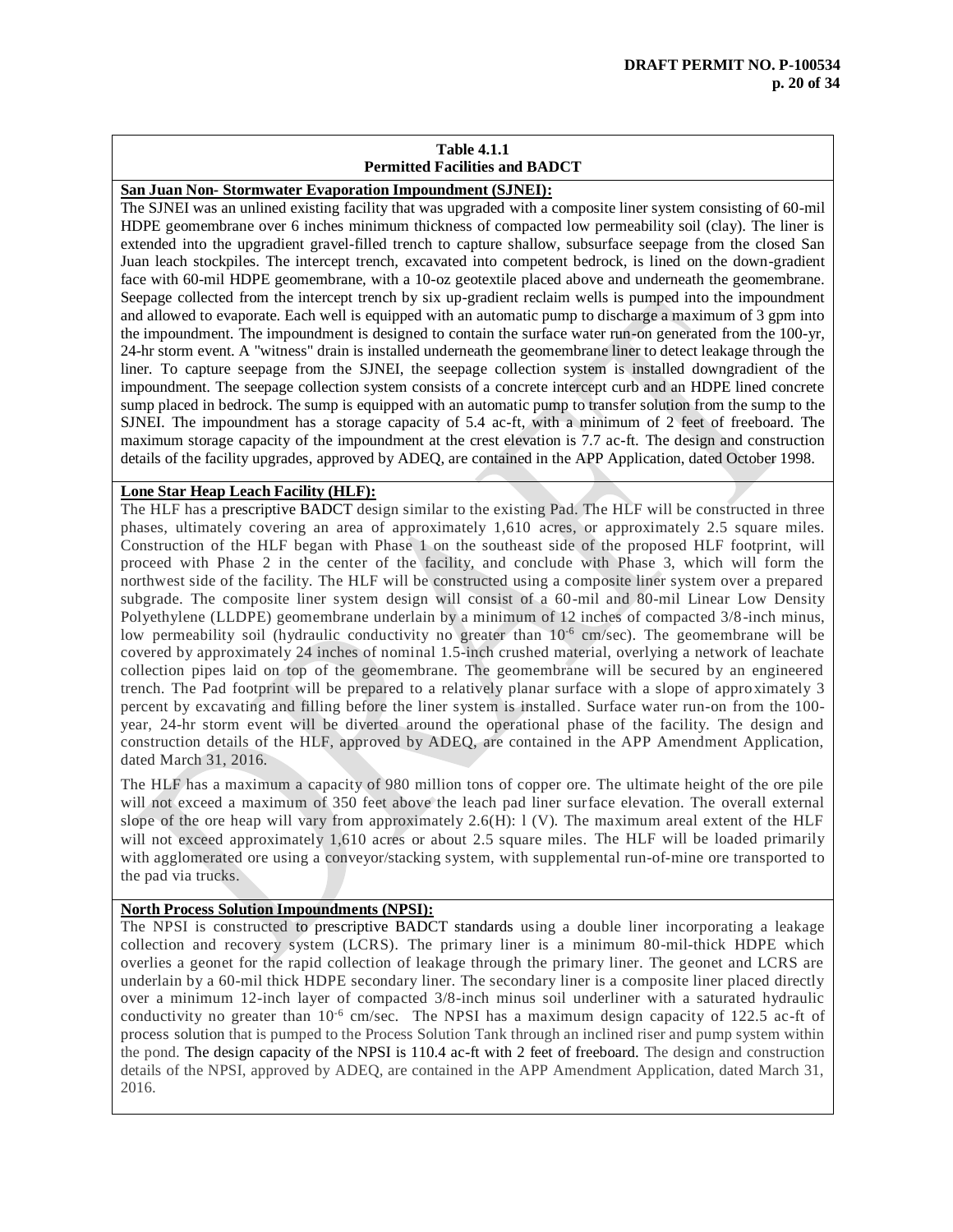# **Table 4.1.1 Permitted Facilities and BADCT**

# **North Non- Stormwater Impoundment (NNSI):**

The NNSI is designed to prescriptive BADCT standards to collect non-stormwater flows and overflows from the NPSI and the HLF during upset conditions exceeding the capacity of the NNSI via an HDPE-lined spillway between the two impoundments. The impoundment was formed by excavating to a maximum depth of approximately 77 feet below grade with 2.5H:1V side slopes. The interior of the impoundments employ a composite liner consisting of 6 inches of low-permeability Underliner Fill and an 80-mil HDPE geomembrane. The total design storage capacity of the NNSI is 753 ac-ft at the spillway and 717 ac-ft with 2 feet of freeboard. An inclined submersible pump placed in a HDPE carrier pipe is installed in the impoundment. The pump will be used to transfer solution from the impoundment to an intermediate booster station, where another pump delivers the solution to the existing raffinate tank as make-up water for leaching operations

# **South Non- Stormwater Impoundment (SNSI):**

The SNSI is designed to prescriptive BADCT standards to collect non-stormwater flows and overflows from the NPSI and the HLF during upset conditions that flow via gravity to the SNSI via a geomembrane-lined channel. The SNSI will be formed by excavating to a maximum depth of approximately 42 feet below grade with 2.5H:1V side slopes. The interior of the SNSI employs a composite liner consisting of 6-inches of lowpermeability Underliner Fill and an 80-mil HDPE geomembrane. The total design storage capacity of the SNSI is 219 ac-ft at the crest elevation and 203 ac-ft with 2 feet of freeboard. An inclined submersible pump placed in a HDPE carrier pipe is installed in the impoundment. The pump transfers solution from the impoundments to an intermediate booster station, where another pump delivers the solution to the existing raffinate tank as make-up water for leaching operations.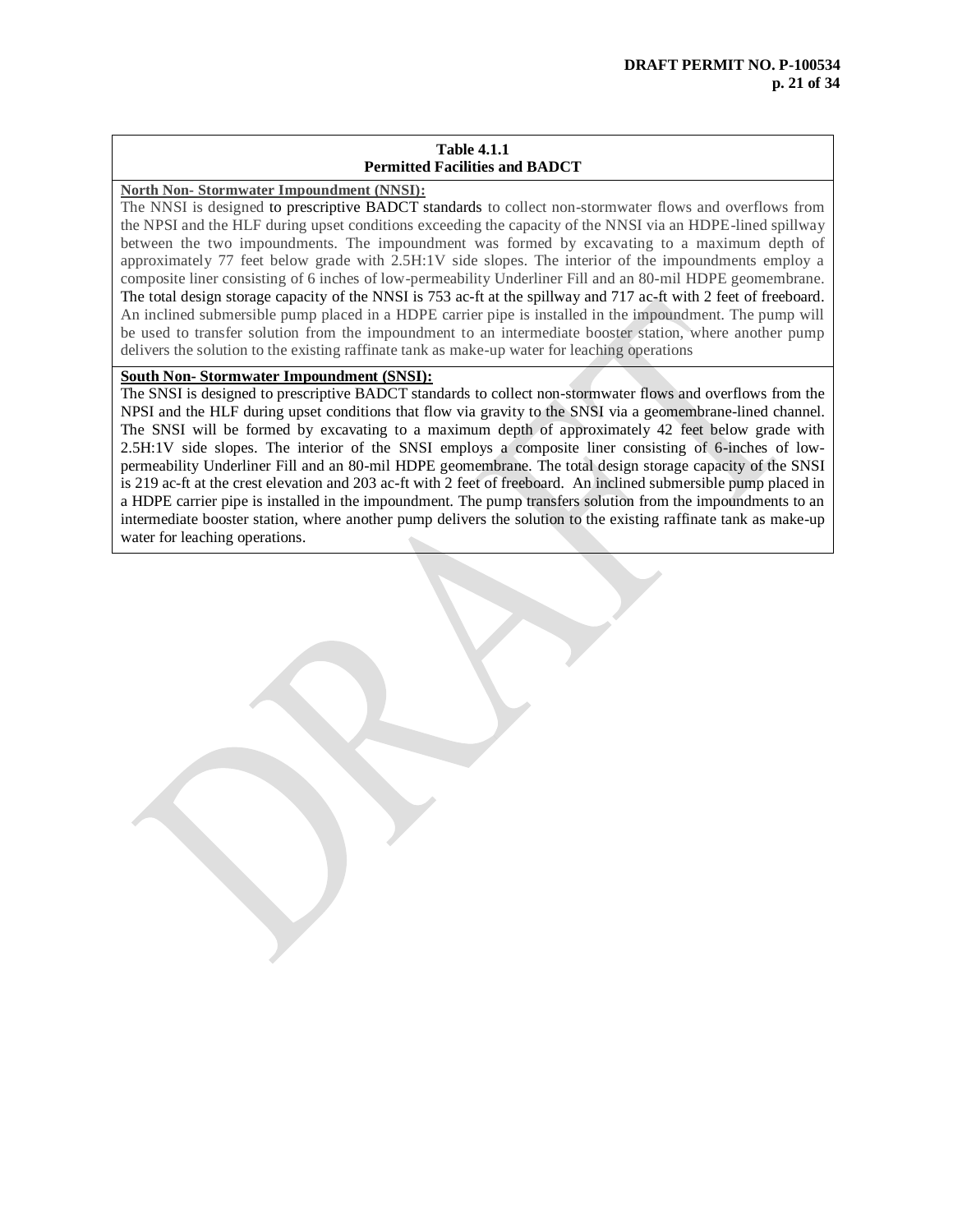# **4.2 COMPLIANCE (or OPERATIONAL) MONITORING**

 $\overline{a}$ 

# **TABLE 4.2.1**

# **FACILITY INSPECTION (OPERATIONAL MONITORING) - LOG BOOK<sup>1</sup>**

| <b>Facility Name</b>              | <b>Operational Requirement</b>                                                                                                                                                                                                                                                                                                                                                                                                                                                                                                                                                                                                                                                                | Frequency |
|-----------------------------------|-----------------------------------------------------------------------------------------------------------------------------------------------------------------------------------------------------------------------------------------------------------------------------------------------------------------------------------------------------------------------------------------------------------------------------------------------------------------------------------------------------------------------------------------------------------------------------------------------------------------------------------------------------------------------------------------------|-----------|
|                                   | Lone Star Heap Leach Facility (HLF) and Heap Leach Pad (Pad)                                                                                                                                                                                                                                                                                                                                                                                                                                                                                                                                                                                                                                  |           |
| Pad<br><b>HLF</b>                 | Visually inspect and take appropriate action if any evidence of:<br>1. Heap deformations, including surface cracks, slides, sloughs or<br>unusual differential settlement affecting slope stability;<br>2. Seepage along perimeter berm;<br>3. Visible liner tears, punctures, cracks, deformities, or other<br>damage due to sunlight, wind, weather, debris, vegetation,<br>animals, or other adverse conditions;<br>4. Impairment of access;<br>5. Excessive erosion or accumulation of debris in conveyances and<br>diversions;<br>6. Accumulation of debris in leach pad solution conveyance<br>channels causing flow restriction.                                                       | Quarterly |
|                                   | <b>Non-Stormwater Impoundments</b>                                                                                                                                                                                                                                                                                                                                                                                                                                                                                                                                                                                                                                                            |           |
| <b>NSI</b><br><b>NNSI</b><br>SNSI | Visually inspect and take appropriate action if any evidence of:<br>1. Visible liner tears, punctures, cracks, deformities, or other<br>damage due to sunlight, wind, weather, debris, vegetation,<br>animals, or other adverse conditions;<br>2. Impairment of access;<br>3. Excessive erosion or accumulation of debris in conveyances and<br>diversions.<br>4. Check that fluid level is at least 2 feet below the spillway<br>elevation.<br>5. Remove accumulated fluid- the process solution or impacted<br>stormwater due to process upsets and/or storm event, from the<br>impoundment as soon as practical, but no later than 60 days<br>after cessation of the upset or storm event. | Monthly   |
|                                   | <b>Process Solution Impoundment</b>                                                                                                                                                                                                                                                                                                                                                                                                                                                                                                                                                                                                                                                           |           |
| <b>EPSI</b><br><b>NPSI</b>        | Visually inspect and take appropriate action if any evidence of:<br>1. Seepage along perimeter or embankment;<br>2. Visible liner tears, punctures, cracks, deformities, or other damage<br>due to sunlight, wind, weather, debris, vegetation, animals, or<br>other adverse conditions;<br>3. Excessive erosion in conveyances and diversions.                                                                                                                                                                                                                                                                                                                                               | Monthly   |

<sup>&</sup>lt;sup>1</sup> The permittee shall record the inspection performance levels in a log book as per Section 2.7.2. In the case of an exceedance, identify which structure exceeds the performance level in the log book.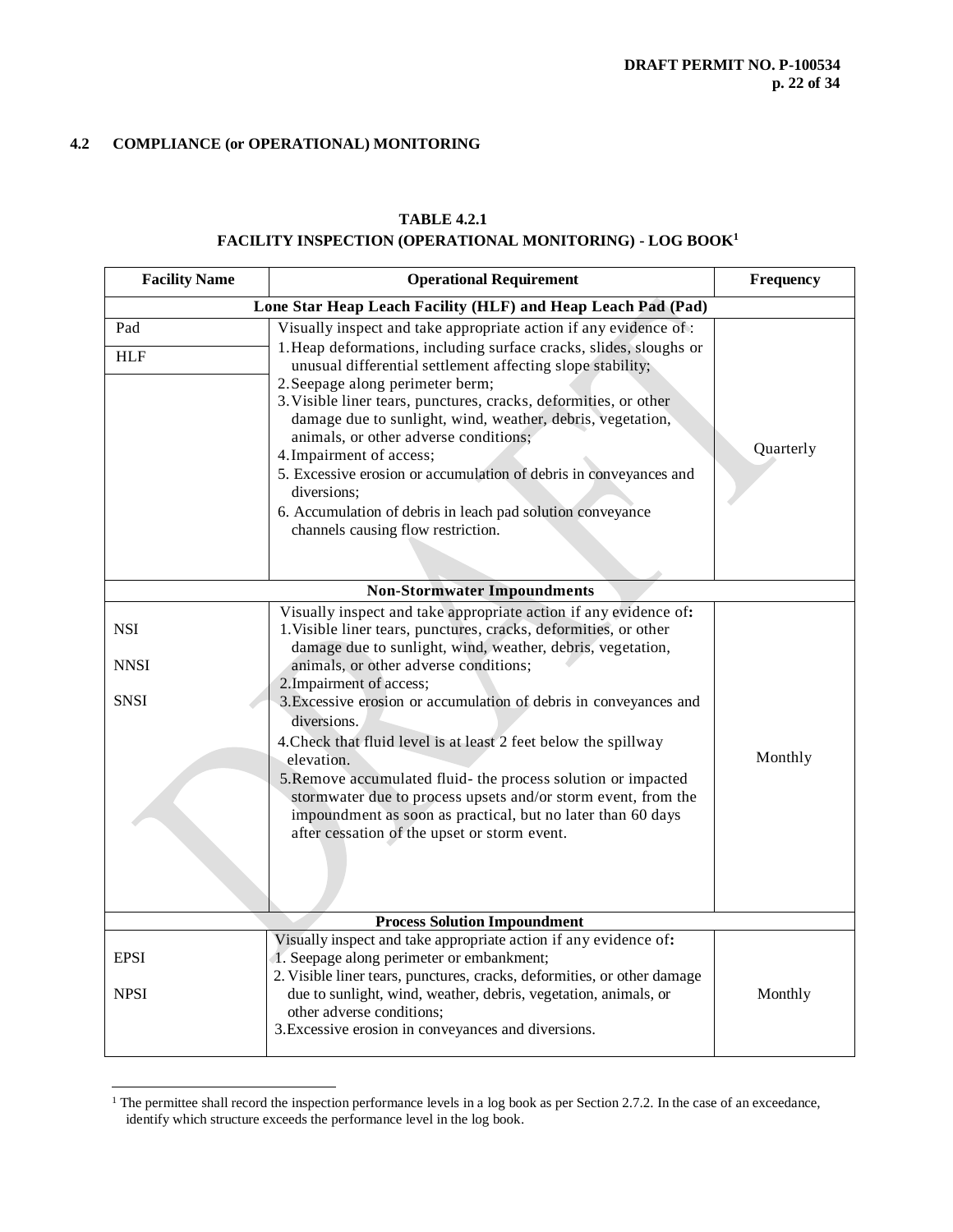| <b>Non-Stormwater Evaporation Impoundment</b> |                                                                                                                                                                                                                                                                                                                                                                 |        |  |  |  |
|-----------------------------------------------|-----------------------------------------------------------------------------------------------------------------------------------------------------------------------------------------------------------------------------------------------------------------------------------------------------------------------------------------------------------------|--------|--|--|--|
| <b>SJNEI</b>                                  | Monthly                                                                                                                                                                                                                                                                                                                                                         |        |  |  |  |
|                                               | <b>Leak Collection Recovery System (LCRS)</b>                                                                                                                                                                                                                                                                                                                   |        |  |  |  |
| <b>LCRS</b> for EPSI                          | Check for the presence of fluid.<br>Measure rate of inflow: confirm that it is less than 2,100 gallons per<br>day (gpd) for Action Leakage Rate (see Section 2.6.2.5), and less<br>than 15,000 gpd for Rapid and Large Leakage Rate (see Section<br>2.6.2.6). Implement the provisions of Section 2.6.2.5 or 2.6.2.6 as<br>appropriate in case of exceedances.  |        |  |  |  |
| <b>LCRS</b> for NPSI                          | Check for the presence of fluid.<br>Measure rate of inflow: confirm that it is less than 5,400 gallons<br>per day (gpd) for Action Leakage Rate (see Section 2.6.2.5), and<br>less than 170,400 gpd for Rapid and Large Leakage Rate (see<br>Section 2.6.2.6). Implement the provisions of Section 2.6.2.5 or<br>2.6.2.6 as appropriate in case of exceedances. | Weekly |  |  |  |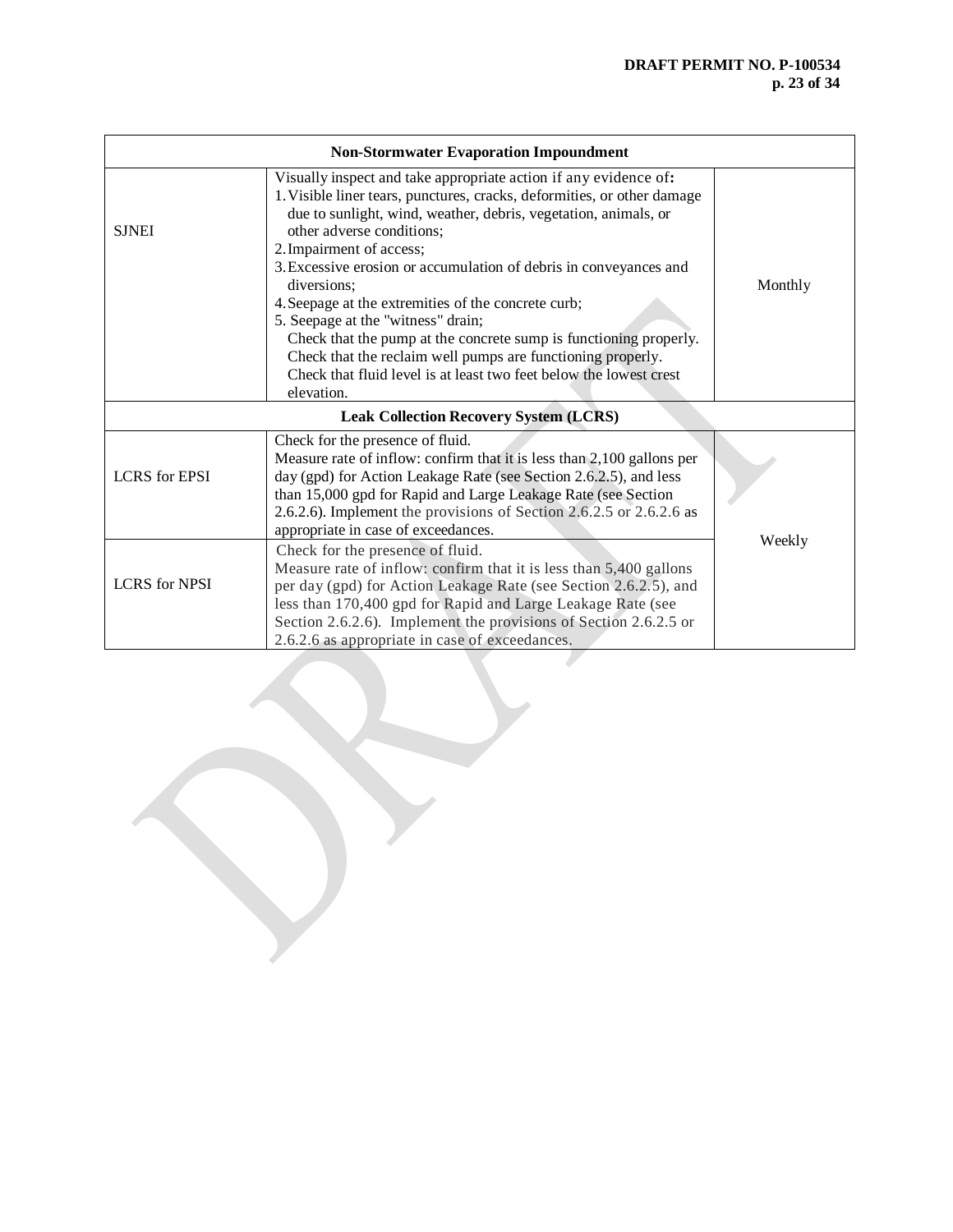# **4.2 COMPLIANCE (or OPERATIONAL) MONITORING**

# **TABLE 4.2.2**

| <b>QUARTERLY COMPLIANCE GROUNDWATER MONITORING REQUIREMENTS 2.3</b> |                      |                  |         |            |          |            |         |            |
|---------------------------------------------------------------------|----------------------|------------------|---------|------------|----------|------------|---------|------------|
| <b>PARAMETER</b>                                                    |                      | $AP-22A$         |         | $AP-39$    | $AP-35B$ |            | $AP-25$ |            |
|                                                                     | AL <sup>4</sup>      | AQL <sup>5</sup> | AL      | <b>AQL</b> | AL       | <b>AQL</b> | AL      | <b>AQL</b> |
| Depth to Water <sup>6</sup>                                         | Monitor <sup>7</sup> | Monitor          | Monitor | Monitor    | Monitor  | Monitor    | Monitor | Monitor    |
| Water Level Elevation <sup>8</sup>                                  | Monitor              | Monitor          | Monitor | Monitor    | Monitor  | Monitor    | Monitor | Monitor    |
| $pH$ (field) $(S.U.)$                                               | Monitor              | Monitor          | Monitor | Monitor    | Monitor  | Monitor    | Monitor | Monitor    |
| Specific Conductance <sup>9</sup>                                   | Monitor              | Monitor          | Monitor | Monitor    | Monitor  | Monitor    | Monitor | Monitor    |
| Temperature                                                         | Monitor              | Monitor          | Monitor | Monitor    | Monitor  | Monitor    | Monitor | Monitor    |
| Copper                                                              | Monitor              | Monitor          | Monitor | Monitor    | Monitor  | Monitor    | Monitor | Monitor    |
| Beryllium                                                           | 0.0032               | 0.004            | 0.0032  | 0.004      | 0.0032   | 0.004      | 0.0032  | 0.004      |
| Cadmium                                                             | 0.004                | 0.005            | 0.004   | 0.005      | 0.004    | 0.005      | 0.004   | 0.005      |
| Cobalt                                                              | Monitor              | Monitor          | Monitor | Monitor    | Monitor  | Monitor    | Monitor | Monitor    |
| Nickel                                                              | 0.08                 | 0.10             | 0.08    | 0.10       | 0.08     | 0.10       | 0.08    | 0.10       |
| Selenium                                                            | 0.04                 | 0.05             | 0.04    | 0.05       | 0.04     | 0.05       | None    | 0.14       |
| Fluoride                                                            | 3.2                  | 4.0              | None    | 8.8        | 3.2      | 4.0        | 3.2     | 4.0        |
| Magnesium                                                           | Monitor              | Monitor          | Monitor | Monitor    | Monitor  | Monitor    | Monitor | Monitor    |
| Nitrate $+$ Nitrite                                                 | 8.0                  | 10.0             | 8.0     | 10.0       | 8.0      | 10.0       | 8.0     | 10.0       |
| Sulfate                                                             | Monitor              | Monitor          | Monitor | Monitor    | Monitor  | Monitor    | Monitor | Monitor    |
| <b>Total Dissolved Solids</b>                                       | Monitor              | Monitor          | Monitor | Monitor    | Monitor  | Monitor    | Monitor | Monitor    |

<sup>2</sup> Metals will be analyzed as dissolved metals

 $\overline{a}$ 

Г

<sup>&</sup>lt;sup>3</sup> All units are in milligrams per liter (mg/L) unless otherwise noted. S.U. = standard units.  $\mathrm{P}F =$  degrees Fahrenheit.

 $4$  AL = Alert Levels

 $5$  AQL= Aquifer Quality Limits

<sup>&</sup>lt;sup>6</sup> Depth to groundwater measured in feet below ground surface.

<sup>7</sup> Monitoring is required but no limits have been specified at the time of permit issuance.

<sup>8</sup> Water Elevation in feet above means sea level

<sup>9</sup> Specific Conductance in micromhos per centimeter (umhos/cm) (Field)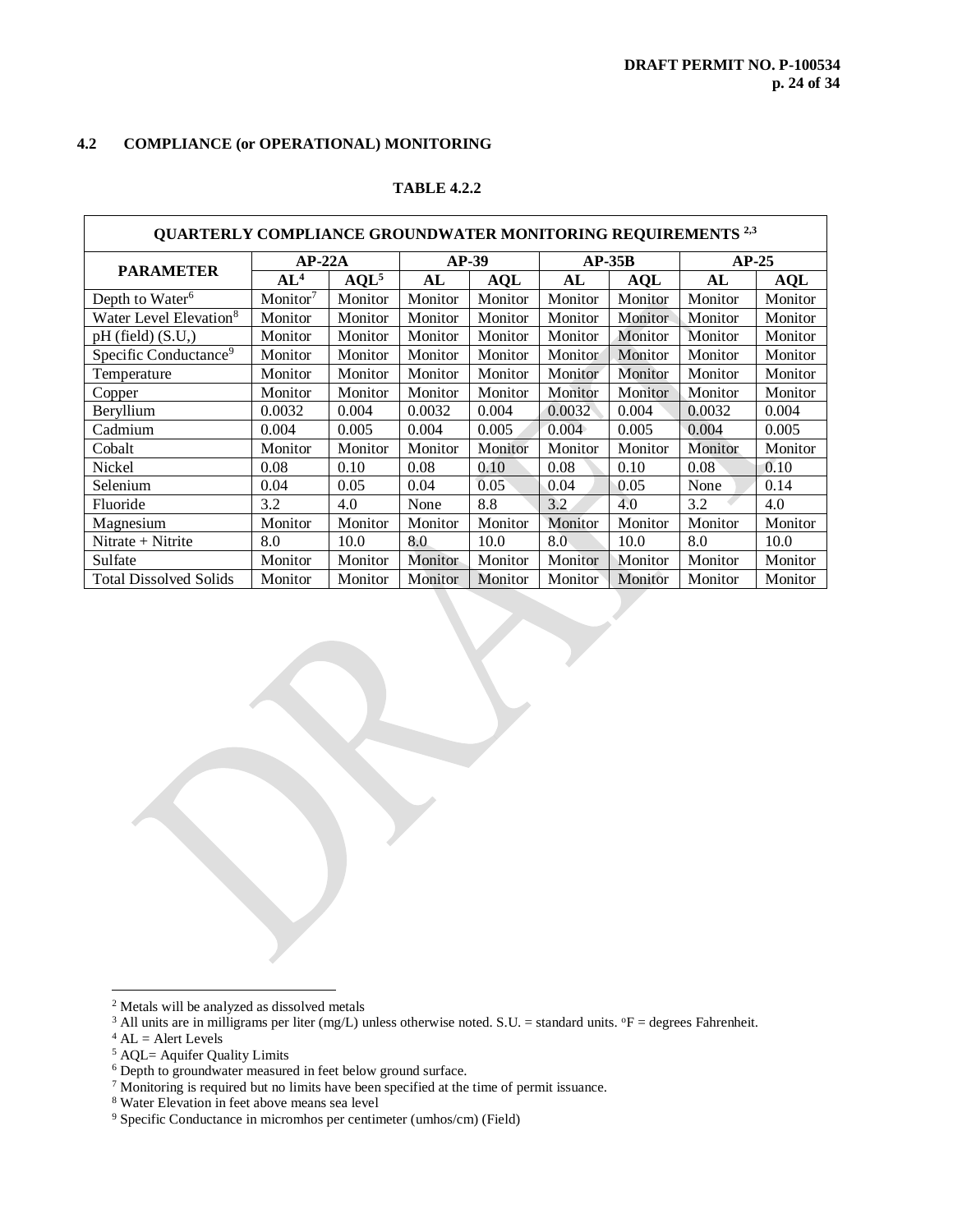# **4.2 COMPLIANCE (or OPERATIONAL) MONITORING**

| QUARTERLY COMPLIANCE GROUNDWATER MONITORING |                      |         |               |            |  |  |  |  |
|---------------------------------------------|----------------------|---------|---------------|------------|--|--|--|--|
| <b>REQUIREMENTS</b> <sup>2,3</sup>          |                      |         |               |            |  |  |  |  |
| <b>PARAMETER</b>                            | $AP-51$              |         | <b>DPW-12</b> |            |  |  |  |  |
|                                             | AL <sup>4</sup>      | $AQL^5$ | AL            | <b>AQL</b> |  |  |  |  |
| Depth to Water <sup>6</sup>                 | Monitor <sup>7</sup> | Monitor | Monitor       | Monitor    |  |  |  |  |
| Water Level Elevation <sup>8</sup>          | Monitor              | Monitor | Monitor       | Monitor    |  |  |  |  |
| $pH$ (field) $(S.U.)$                       | Monitor              | Monitor | Monitor       | Monitor    |  |  |  |  |
| Specific Conductance <sup>9</sup>           | Monitor              | Monitor | Monitor       | Monitor    |  |  |  |  |
| Temperature (field)                         | Monitor              | Monitor | Monitor       | Monitor    |  |  |  |  |
| Copper                                      | Monitor              | Monitor | Monitor       | Monitor    |  |  |  |  |
| Beryllium                                   | 0.0032               | 0.004   | 0.0032        | 0.004      |  |  |  |  |
| Cadmium                                     | 0.004                | 0.005   | 0.004         | 0.005      |  |  |  |  |
| Cobalt                                      | Monitor              | Monitor | Monitor       | Monitor    |  |  |  |  |
| Nickel                                      | 0.08                 | 0.10    | 0.08          | 0.10       |  |  |  |  |
| Selenium                                    | 0.04                 | 0.05    | 0.04          | 0.05       |  |  |  |  |
| Fluoride                                    | None                 | 4.2     | None          | 5.8        |  |  |  |  |
| Magnesium                                   | Monitor              | Monitor | Monitor       | Monitor    |  |  |  |  |
| Nitrate + Nitrite                           | 8.0                  | 10.0    | 8.0           | 10.0       |  |  |  |  |
| Sulfate                                     | Monitor              | Monitor | Monitor       | Monitor    |  |  |  |  |
| <b>Total Dissolved Solids</b>               | Monitor              | Monitor | Monitor       | Monitor    |  |  |  |  |

#### **TABLE 4.2.2 -** Continued

**\_\_\_\_\_\_\_\_\_\_\_\_\_\_\_\_\_\_\_\_\_\_\_\_\_\_\_\_\_\_\_\_\_** <sup>2</sup> Metals will be analyzed as dissolved metals

<sup>3</sup> All units are in milligrams per liter (mg/L) unless otherwise noted. S.U. = standard units.  ${}^{\circ}$ F = degrees Fahrenheit.

- $4$  AL = Alert Levels
- <sup>5</sup> AQL= Aquifer Quality Limits

- <sup>7</sup> Monitoring is required but no limits have been specified at the time of permit issuance.
- <sup>8</sup> Water Elevation in feet above means sea level

<sup>&</sup>lt;sup>6</sup> Depth to groundwater measured in feet below ground surface.

<sup>9</sup> Specific Conductance in micromhos per centimeter (umhos/cm) (Field)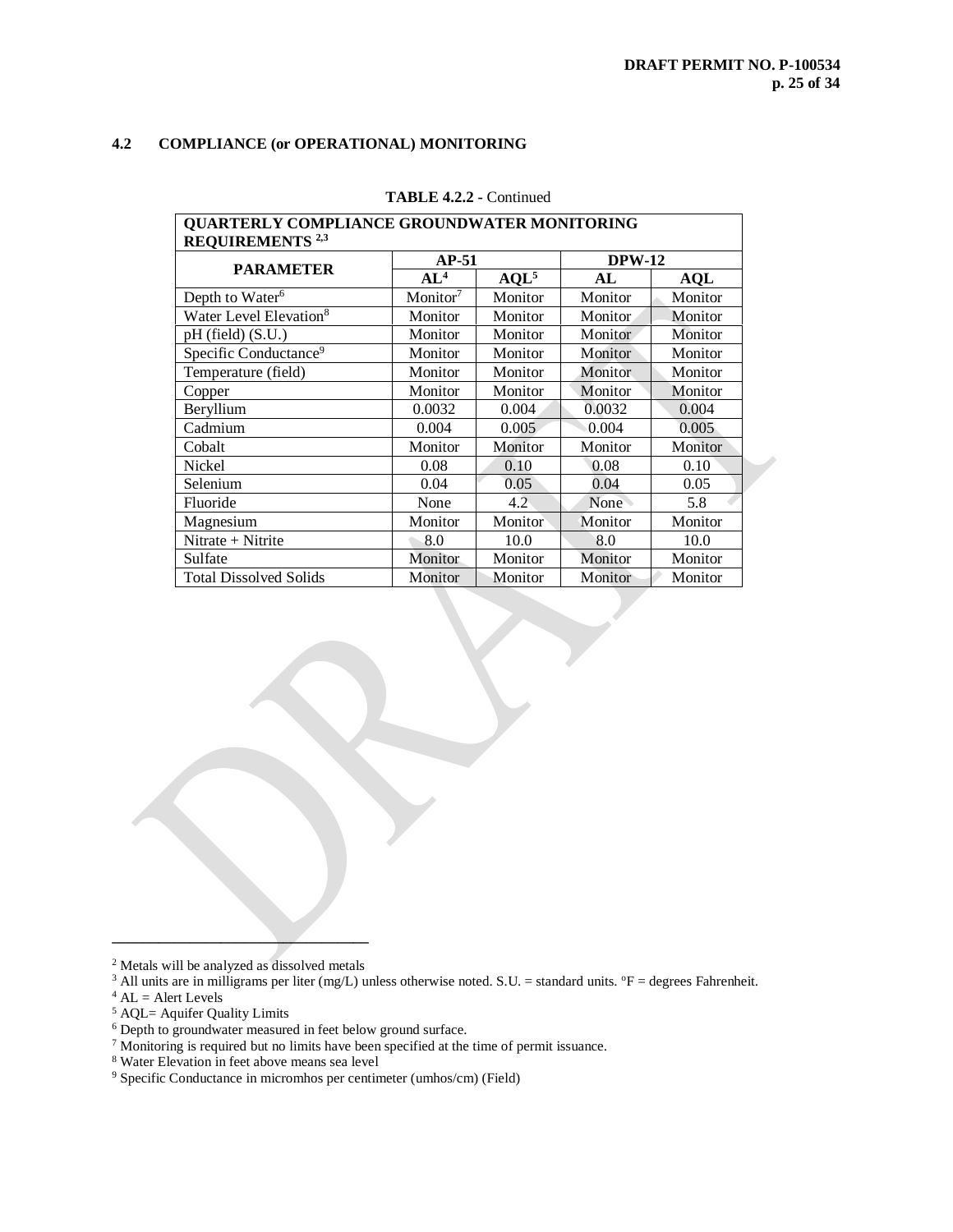| <b>TABLE 4.2.310</b>                |                                                                          |                   |         |            |         |            |         |            |  |
|-------------------------------------|--------------------------------------------------------------------------|-------------------|---------|------------|---------|------------|---------|------------|--|
|                                     | BIENNIAL COMPLIANCE GROUNDWATER MONITORING REQUIREMENTS <sup>11,12</sup> |                   |         |            |         |            |         |            |  |
| <b>PARAMETER</b>                    | $AP-22A$                                                                 |                   |         | AP-39      |         | $AP-35B$   | $AP-25$ |            |  |
|                                     | $AL^{13}$                                                                | AOL <sup>14</sup> | AL      | <b>AQL</b> | AL      | <b>AQL</b> | AL      | <b>AQL</b> |  |
| Depth to Water <sup>15</sup>        | Monitor <sup>16</sup>                                                    | Monitor           | Monitor | Monitor    | Monitor | Monitor    | Monitor | Monitor    |  |
| Water Level Elevation <sup>17</sup> | Monitor                                                                  | Monitor           | Monitor | Monitor    | Monitor | Monitor    | Monitor | Monitor    |  |
| pH (field) (S.U,)                   | Monitor                                                                  | Monitor           | Monitor | Monitor    | Monitor | Monitor    | Monitor | Monitor    |  |
| Specific Conductance <sup>18</sup>  | Monitor                                                                  | Monitor           | Monitor | Monitor    | Monitor | Monitor    | Monitor | Monitor    |  |
| Temperature (field)                 | Monitor                                                                  | Monitor           | Monitor | Monitor    | Monitor | Monitor    | Monitor | Monitor    |  |
| <b>Total Dissolved Solids</b>       | Monitor                                                                  | Monitor           | Monitor | Monitor    | Monitor | Monitor    | Monitor | Monitor    |  |
| <b>Total Alkalinity</b>             | Monitor                                                                  | Monitor           | Monitor | Monitor    | Monitor | Monitor    | Monitor | Monitor    |  |
| Carbonate                           | Monitor                                                                  | Monitor           | Monitor | Monitor    | Monitor | Monitor    | Monitor | Monitor    |  |
| Bicarbonate                         | Monitor                                                                  | Monitor           | Monitor | Monitor    | Monitor | Monitor    | Monitor | Monitor    |  |
| Hydroxide                           | Monitor                                                                  | Monitor           | Monitor | Monitor    | Monitor | Monitor    | Monitor | Monitor    |  |
| Chloride                            | Monitor                                                                  | Monitor           | Monitor | Monitor    | Monitor | Monitor    | Monitor | Monitor    |  |
| Sulfate                             | Monitor                                                                  | Monitor           | Monitor | Monitor    | Monitor | Monitor    | Monitor | Monitor    |  |
| Sodium                              | Monitor                                                                  | Monitor           | Monitor | Monitor    | Monitor | Monitor    | Monitor | Monitor    |  |
| Potassium                           | Monitor                                                                  | Monitor           | Monitor | Monitor    | Monitor | Monitor    | Monitor | Monitor    |  |
| Calcium                             | Monitor                                                                  | Monitor           | Monitor | Monitor    | Monitor | Monitor    | Monitor | Monitor    |  |
| Magnesium                           | Monitor                                                                  | Monitor           | Monitor | Monitor    | Monitor | Monitor    | Monitor | Monitor    |  |
| Nitrate + Nitrite                   | 8.0                                                                      | 10.0              | 8.0     | 10.0       | 8.0     | 10.0       | 8.0     | 10.0       |  |
| Fluoride                            | 3.2                                                                      | 4.0               | None    | 8.8        | 3.2     | 4.0        | 3.2     | 4.0        |  |
| Aluminum                            | Monitor                                                                  | Monitor           | Monitor | Monitor    | Monitor | Monitor    | Monitor | Monitor    |  |
| Antimony                            | 0.0048                                                                   | 0.006             | 0.0048  | 0.006      | 0.0048  | 0.006      | 0.0048  | 0.006      |  |
| Arsenic                             | 0.04                                                                     | 0.05              | 0.04    | 0.05       | 0.04    | 0.05       | 0.04    | 0.05       |  |
| Beryllium                           | 0.0032                                                                   | 0.004             | 0.0032  | 0.004      | 0.0032  | 0.004      | 0.0032  | 0.004      |  |
| Barium                              | 1.6                                                                      | 2.0               | 1.6     | 2.0        | 1.6     | 2.0        | 1.6     | 2.0        |  |
| Cadmium                             | 0.004                                                                    | 0.005             | 0.004   | 0.005      | 0.004   | 0.005      | 0.004   | 0.005      |  |
| Chromium                            | 0.08                                                                     | 0.1               | 0.08    | 0.1        | 0.08    | 0.1        | 0.08    | 0.1        |  |
| Iron                                | Monitor                                                                  | Monitor           | Monitor | Monitor    | Monitor | Monitor    | Monitor | Monitor    |  |
| Lead                                | 0.04                                                                     | 0.05              | 0.04    | 0.05       | 0.04    | 0.05       | 0.04    | 0.05       |  |
| Nickel                              | 0.08                                                                     | 0.1               | 0.08    | 0.1        | 0.08    | 0.1        | 0.08    | 0.1        |  |
| Selenium                            | 0.04                                                                     | 0.05              | 0.04    | 0.05       | 0.04    | 0.05       | None    | 0.14       |  |
| Thallium                            | 0.0016                                                                   | 0.002             | 0.0016  | 0.002      | 0.0016  | 0.002      | 0.0016  | 0.002      |  |
| Copper                              | Monitor                                                                  | Monitor           | Monitor | Monitor    | Monitor | Monitor    | Monitor | Monitor    |  |
| Cobalt                              | Monitor                                                                  | Monitor           | Monitor | Monitor    | Monitor | Monitor    | Monitor | Monitor    |  |
| Manganese                           | Monitor                                                                  | Monitor           | Monitor | Monitor    | Monitor | Monitor    | Monitor | Monitor    |  |
| Zinc                                | Monitor                                                                  | Monitor           | Monitor | Monitor    | Monitor | Monitor    | Monitor | Monitor    |  |
| Adjusted Gross Alpha <sup>19</sup>  | 12                                                                       | 15                | 12      | 15         | 12      | 15         | 12      | 15         |  |
| Radium 226 + Radium 228             | 4.0                                                                      | 5.0               | 4.0     | 5.0        | 4.0     | 5.0        | 4.0     | 5.0        |  |

<sup>&</sup>lt;sup>10</sup> Table 4.2.3 lists the parameters for monitoring on biennial basis (i.e. every 8th quarter). The Self-Monitoring Report Form shall be completed for biennial sampling events. The biennial sampling shall be conducted concurrently with the annual sampling event, so that analysis shall be conducted for both the annual and biennial parameters listed in Tables 4.2.2 and 4.2.3, respectively. See also permit Sections 2.5.3 and 2.7. <sup>11</sup> Metals will be analyzed as dissolved metals

- <sup>12</sup> All units are in milligrams per liter (mg/L) unless otherwise noted. S.U. = standard units.  $P =$  degrees Fahrenheit.
- $13 \text{ AL} =$  Alert Levels

 $\overline{a}$ 

<sup>&</sup>lt;sup>14</sup> AQL= Aquifer Quality Limits

<sup>&</sup>lt;sup>15</sup> Depth to groundwater measured in feet below ground surface.

<sup>&</sup>lt;sup>16</sup> Monitoring is required but no limits have been specified at the time of permit issuance.

<sup>&</sup>lt;sup>17</sup> Water Elevation in feet above means sea level

<sup>18</sup> Specific Conductance in micromhos per centimeter (umhos/cm) (Field)

<sup>&</sup>lt;sup>19</sup> If the gross alpha particle activity is greater than 15 pCi/L, then test for adjusted gross alpha particle activity. The adjusted gross alpha particle activity is the gross alpha particle activity including radium 226, minus radon and total uranium (the sum of the uranium 238, 235 and 234 isotopes).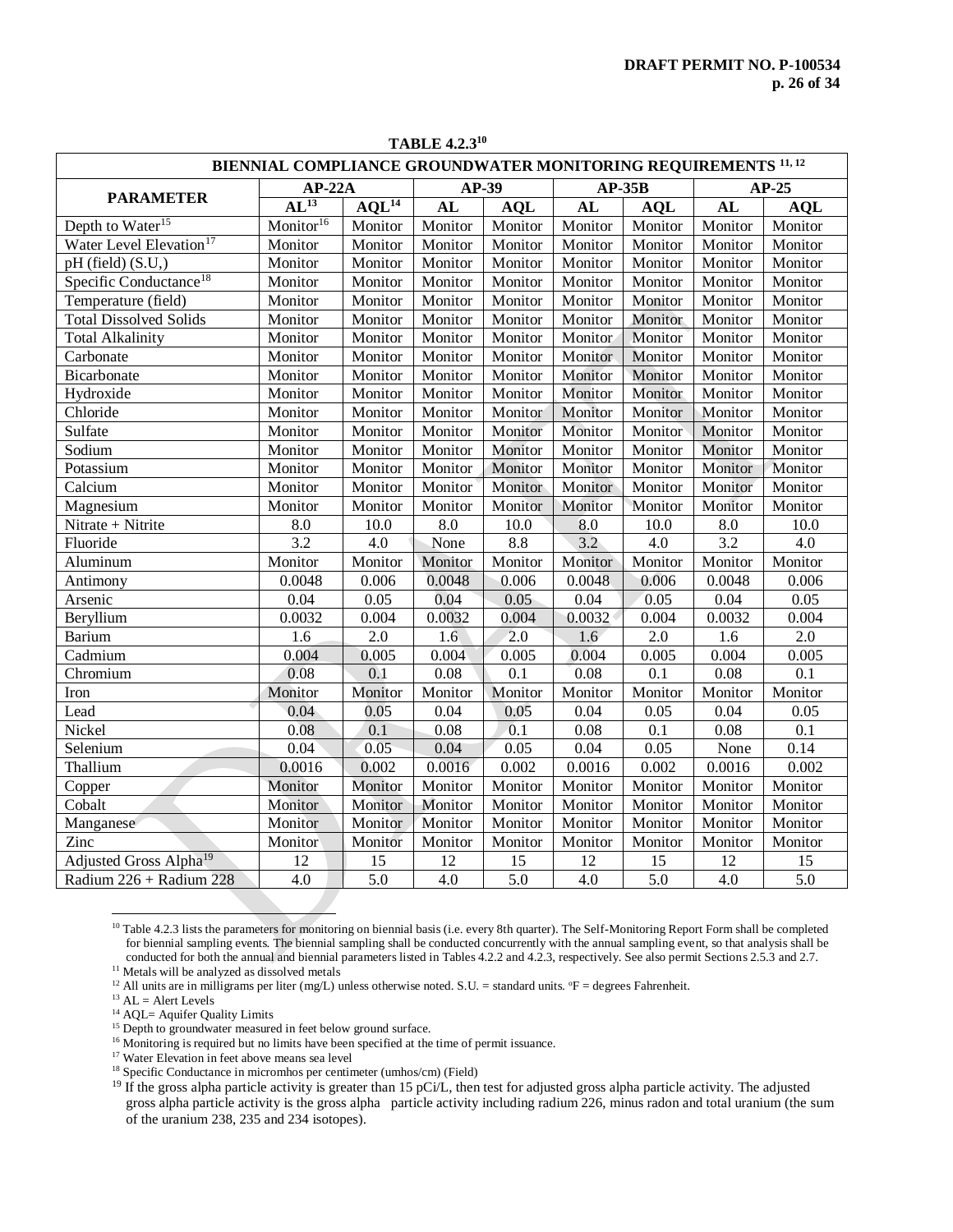| <b>BIENNIAL COMPLIANCE GROUNDWATER MONITORING REQUIREMENTS</b> |         |            |         |            |         |            |         |         |  |
|----------------------------------------------------------------|---------|------------|---------|------------|---------|------------|---------|---------|--|
| $AP-22A$<br>$AP-39$<br>$AP-35B$<br>$AP-25$                     |         |            |         |            |         |            |         |         |  |
| <b>PARAMETER</b>                                               | AL      | <b>AQL</b> | AL      | <b>AQL</b> | AL      | <b>AOL</b> | AL      | AQL     |  |
| Uranium                                                        | Monitor | Monitor    | Monitor | Monitor    | Monitor | Monitor    | Monitor | Monitor |  |
| Benzene                                                        | 0.004   | 0.005      | 0.004   | 0.005      | 0.004   | 0.005      | 0.004   | 0.005   |  |
| Toluene                                                        | 0.08    | 1.0        | 0.08    | 1.0        | 0.08    | 1.0        | 0.08    | 1.0     |  |
| Ethylbenzene                                                   | 0.56    | 0.7        | 0.56    | 0.7        | 0.56    | 0.7        | 0.56    | 0.7     |  |
| <b>Total Xylenes</b>                                           | 8.0     | 10.0       | 8.0     | 10.0       | 8.0     | 10.0       | 8.0     | 10.0    |  |
| <b>TPH</b>                                                     | Monitor | Monitor    | Monitor | Monitor    | Monitor | Monitor    | Monitor | Monitor |  |

# **TABLE 4.2.3 -** Continued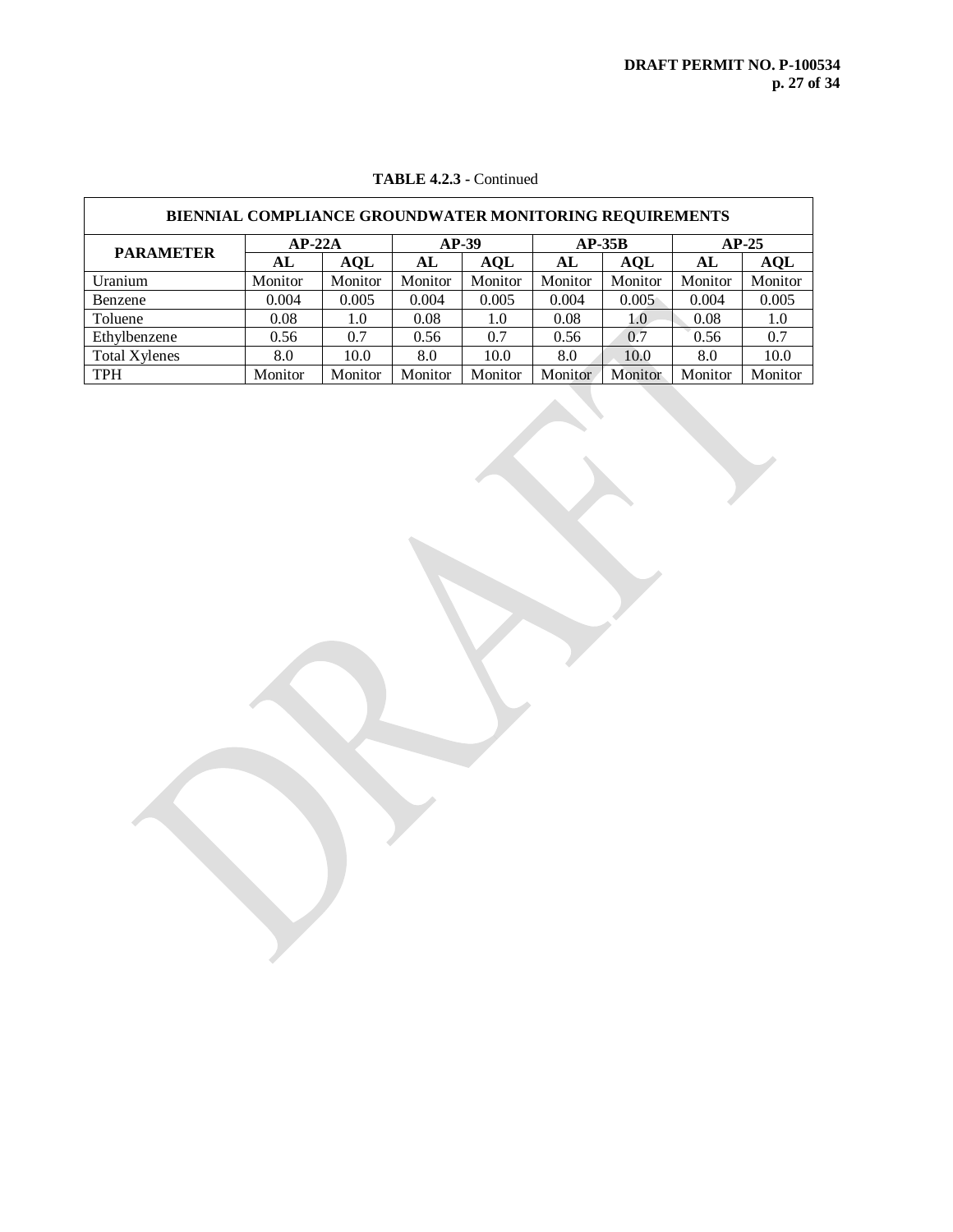| BIENNIAL COMPLIANCE GROUNDWATER MONITORING |                       |            |               |            |
|--------------------------------------------|-----------------------|------------|---------------|------------|
| REQUIREMENTS <sup>20, 21</sup>             |                       |            |               |            |
| <b>PARAMETER</b>                           | $AP-51$               |            | <b>DPW-12</b> |            |
|                                            | $AL^{22}$             | $AOL^{23}$ | AL            | <b>AQL</b> |
| Depth to Water <sup>24</sup>               | Monitor <sup>25</sup> | Monitor    | Monitor       | Monitor    |
| Water Level Elevation <sup>26</sup>        | Monitor               | Monitor    | Monitor       | Monitor    |
| pH (field) $(S.U.)$                        | Monitor               | Monitor    | Monitor       | Monitor    |
| Specific Conductance                       | Monitor               | Monitor    | Monitor       | Monitor    |
| Temperature (field)                        | Monitor               | Monitor    | Monitor       | Monitor    |
| <b>Total Dissolved Solids</b>              | Monitor               | Monitor    | Monitor       | Monitor    |
| <b>Total Alkalinity</b>                    | Monitor               | Monitor    | Monitor       | Monitor    |
| Carbonate                                  | Monitor               | Monitor    | Monitor       | Monitor    |
| Bicarbonate                                | Monitor               | Monitor    | Monitor       | Monitor    |
| Hydroxide                                  | Monitor               | Monitor    | Monitor       | Monitor    |
| Chloride                                   | Monitor               | Monitor    | Monitor       | Monitor    |
| Sulfate                                    | Monitor               | Monitor    | Monitor       | Monitor    |
| Sodium                                     | Monitor               | Monitor    | Monitor       | Monitor    |
| Potassium                                  | Monitor               | Monitor    | Monitor       | Monitor    |
| Calcium                                    | Monitor               | Monitor    | Monitor       | Monitor    |
| Magnesium                                  | Monitor               | Monitor    | Monitor       | Monitor    |
| Nitrate + Nitrite                          | 8.0                   | 10.0       | 8.0           | 10.0       |
| Fluoride                                   | None                  | 4.2        | None          | 5.8        |
| Aluminum                                   | Monitor               | Monitor    | Monitor       | Monitor    |
| Antimony                                   | 0.0048                | 0.006      | 0.0048        | 0.006      |
| Arsenic                                    | 0.04                  | 0.05       | 0.04          | 0.05       |
| Beryllium                                  | 0.0032                | 0.004      | 0.0032        | 0.004      |
| <b>Barium</b>                              | 1.6                   | 2.0        | 1.6           | 2.0        |
| Cadmium                                    | 0.004                 | 0.005      | 0.004         | 0.005      |
| Chromium                                   | 0.08                  | 0.1        | 0.08          | 0.1        |
| Iron                                       | Monitor               | Monitor    | Monitor       | Monitor    |
| Lead                                       | 0.04                  | 0.05       | 0.04          | 0.05       |
| Nickel                                     | 0.08                  | 0.1        | 0.08          | 0.1        |
| Selenium                                   | 0.04                  | 0.05       | 0.04          | 0.05       |
| Thallium                                   | 0.0016                | 0.002      | 0.0016        | 0.002      |
| Copper                                     | Monitor               | Monitor    | Monitor       | Monitor    |
| Cobalt                                     | Monitor               | Monitor    | Monitor       | Monitor    |
| Manganese                                  | Monitor               | Monitor    | Monitor       | Monitor    |
| Zinc                                       | Monitor               | Monitor    | Monitor       | Monitor    |
| Adjusted Gross Alpha <sup>27</sup>         | 12                    | 15         | 12            | 15         |
| Radium $226 +$<br>Radium 228               | 4.0                   | 5.0        | 4.0           | 5.0        |

**TABLE 4.2.3-** Continued

 $\overline{a}$ 

<sup>&</sup>lt;sup>20</sup> Metals will be analyzed as dissolved metals

<sup>&</sup>lt;sup>21</sup> All units are in milligrams per liter (mg/L) unless otherwise noted. S.U. = standard units.  ${}^{\circ}$ F = degrees Fahrenheit.

 $^{22}$  AL = Alert Levels

<sup>&</sup>lt;sup>23</sup> AQL= Aquifer Quality Limits

<sup>&</sup>lt;sup>24</sup> Depth to groundwater measured in feet below ground surface.

<sup>&</sup>lt;sup>25</sup> Monitoring is required but no limits have been specified at the time of permit issuance.

<sup>&</sup>lt;sup>26</sup> Water Elevation in feet above means sea level

<sup>&</sup>lt;sup>27</sup> If the gross alpha particle activity is greater than 15 pCi/L, then test for adjusted gross alpha particle activity. The adjusted gross alpha particle activity is the gross alpha particle activity including radium 226, minus radon and total uranium (the sum of the uranium 238, 235 and 234 isotopes).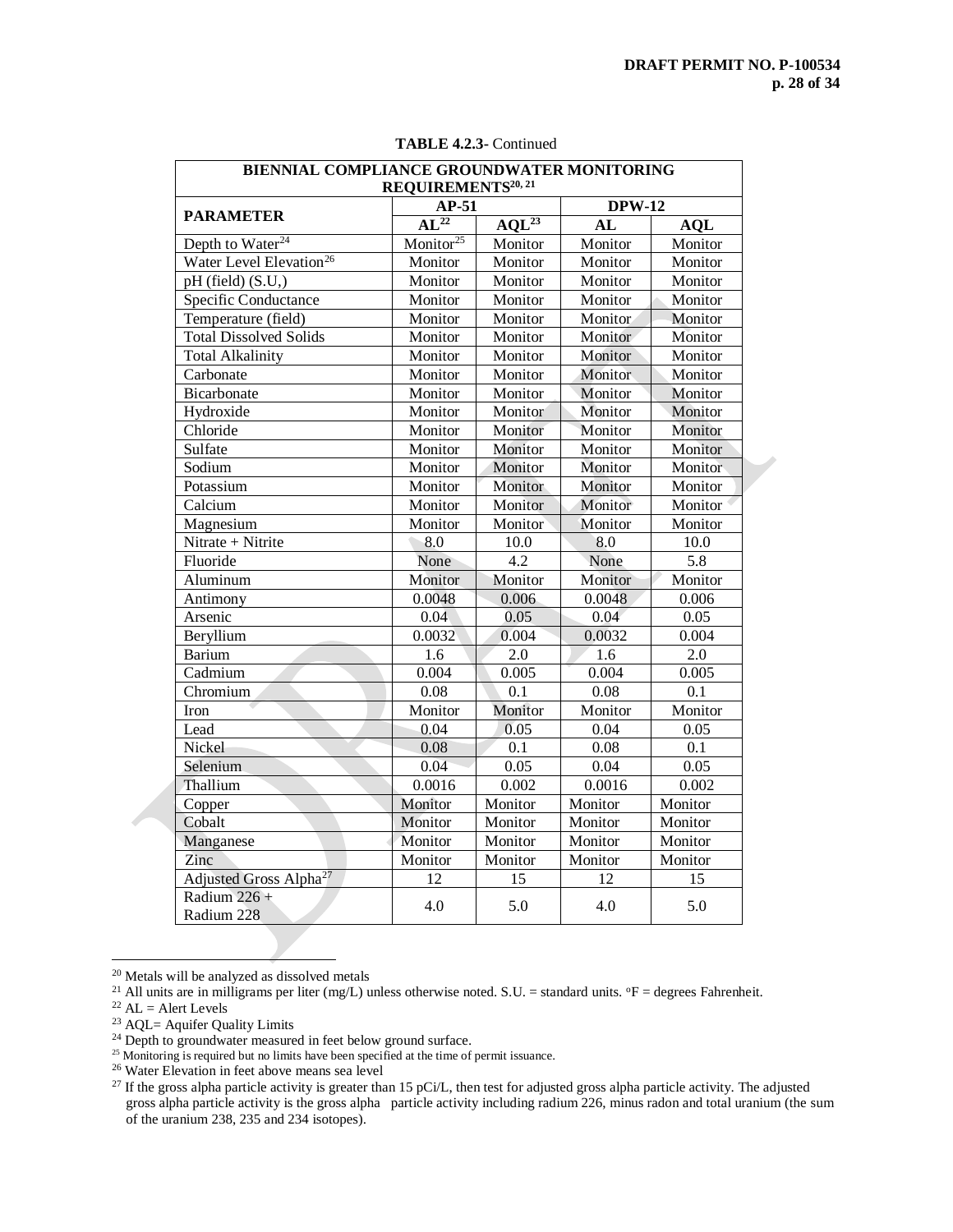| BIENNIAL COMPLIANCE GROUNDWATER MONITORING |         |            |         |               |  |
|--------------------------------------------|---------|------------|---------|---------------|--|
| <b>REQUIREMENTS</b>                        |         |            |         |               |  |
| <b>PARAMETER</b>                           |         | $AP-51$    |         | <b>DPW-12</b> |  |
|                                            | AL      | <b>AQL</b> | AL      | <b>AQL</b>    |  |
| Uranium                                    | Monitor | Monitor    | Monitor | Monitor       |  |
| Benzene                                    | 0.004   | 0.005      | 0.004   | 0.005         |  |
| Toluene                                    | 0.08    | 1.0        | 0.08    | 1.0           |  |
| Ethylbenzene                               | 0.56    | 0.7        | 0.56    | 0.7           |  |
| <b>Total Xylenes</b>                       | 8.0     | 10.0       | 8.0     | 10.0          |  |
| <b>TPH</b>                                 | Monitor | Monitor    | Monitor | Monitor       |  |

# **TABLE 4.2.3 -** Continued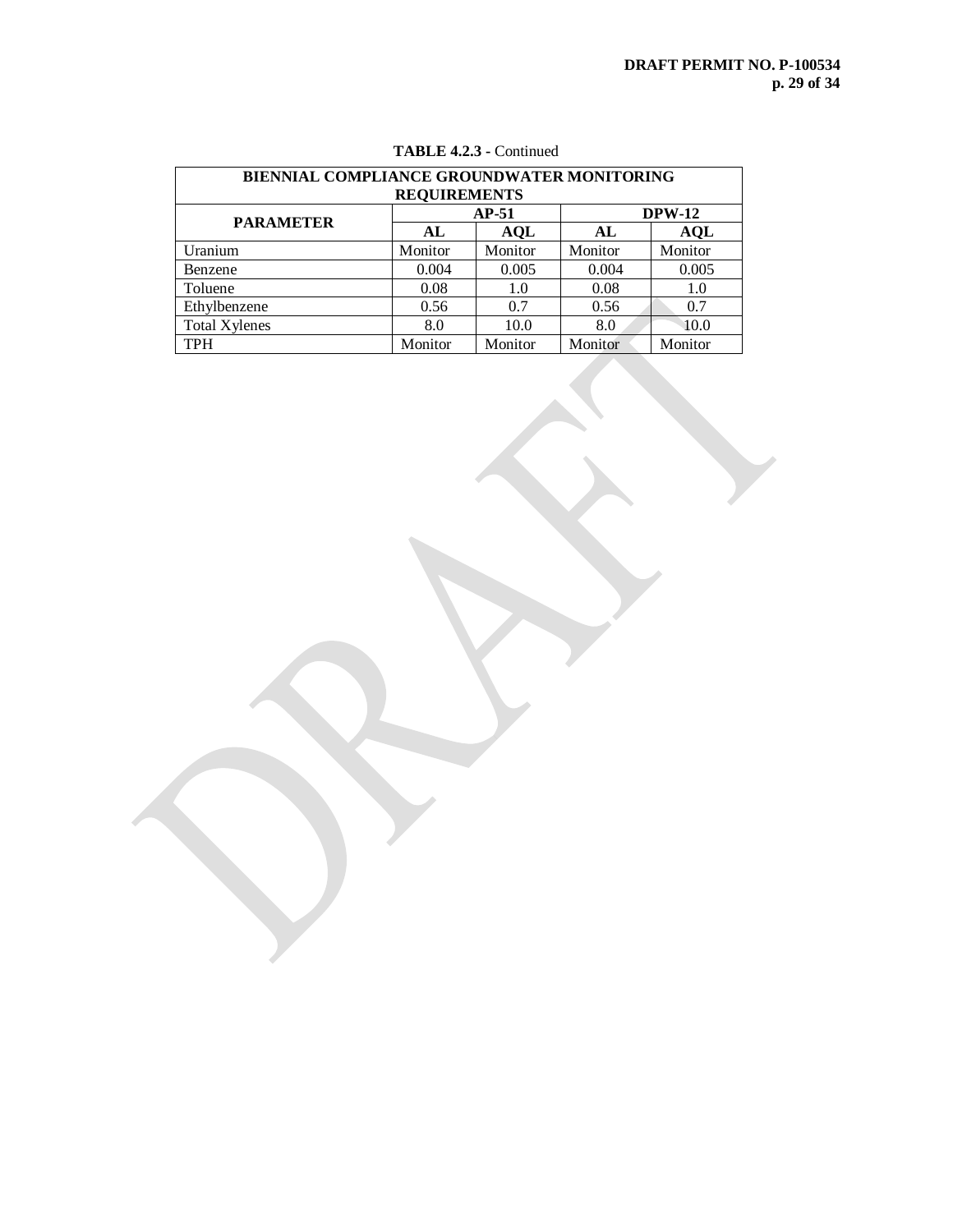| <b>LEAKAGE RATES for LEAK COLLECTION RECOVERY SYSTEM FACILITIES</b> |                                  |                                           |  |
|---------------------------------------------------------------------|----------------------------------|-------------------------------------------|--|
| <b>Facility Name</b>                                                | <b>Action Leakage Rate (gpd)</b> | <b>Rapid and Large Leakage Rate (gpd)</b> |  |
| <b>EPSI</b><br>Excess Process Solution Impoundment <sup>29</sup>    | 2,100                            | 15,000                                    |  |
| <b>NPSI</b><br>North Process Solution Impoundment 30                | 5.400                            | 170,400                                   |  |

### **TABLE 4.2.4<sup>28</sup> -** Logbook Only

 $\overline{a}$ 

 $^\mathrm{28}$  No SMRFs

<sup>&</sup>lt;sup>29</sup> EPSI leakage rates may not exceed 2,100 gallons per day (gpd) for Action Leakage Rate (see Section 2.6.2.5), and 15,000 gpd for Rapid and Large Leakage Rate (see Section 2.6.2.6). Implement contingency and response actions as appropriate in case of exceedances.

<sup>&</sup>lt;sup>30</sup> NPSI leakage rate may not exceeds 5,400 gpd for Action Leakage Rate (see Section 2.6.2.4), and 170,400 gpd for Rapid and Large Leakage Rate (see Section 2.6.2.5). Implement contingency and response actions as appropriate in case of exceedances.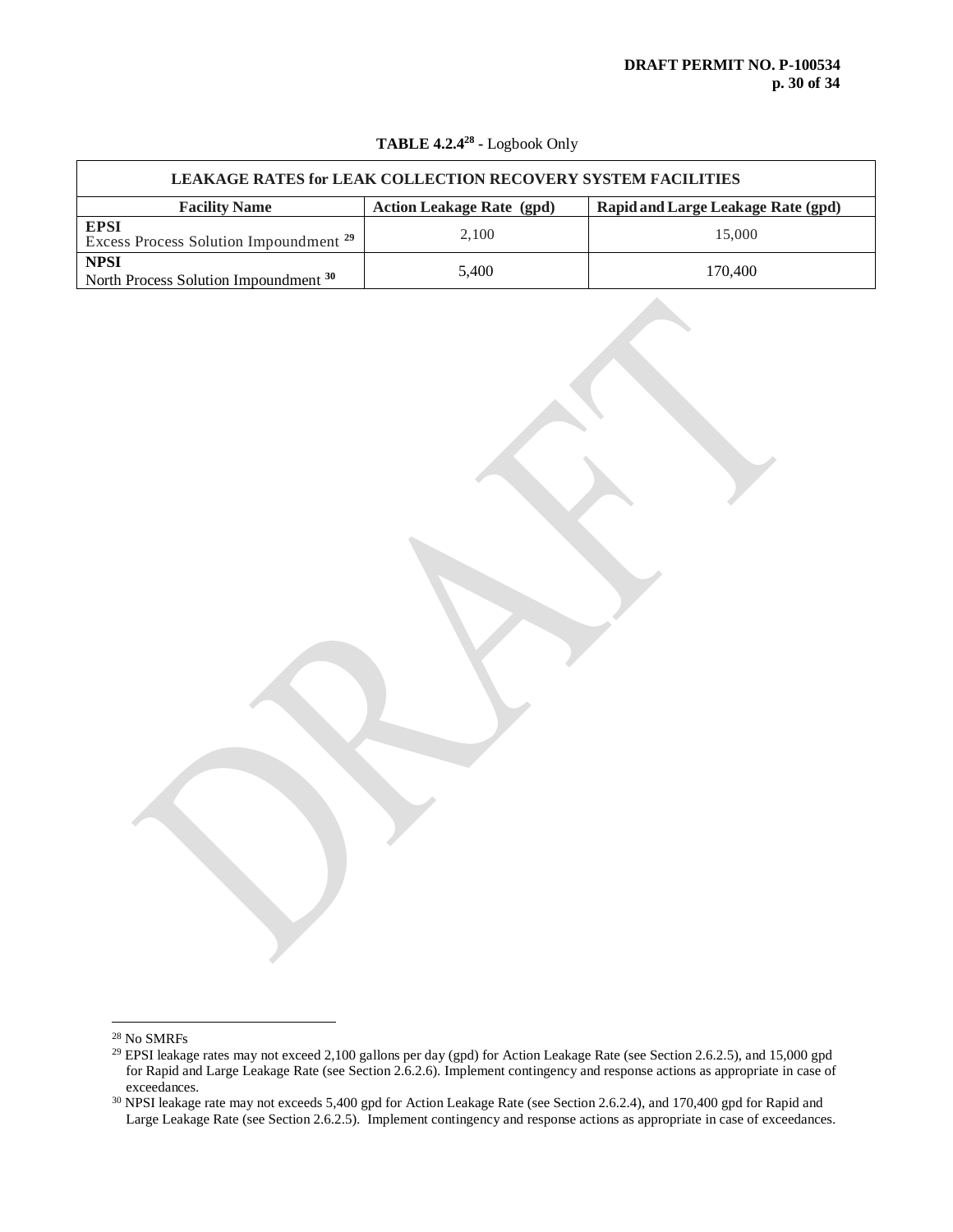| <b>TABLE 4.3.1</b>                                                   |
|----------------------------------------------------------------------|
| <b>CONTINGENCY DISCHARGE CHARACTERIZATION FOR BADCT FAILURES AND</b> |
| OVERTOPPING <sup>31</sup>                                            |

| Parameter                           | <b>Units</b>          | Monitoring Frequency <sup>32</sup> |
|-------------------------------------|-----------------------|------------------------------------|
| pH (field)                          | <b>Standard Units</b> | One sample                         |
| <b>Total Dissolved Solids (TDS)</b> | mg/L                  | One sample                         |
| Specific Conductance (lab)          | umhos/cm              | One sample                         |
| Hardness <sup>33</sup>              | <b>Standard Units</b> | One sample                         |
| <b>Total Alkalinity</b>             | mg/L                  | One sample                         |
| Carbonate                           | mg/L                  | One sample                         |
| Bicarbonate                         | $mg/L$                | One sample                         |
| Hydroxide                           | mg/L                  | One sample                         |
| Chloride                            | mg/L                  | One sample                         |
| Sulfate                             | mg/L                  | One sample                         |
| Sodium                              | mg/L                  | One sample                         |
| Potassium                           | $mg/L$                | One sample                         |
| Calcium                             | mg/L                  | One sample                         |
| Magnesium                           | mg/L                  | One sample                         |
| Nitrate + Nitrite                   | mg/L                  | One sample                         |
| Fluoride                            | mg/L                  | One sample                         |
| Aluminum                            | $mg/L$                | One sample                         |
| Antimony                            | mg/L                  | One sample                         |
| Arsenic                             | mg/L                  | One sample                         |
| Beryllium                           | mg/L                  | One sample                         |
| Cadmium                             | mg/L                  | One sample                         |
| Chromium                            | $mg/L$                | One sample                         |
| Iron                                | mg/L                  | One sample                         |
| Lead                                | mg/L                  | One sample                         |
| Nickel                              | mg/L                  | One sample                         |
| Selenium                            | mg/L                  | One sample                         |
| Thallium                            | mg/L                  | One sample                         |
| Copper                              | mg/L                  | One sample                         |
| Cobalt                              | mg/L                  | One sample                         |
| Manganese                           | mg/L                  | One sample                         |
| Zinc                                | mg/L                  | One sample                         |
| Benzene                             | mg/L                  | One sample                         |
| Toluene                             | mg/L                  | One sample                         |
| Ethylbenzene                        | $mg/L$                | One sample                         |
| <b>Total Xylenes</b>                | mg/L                  | One sample                         |

<sup>&</sup>lt;sup>31</sup> Monitor under this Table per Section 2.6.3.1, Surface Impoundments, Liner Failure, Containment Structure Failure, Unexpected Loss of Fluid, or Section 2.6.3.2, Overtopping of an Impoundment.

 $\overline{a}$ 

 $32$  One sample shall be taken within five (5) days of discovery of an event.

 $33$  Hardness may be expressed as the sum of calcium plus magnesium as calcium carbonate (CaCO3)

 $mg/L =$  milligrams per liter umhos/cm = micromhos per centimeter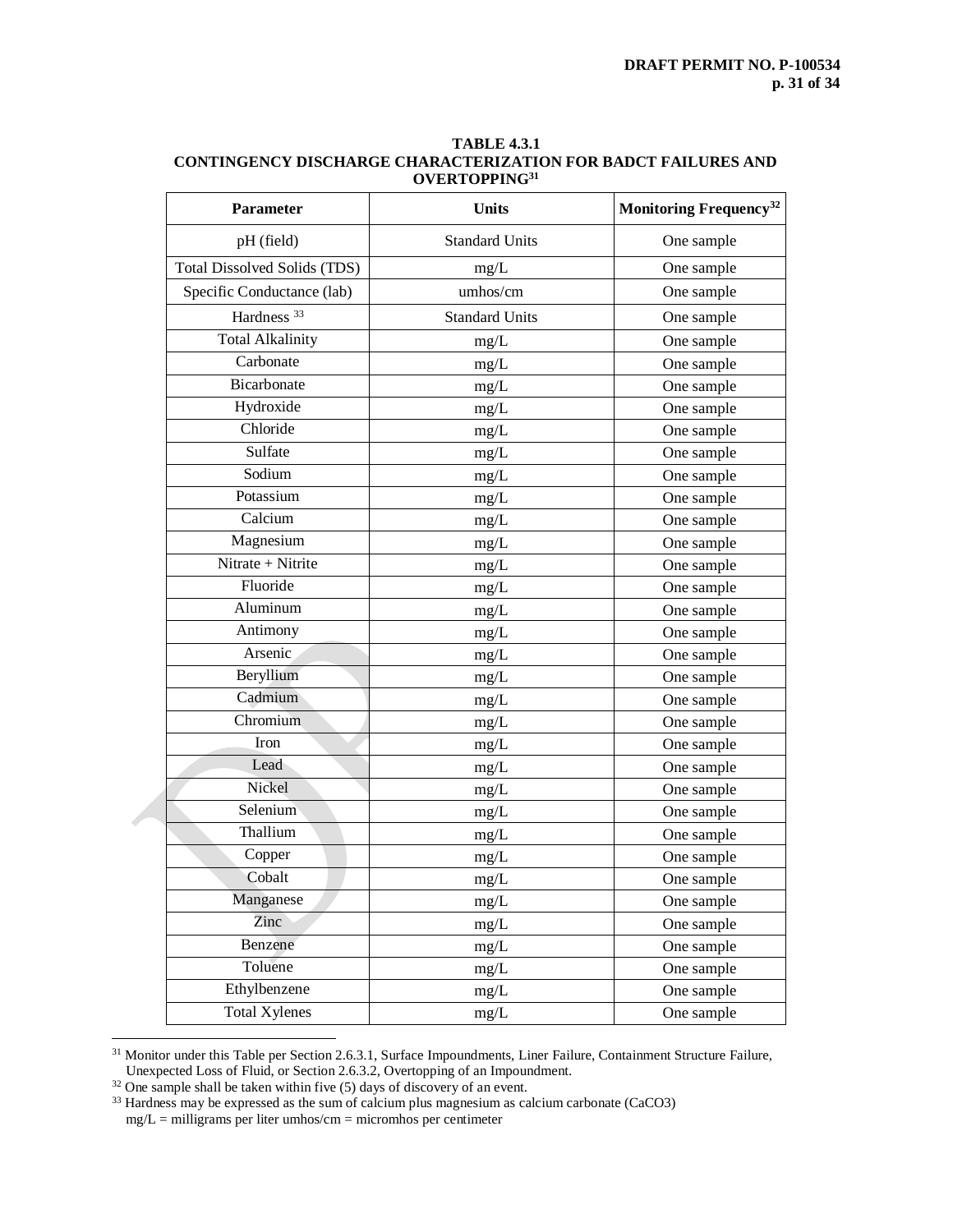# **5.0 REFERENCES AND PERTINENT INFORMATION**

The terms and conditions set forth in this permit have been developed based upon the information contained in the following, which are on file with the Department:

|    | 1. APP Application, dated:        | February 4, 2019                               |
|----|-----------------------------------|------------------------------------------------|
| 2. | Contingency Plan, dated:          | February 4, 2019                               |
| 2. | Final Financial Memo dated:       | July 18, 2019                                  |
| 3. | Final Engineering Memo dated:     | March 27, 2019                                 |
| 4. | Final Hydrologist Memo dated:     | March 27, 2019 and June X, 2019 (Supplemental) |
| 3. | Public Notice, dated:             | XXXXX, 2019                                    |
| 4. | Public Hearing, dated:            | <b>NA</b>                                      |
| 5. | Responsiveness Summary, dated: NA |                                                |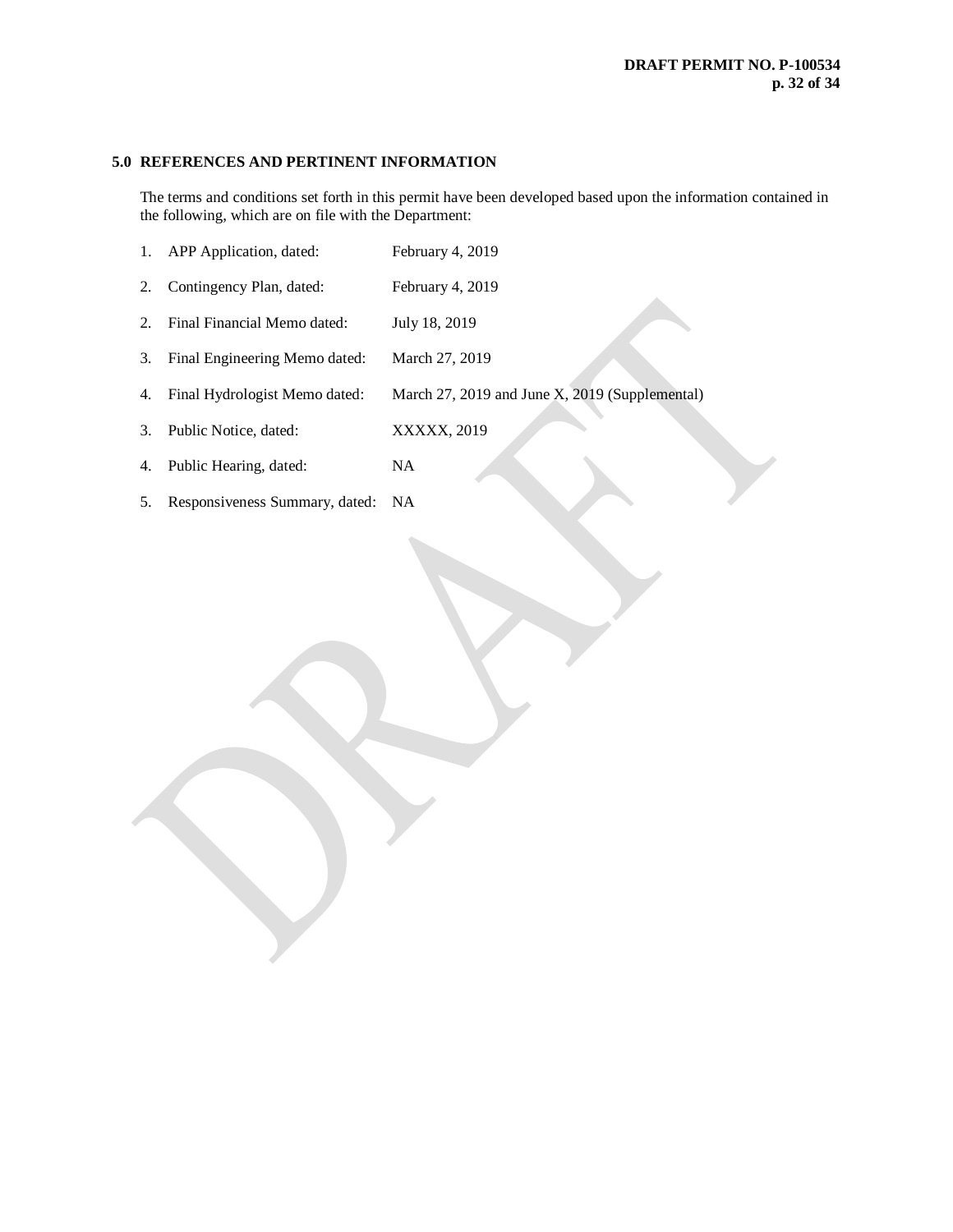## **6.0 NOTIFICATION PROVISIONS**

### **6.1 Annual Registration Fees**

The permittee is notified of the obligation to pay an Annual Registration Fee to ADEQ. The Annual Registration Fee is based on the amount of daily influent or discharge of pollutants in gallons per day (gpd) as established by A.R.S. **§** 49-242.

# **6.2 Duty to Comply [A.R.S. §§ 49-221 through 263]**

The permittee is notified of the obligation to comply with all conditions of this permit and all applicable provisions of Title 49, Chapter 2, Articles 1, 2 and 3 of the Arizona Revised Statutes, Title 18, Chapter 9, Articles 1 through 4, and Title 18, Chapter 11, Article 4 of the Arizona Administrative Code. Any permit noncompliance constitutes a violation and is grounds for an enforcement action pursuant to Title 49, Chapter 2, Article 4 or permit amendment, suspension, or revocation.

# **6.3 Duty to Provide Information [A.R.S. §§ 49-243(K)(2) and 49-243(K)(8)]**

The permittee shall furnish to the Director, or an authorized representative, within a time specified, any information which the Director may request to determine whether cause exists for amending or terminating this permit, or to determine compliance with this permit. The permittee shall also furnish to the Director, upon request, copies of records required to be kept by this permit.

### **6.4 Compliance with Aquifer Water Quality Standards [A.R.S. §§ 49-243(B)(2) and 49-243(B)(3)]**

The permittee shall not cause or contribute to a violation of an Aquifer Water Quality Standard (AWQS) at the applicable point of compliance (POC) for the facility. Where, at the time of issuance of the permit, an aquifer already exceeds an AWQS for a pollutant, the permittee shall not discharge that pollutant so as to further degrade, at the applicable point of compliance for the facility, the water quality of any aquifer for that pollutant.

# **6.5 Technical and Financial Capability [A.R.S. §§ 49-243(K)(8) and 49-243(N) and A.A.C. R18-9-A202(B) and R18-9-A203(E) and (F)]**

The permittee shall have and maintain the technical and financial capability necessary to fully carry out the terms and conditions of this permit. Any bond, insurance policy, trust fund, or other financial assurance mechanism provided as a demonstration of financial capability in the permit application, pursuant to A.A.C. R18-9-A203(C), shall be in effect prior to any discharge authorized by this permit and shall remain in effect for the duration of the permit.

# **6.6 Reporting of Bankruptcy or Environmental Enforcement [A.A.C. R18-9-A207(C)]**

The permittee shall notify the Director within five days after the occurrence of any one of the following:

- 1. the filing of bankruptcy by the permittee; or
- 2. the entry of any order or judgment not issued by the Director against the permittee for the enforcement of any environmental protection statute or rule.

#### **6.7 Monitoring and Records [A.R.S. § 49-243(K)(8) and A.A.C. R18-9-A206]**

The permittee shall conduct any monitoring stipulated in the permit necessary to assure compliance with this permit, with the applicable water quality standards established pursuant to A.R.S. §§ 49-221 and 49-223 and §§ 49-241 through 49-252.

# **6.8 Inspection and Entry [A.R.S. §§ 49-1009, 49-203(B), and 49-243(K)(8)]**